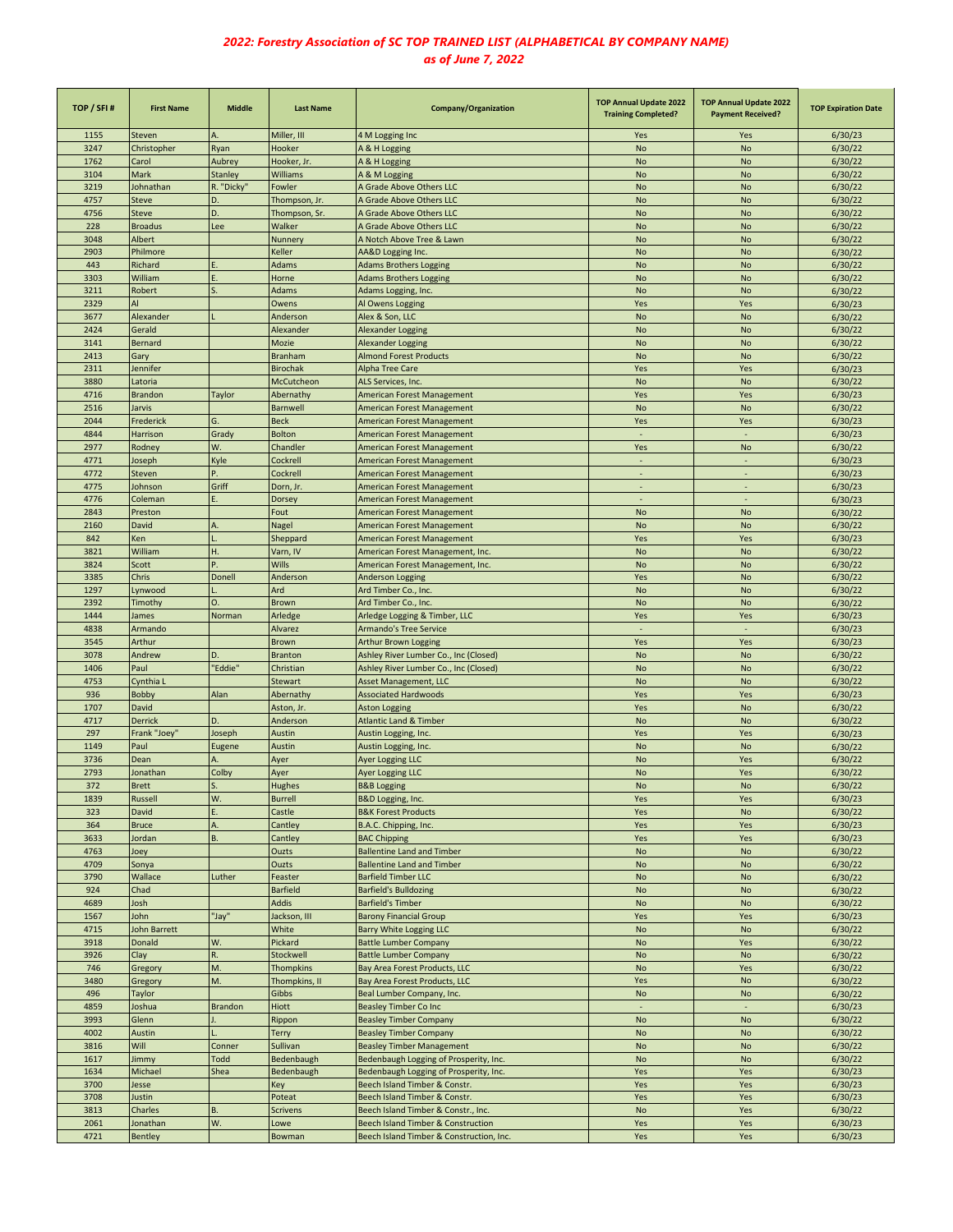| TOP / SFI#   | <b>First Name</b>       | <b>Middle</b>        | <b>Last Name</b>               | Company/Organization                                                         | <b>TOP Annual Update 2022</b><br><b>Training Completed?</b> | <b>TOP Annual Update 2022</b><br><b>Payment Received?</b> | <b>TOP Expiration Date</b> |
|--------------|-------------------------|----------------------|--------------------------------|------------------------------------------------------------------------------|-------------------------------------------------------------|-----------------------------------------------------------|----------------------------|
| 3225         | John                    | T.                   | Key                            | Beech Island Timber & Construction, Inc.                                     | Yes                                                         | Yes                                                       | 6/30/23                    |
| 132          | Josh                    | T.                   | Key                            | Beech Island Timber & Construction, Inc.                                     | Yes                                                         | Yes                                                       | 6/30/23                    |
| 4738         | Cameron                 |                      | Lowe                           | Beech Island Timber & Construction, Inc.                                     | Yes                                                         | Yes                                                       | 6/30/23                    |
| 3227         | Jason                   |                      | Reynolds                       | Beech Island Timber & Construction, Inc.                                     | Yes                                                         | Yes                                                       | 6/30/23                    |
| 2987<br>4866 | Ryan<br>Cameron         | Ε.<br>$\overline{A}$ | Kirby<br>Massey                | <b>Belleau Wood Forest Products LLC</b><br>Belleau Wood Forest Products, LLC | Yes<br>$\overline{\phantom{a}}$                             | Yes<br>$\blacksquare$                                     | 6/30/23<br>6/30/23         |
| 4766         | Marshall                | C.                   | <b>Bowers</b>                  | <b>Bellwether Forest Products</b>                                            |                                                             |                                                           | 6/30/23                    |
| 4788         | <b>Derek</b>            |                      | Cammon                         | <b>Bellwether Forest Products</b>                                            | ÷,                                                          | ÷.                                                        | 6/30/23                    |
| 3746         | John                    | Wes                  | Cheatham, III                  | <b>Bellwether Forest Products</b>                                            | <b>No</b>                                                   | <b>No</b>                                                 | 6/30/22                    |
| 3902         | Rusty                   | W.                   | <b>Childers</b>                | <b>Bellwether Forest Products</b>                                            | <b>No</b>                                                   | <b>No</b>                                                 | 6/30/22                    |
| 3550         | Alden                   | T.                   | Crapps                         | <b>Bellwether Forest Products</b>                                            | <b>No</b>                                                   | <b>No</b>                                                 | 6/30/22                    |
| 3752         | David                   | Gene                 | Gabrielli, II                  | <b>Bellwether Forest Products</b>                                            | <b>No</b>                                                   | <b>No</b>                                                 | 6/30/22                    |
| 4784         | Robert                  | M.                   | McClain                        | <b>Bellwether Forest Products</b>                                            | ÷,                                                          | J.                                                        | 6/30/23                    |
| 3705         | Matt                    |                      | Moldenhauer                    | <b>Bellwether Forest Products</b>                                            | <b>No</b>                                                   | <b>No</b>                                                 | 6/30/22                    |
| 3921<br>3887 | Demetrius<br>Udell      | Tony<br>Grant        | Robinson<br><b>Sims</b>        | <b>Bellwether Forest Products</b><br><b>Bellwether Forest Products LLC</b>   | <b>No</b><br><b>No</b>                                      | <b>No</b><br><b>No</b>                                    | 6/30/22<br>6/30/22         |
| 1629         | <b>Brad</b>             |                      | <b>Beverly</b>                 | <b>Bellwether Forest Products, LLC</b>                                       | No                                                          | No                                                        | 6/30/22                    |
| 4843         | <b>Rick</b>             | M.                   | <b>Bennett</b>                 | <b>Bennett and Sons Logging</b>                                              |                                                             |                                                           | 6/30/23                    |
| 338          | Robert                  |                      | <b>Bush</b>                    | <b>Bethlehem Timber</b>                                                      | No                                                          | No                                                        | 6/30/22                    |
| 3897         | Wayne                   | M.                   | Alford                         | <b>Big Guns Logging, LLC</b>                                                 | <b>No</b>                                                   | <b>No</b>                                                 | 6/30/22                    |
| 3649         | Richard                 | C.                   | Lail                           | Big Pine Logging, Inc.                                                       | Yes                                                         | Yes                                                       | 6/30/23                    |
| 174          | William                 | B.                   | Lominick                       | Big Pine Logging, Inc.                                                       | Yes                                                         | Yes                                                       | 6/30/23                    |
| 2367         | William "Buddy"         |                      | Lominick, Jr.                  | Big Pine Logging, Inc.                                                       | Yes                                                         | Yes                                                       | 6/30/23                    |
| 2612<br>1941 | <b>Brian</b><br>William | F.                   | Keys<br><b>Black</b>           | <b>BK Logging</b>                                                            | Yes                                                         | No<br><b>No</b>                                           | 6/30/22                    |
| 2878         | <b>Blake</b>            | Ε.                   | Kibler                         | Black Land & Timber, Inc.<br>Blake's Timber, Inc.                            | Yes<br>No                                                   | No                                                        | 6/30/22<br>6/30/22         |
| 4879         | Marco                   |                      | Williams                       | <b>Blaze Transport LLC</b>                                                   | $\mathcal{L}$                                               | ÷.                                                        | 6/30/23                    |
| 1012         | James                   | <b>Drew</b>          | Williams                       | Blue Ridge Timber Co.                                                        | No                                                          | <b>No</b>                                                 | 6/30/22                    |
| 3901         | Ken                     | E                    | Caldwell                       | <b>Boise Cascade</b>                                                         | Yes                                                         | Yes                                                       | 6/30/23                    |
| 3857         | <b>Russell</b>          |                      | Hatcher                        | <b>Boise Cascade</b>                                                         | <b>No</b>                                                   | Yes                                                       | 6/30/22                    |
| 910          | Thomas                  | A.                   | <b>Bailey</b>                  | <b>Boise Cascade LLC</b>                                                     | Yes                                                         | Yes                                                       | 6/30/23                    |
| 3579         | Marvin                  | Lee                  | <b>Boler</b>                   | <b>Boler Logging</b>                                                         | Yes                                                         | <b>No</b>                                                 | 6/30/22                    |
| 2191         | Emmette                 | Scott                | <b>Bolin</b>                   | <b>Bolin Timber Products</b>                                                 | No                                                          | No                                                        | 6/30/22                    |
| 75<br>1315   | James<br>Willis         | Everette<br>Anthony  | <b>Bootle</b><br><b>Bowers</b> | Bootle Logging Co., Inc.                                                     | Yes<br>No                                                   | Yes<br><b>No</b>                                          | 6/30/23<br>6/30/22         |
| 3193         | Shaun                   |                      | <b>Brandt</b>                  | Bowers Timber Company, LLC<br><b>Brandt Forest Products</b>                  | <b>No</b>                                                   | <b>No</b>                                                 | 6/30/22                    |
| 3643         | Shane                   |                      | <b>Brant</b>                   | <b>Brant Logging</b>                                                         | No                                                          | <b>No</b>                                                 | 6/30/22                    |
| 1333         | W.                      | Virgil               | Wall, Jr.                      | <b>Brendy Hill Farm</b>                                                      | <b>No</b>                                                   | <b>No</b>                                                 | 6/30/22                    |
| 3740         | Andrew                  | G.                   | <b>Bridgman</b>                | <b>Bridgman Logging</b>                                                      | <b>No</b>                                                   | <b>No</b>                                                 | 6/30/22                    |
| 1942         | Everette                |                      | <b>Britton</b>                 | <b>Britton Logging</b>                                                       | No                                                          | No                                                        | 6/30/22                    |
| 365          | James                   | $\Delta$             | <b>Britton</b>                 | <b>Britton Logging</b>                                                       | <b>No</b>                                                   | <b>No</b>                                                 | 6/30/22                    |
| 3236         | Leonard                 |                      | <b>Britton</b>                 | Britton Logging, Inc.                                                        | No                                                          | <b>No</b>                                                 | 6/30/22                    |
| 2796         | Rudolph                 |                      | <b>Brooks</b>                  | <b>Brooks Bros. Logging</b>                                                  | <b>No</b>                                                   | <b>No</b>                                                 | 6/30/22                    |
| 4867<br>2514 | Kenneth<br>Matthew      | B.                   | Nicholson<br>West              | <b>Brown Chapel Logging</b><br><b>Brown Chapel Logging LLC</b>               | ÷,<br><b>No</b>                                             | <b>No</b>                                                 | 6/30/23<br>6/30/22         |
| 4845         | David                   | Wesley               | Chastie                        | <b>Brown Chapel Logging, LLC</b>                                             | ÷                                                           |                                                           | 6/30/23                    |
| 3629         | Deario                  | L. (Coach)           | Grimmage                       | <b>Brown's Ferry Trucking</b>                                                | No                                                          | No                                                        | 6/30/22                    |
| 3039         | Doral                   |                      | Grimmage                       | <b>Brown's Ferry Trucking</b>                                                | <b>No</b>                                                   | <b>No</b>                                                 | 6/30/22                    |
| 1386         | <b>Travis</b>           |                      | <b>Brown</b>                   | <b>Browntown Forest Products</b>                                             | Yes                                                         | Yes                                                       | 6/30/23                    |
| 2677         | <b>Bruce</b>            |                      | <b>Stone</b>                   | <b>Bruce Stone LLC</b>                                                       | <b>No</b>                                                   | <b>No</b>                                                 | 6/30/22                    |
| 3041         | Neil                    | G.                   | Harrelson                      | <b>Bush Trucking, LLC</b>                                                    | No                                                          | No                                                        | 6/30/22                    |
| 3924         | Bobby                   | Wayne                | Smith, Jr.                     | <b>BW Smith Construction</b>                                                 | No                                                          | No                                                        | 6/30/22                    |
| 4723         | Austin                  |                      | Chilton                        | C and C Concrete<br><b>C Coast Construction</b>                              | <b>No</b>                                                   | <b>No</b>                                                 | 6/30/22                    |
| 4759<br>4699 | Nicholas<br>Maxie       | Cody                 | Wheeler<br>Holmes              | C&N Lawn Care and Tree Service                                               | No<br>No                                                    | No<br>No                                                  | 6/30/22<br>6/30/22         |
| 4878         | Christopher             | Α.                   | West                           | <b>C&amp;S Nature Works LLC</b>                                              | $\sim$                                                      | $\overline{\phantom{a}}$                                  | 6/30/23                    |
| 3831         | Carl                    | Adam                 | Lester                         | C.K Doolittle Logging                                                        | No                                                          | No                                                        | 6/30/22                    |
| 3860         | Garrett                 | Gerald               | Bedenbaugh                     | C.K. Doolittle, Inc.                                                         | No                                                          | <b>No</b>                                                 | 6/30/22                    |
| 3138         | Jeremy                  | S.                   | Harris                         | C.K. Doolittle, Inc.                                                         | No                                                          | No                                                        | 6/30/22                    |
| 3843         | Jay                     | H.                   | Cagle                          | Cagle Brothers Logging                                                       | No                                                          | No                                                        | 6/30/22                    |
| 3742         | Justin                  |                      | Cagle                          | Cagle Brothers Logging                                                       | No                                                          | No                                                        | 6/30/22                    |
| 2535         | Ronald                  | Wayne                | Cagle                          | Cagle Brothers Logging, Inc.                                                 | No                                                          | No                                                        | 6/30/22                    |
| 3743         | Sammy                   | A.                   | Callaham                       | Callaham Farm & Timber                                                       | <b>No</b>                                                   | <b>No</b>                                                 | 6/30/22                    |
| 172<br>3342  | Clay<br>David           | W.<br>Henderson      | Nettles, Jr.<br>Blanton        | CAM Branch Timber, Inc.<br>Camp Creek Forestry                               | Yes<br>No                                                   | Yes<br>No                                                 | 6/30/23<br>6/30/22         |
| 2536         | Mitch                   |                      | Campbell                       | Campbell Forest Products, LLC                                                | Yes                                                         | No                                                        | 6/30/22                    |
| 3904         | Harold                  | Franklin             | Davis, IV                      | <b>Campbell Global</b>                                                       | No                                                          | No                                                        | 6/30/22                    |
| 1987         | Jerry                   |                      | <b>Stephens</b>                | <b>Canal Logging</b>                                                         | <b>No</b>                                                   | <b>No</b>                                                 | 6/30/22                    |
| 3438         | Jake                    | M.                   | <b>Baker</b>                   | Canal Wood                                                                   | Yes                                                         | Yes                                                       | 6/30/23                    |
| 904          | Kim                     |                      | Clemons                        | Canal Wood                                                                   | No                                                          | No                                                        | 6/30/22                    |
| 2891         | Josh                    | Charles              | Fleming                        | Canal Wood                                                                   | No                                                          | No                                                        | 6/30/22                    |
| 3351         | Joseph                  | Eric                 | Graham                         | Canal Wood                                                                   | No                                                          | No                                                        | 6/30/22                    |
| 767          | Joseph "Joe"            | Kenneth              | Graham                         | Canal Wood                                                                   | <b>No</b>                                                   | <b>No</b>                                                 | 6/30/22                    |
| 1655         | Jeffrey                 | T.                   | Hughes                         | Canal Wood                                                                   | No                                                          | No                                                        | 6/30/22                    |
| 1380<br>3573 | James                   | V.                   | McCallum                       | Canal Wood                                                                   | No<br>No                                                    | No                                                        | 6/30/22<br>6/30/22         |
| 3728         | Tory<br>Cole            |                      | McCallum<br>Parks              | Canal Wood<br>Canal Wood                                                     | No                                                          | No<br><b>No</b>                                           | 6/30/22                    |
| 3567         | Chris                   | M.                   | Redding                        | Canal Wood                                                                   | No                                                          | No                                                        | 6/30/22                    |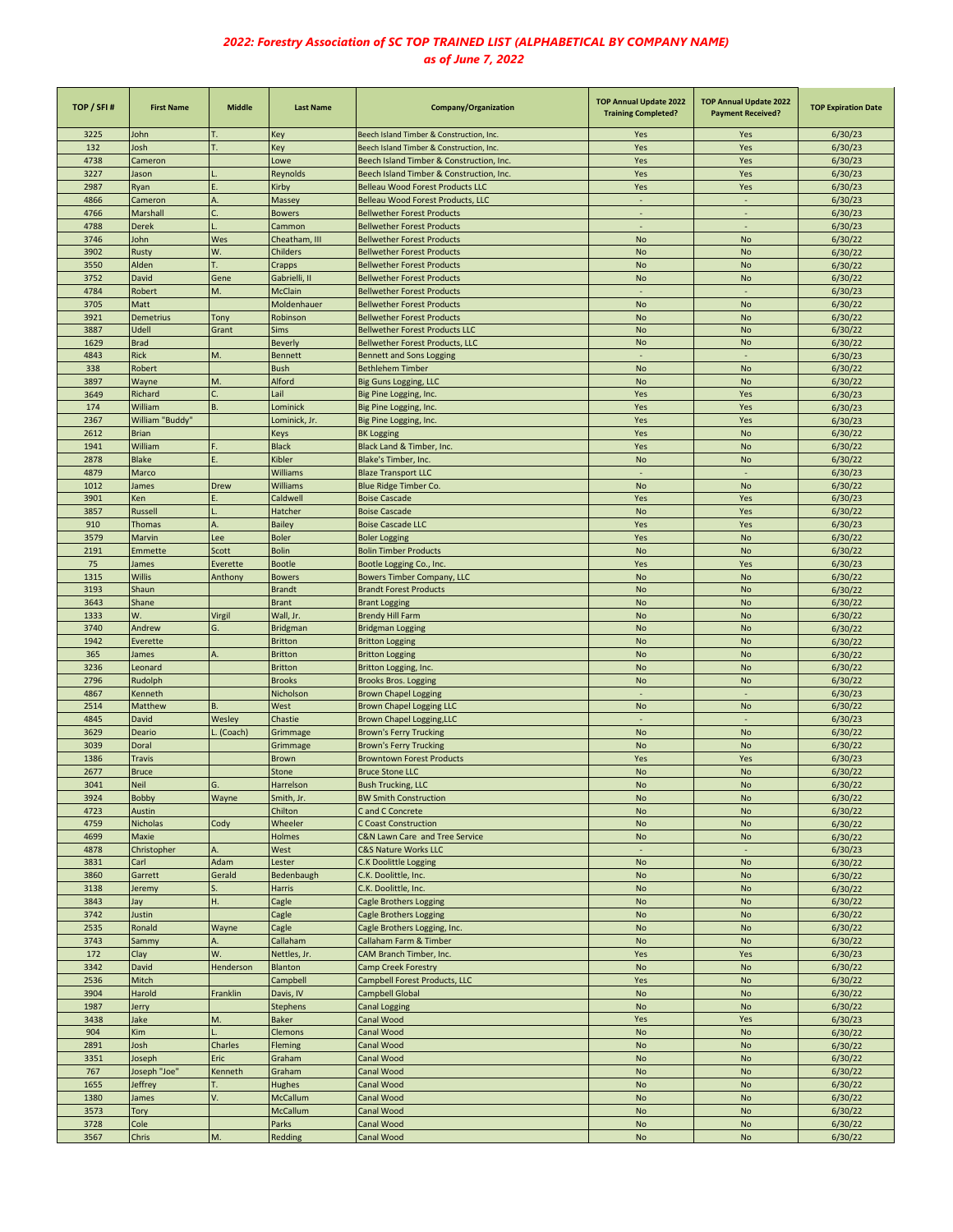| TOP / SFI#   | <b>First Name</b>           | <b>Middle</b>  | <b>Last Name</b>            | Company/Organization                                          | <b>TOP Annual Update 2022</b><br><b>Training Completed?</b> | <b>TOP Annual Update 2022</b><br><b>Payment Received?</b> | <b>TOP Expiration Date</b> |
|--------------|-----------------------------|----------------|-----------------------------|---------------------------------------------------------------|-------------------------------------------------------------|-----------------------------------------------------------|----------------------------|
| 180          | William                     | Kevin          | Ross                        | <b>Canal Wood</b>                                             | <b>No</b>                                                   | <b>No</b>                                                 | 6/30/22                    |
| 1810         | Ansel                       |                | Scurry, Jr.                 | Canal Wood                                                    | <b>No</b>                                                   | <b>No</b>                                                 | 6/30/22                    |
| 2996         | Mike                        |                | Wilson                      | Canal Wood                                                    | <b>No</b>                                                   | <b>No</b>                                                 | 6/30/22                    |
| 3378         | Zack                        | Logan          | Yates                       | Canal Wood                                                    | No                                                          | No                                                        | 6/30/22                    |
| 3337         | Eddie                       | M.             | <b>Baker</b>                | Canal Wood LLC                                                | Yes                                                         | Yes                                                       | 6/30/23                    |
| 666          | Herbert                     | <b>Bruce</b>   | <b>Baker</b>                | Canal Wood LLC                                                | <b>No</b>                                                   | <b>No</b>                                                 | 6/30/22                    |
| 3847         | Hunter                      |                | Harrelson                   | Canal Wood LLC                                                | No                                                          | No                                                        | 6/30/22                    |
| 4782         | William                     |                | Johnson                     | Canal Wood LLC                                                |                                                             |                                                           | 6/30/23                    |
| 4785         | Autrey                      |                | Moody                       | Canal Wood LLC                                                | $\sim$                                                      | $\omega$                                                  | 6/30/23                    |
| 1139         | <b>Steve</b>                | D.             | Parker                      | Canal Wood LLC                                                | Yes                                                         | Yes                                                       | 6/30/23                    |
| 3194         | Chris                       | W.             | Byrd                        | Canal Wood, LLC                                               | <b>No</b>                                                   | <b>No</b>                                                 | 6/30/22                    |
| 4761         | Kevin                       | E.             | Williams                    | Canal Wood, LLC                                               | No                                                          | No                                                        | 6/30/22                    |
| 3850<br>491  | Chad                        | M.<br>H.       | Lephew                      | Canfor<br><b>Canfor Southern Pine</b>                         | <b>No</b>                                                   | <b>No</b>                                                 | 6/30/22                    |
| 2971         | William (Bubba)             | <b>Bradley</b> | Allen, Jr.<br><b>Bailey</b> | <b>Canfor Southern Pine</b>                                   | No<br><b>No</b>                                             | No<br><b>No</b>                                           | 6/30/22<br>6/30/22         |
| 2268         | Christopher<br><b>Tracy</b> | Alan           | <b>Burttram</b>             | <b>Canfor Southern Pine</b>                                   | <b>No</b>                                                   | <b>No</b>                                                 | 6/30/22                    |
| 679          |                             | Kyle           | Graves                      | <b>Canfor Southern Pine</b>                                   | No                                                          | No                                                        | 6/30/22                    |
| 3493         | Douglas<br>Kelly            |                | Gray                        | <b>Canfor Southern Pine</b>                                   | <b>No</b>                                                   | <b>No</b>                                                 | 6/30/22                    |
| 2277         | Carey                       | 'Buster"       | Harrison                    | <b>Canfor Southern Pine</b>                                   | <b>No</b>                                                   | Yes                                                       | 6/30/22                    |
| 3248         | Landon                      |                | <b>Ivie</b>                 | <b>Canfor Southern Pine</b>                                   | <b>No</b>                                                   | <b>No</b>                                                 | 6/30/22                    |
| 2435         | Kevin                       | R              | Johnstone                   | <b>Canfor Southern Pine</b>                                   | <b>No</b>                                                   | No                                                        | 6/30/22                    |
| 3338         | Davis                       |                | <b>McGowen</b>              | <b>Canfor Southern Pine</b>                                   | <b>No</b>                                                   | <b>No</b>                                                 | 6/30/22                    |
| 2807         | Joshua                      |                | Sandt, Jr.                  | <b>Canfor Southern Pine</b>                                   | <b>No</b>                                                   | <b>No</b>                                                 | 6/30/22                    |
| 2221         | Carl                        |                | Bryson                      | Carl Bryson & Sons, Inc.                                      | <b>No</b>                                                   | <b>No</b>                                                 | 6/30/22                    |
| 4008         | Dakota                      |                | <b>Bryson</b>               | Carl Bryson & Sons, Inc.                                      | <b>No</b>                                                   | <b>No</b>                                                 | 6/30/22                    |
| 2876         | Tyler                       |                | Chaplin                     | Carolina Land & Timber, Inc.                                  | <b>No</b>                                                   | <b>No</b>                                                 | 6/30/22                    |
| 345          | Mendel                      | H              | Mitchum                     | Carolina Land & Timber, Inc.                                  | <b>No</b>                                                   | <b>No</b>                                                 | 6/30/22                    |
| 1539         | William                     | Tony           | Thomas                      | Carolina Land & Timber, Inc.                                  | No                                                          | <b>No</b>                                                 | 6/30/22                    |
| 1637         | Richard                     | H.             | Howard                      | Carolina Timber Brokers, LLC                                  | Yes                                                         | Yes                                                       | 6/30/23                    |
| 1912         | Marshall                    | O.             | <b>Steele</b>               | Carolina Timberlands, Inc.                                    | <b>No</b>                                                   | <b>No</b>                                                 | 6/30/22                    |
| 486          | Barry                       | Charles        | <b>Mears</b>                | Carolina Wood, Inc.                                           | <b>No</b>                                                   | <b>No</b>                                                 | 6/30/22                    |
| 4770         | Riley                       |                | Carroll                     | <b>Carroll Logging LLC</b>                                    | $\overline{\phantom{a}}$                                    | ÷                                                         | 6/30/23                    |
| 420          | William                     | Mitchell       | Carter                      | <b>Carter Brothers Logging</b>                                | Yes                                                         | Yes                                                       | 6/30/23                    |
| 3274         | Allen                       |                | Carter                      | <b>Carter Logging</b>                                         | <b>No</b>                                                   | <b>No</b>                                                 | 6/30/22                    |
| 3441         | Jonathan                    | Michael        | Carter                      | Carter Logging, Inc.                                          | <b>No</b>                                                   | <b>No</b>                                                 | 6/30/22                    |
| 818          | Richard                     | Lee            | Carter, Jr.                 | Carter Logging, Inc.                                          | <b>No</b>                                                   | <b>No</b>                                                 | 6/30/22                    |
| 3285         | William                     | P              | Carter                      | Carter Wood Waste Grinding, LLC                               | Yes                                                         | <b>No</b>                                                 | 6/30/22                    |
| 3687         | David                       | W.             | Casselman                   | Casselman Land & Timber                                       | No                                                          | No                                                        | 6/30/22                    |
| 2273         | James                       | Michael        | Davis                       | Caw Caw Land & Timber                                         | <b>No</b>                                                   | <b>No</b>                                                 | 6/30/22                    |
| 2921         | Christopher                 | B.             | Gaillard                    | Caw Caw Land & Timber                                         | <b>No</b>                                                   | <b>No</b>                                                 | 6/30/22                    |
| 650          | Edward                      | C.             | Lee, II                     | Caw Caw Land & Timber                                         | No                                                          | <b>No</b>                                                 | 6/30/22                    |
| 630          | Harold                      |                | Padgett                     | Caw Caw Land & Timber                                         | No                                                          | No                                                        | 6/30/22                    |
| 3467         | Richard                     | Paul           | Padgett<br>Nesbitt, Jr.     | Caw Caw Land & Timber                                         | <b>No</b>                                                   | <b>No</b>                                                 | 6/30/22                    |
| 3511<br>1631 | Richard<br>Timothy          | Melvin<br>D.   | Shealy                      | <b>Cedar Creek Timber</b><br>Central Carolina Timber Co., LLC | No<br>Yes                                                   | No<br>Yes                                                 | 6/30/22<br>6/30/23         |
| 4764         | Trevor                      |                | Chaney                      | Chaney Logging, Inc.                                          | <b>No</b>                                                   | <b>No</b>                                                 | 6/30/22                    |
| 2471         | Rickey                      |                | Chapman                     | Chapman Timber, Inc.                                          | Yes                                                         | <b>No</b>                                                 | 6/30/22                    |
| 2195         | William                     |                | Chapman                     | Chapman Timber, Inc.                                          | Yes                                                         | Yes                                                       | 6/30/23                    |
| 60           | Charles                     |                | Harlan                      | Charles F. Harlan Logging, LLC                                | <b>No</b>                                                   | <b>No</b>                                                 | 6/30/22                    |
| 4729         | James                       | Wesley         | Driggers, Jr.               | Charles Ingram Lumber Co.                                     | <b>No</b>                                                   | <b>No</b>                                                 | 6/30/22                    |
| 3791         | Emory                       | Craig          | Floyd                       | Charles Ingram Lumber Co.                                     | <b>No</b>                                                   | <b>No</b>                                                 | 6/30/22                    |
| 4740         | Harry                       | Gordon         | Miller                      | Charles Ingram Lumber Co.                                     | <b>No</b>                                                   | No                                                        | 6/30/22                    |
| 3806         | Justin                      | N.             | Odom                        | Charles Ingram Lumber Co.                                     | No                                                          | <b>No</b>                                                 | 6/30/22                    |
| 3834         | Zannie                      |                | Poston                      | Charles Ingram Lumber Co.                                     | Yes                                                         | Yes                                                       | 6/30/23                    |
| 4746         | Ashley                      |                | Ronk                        | Charles Ingram Lumber Co.                                     | $\mathsf{No}$                                               | No                                                        | 6/30/22                    |
| 3997         | Christopher                 | Allen          | Smith                       | Charles Ingram Lumber Co.                                     | No                                                          | No                                                        | 6/30/22                    |
| 4755         | Aaron                       | M.             | Thompson                    | Charles Ingram Lumber Co.                                     | <b>No</b>                                                   | No                                                        | 6/30/22                    |
| 4003         | James                       | Theodore       | Thompson III                | Charles Ingram Lumber Co.                                     | No                                                          | <b>No</b>                                                 | 6/30/22                    |
| 1085         | Jesse                       | Lee            | Moore                       | Charles Ingram Lumber Co., Inc.                               | No                                                          | No                                                        | 6/30/22                    |
| 3323         | Will                        |                | Stevenson                   | Charles Ingram Lumber Co., Inc.                               | $\mathsf{No}$                                               | No                                                        | 6/30/22                    |
| 3163         | Evan                        | Daniel         | Sullivan                    | Charles Ingram Lumber Co., Inc.                               | No                                                          | <b>No</b>                                                 | 6/30/22                    |
| 16           | Charles                     | Michael        | Doolittle                   | Charles K. Doolittle, Inc.                                    | <b>No</b>                                                   | No                                                        | 6/30/22                    |
| 4728         | Conner                      |                | Doolittle                   | Charles K. Doolittle, Inc.                                    | $\mathsf{No}$                                               | No                                                        | 6/30/22                    |
| 4727         | John                        | Cameron        | Doolittle                   | Charles K. Doolittle, Inc.                                    | No                                                          | No                                                        | 6/30/22                    |
| 54           | John                        |                | Doolittle                   | Charles K. Doolittle, Inc.                                    | No                                                          | No                                                        | 6/30/22                    |
| 47           | <b>Travis</b>               | G.             | Doolittle                   | Charles K. Doolittle, Inc.                                    | <b>No</b>                                                   | No                                                        | 6/30/22                    |
| 1632         | Jesse                       | Luther         | Folk                        | Charles K. Doolittle, Inc.                                    | <b>No</b>                                                   | No                                                        | 6/30/22                    |
| 488          | Russell                     | Ε.             | Kibler                      | Charles K. Doolittle, Inc.                                    | $\mathsf{No}$                                               | No                                                        | 6/30/22                    |
| 2243         | Shane                       | B.             | Livingston                  | Charles K. Doolittle, Inc.                                    | $\mathsf{No}$                                               | No                                                        | 6/30/22                    |
| 4751         | Chad                        |                | Steele                      | Charles K. Doolittle, Inc.                                    | No                                                          | No                                                        | 6/30/22                    |
| 4752         | Shaun                       |                | Steele                      | Charles K. Doolittle, Inc.                                    | No                                                          | No                                                        | 6/30/22                    |
| 2918         | Earl (Trey)                 | Kenneth        | Charpia, III                | Charpia Timber & Trucking                                     | <b>No</b>                                                   | No                                                        | 6/30/22                    |
| 1237         | Barney                      |                | Chitwood                    | Chitwood Logging, Inc.                                        | $\mathsf{No}$                                               | No                                                        | 6/30/22                    |
| 2332         | Gregg                       |                | Powell                      | <b>Circle P Enterprises</b>                                   | No                                                          | No                                                        | 6/30/22                    |
| 3011         | Jerry                       | Chance         | <b>King</b>                 | CK Construction & Logging, LLC                                | Yes                                                         | Yes                                                       | 6/30/23                    |
| 4724         | Brandon                     | Matthew        | Clark                       | <b>Clark's Logging LLC</b>                                    | No                                                          | No                                                        | 6/30/22                    |
| 4846         | Justin                      | Tyler          | Clark                       | Clark's Logging, LLC                                          | ÷.                                                          |                                                           | 6/30/23                    |
| 3636         | James                       | Jason          | Blackmon                    | Claybourn Walters Logging Co.                                 | No                                                          | No                                                        | 6/30/22                    |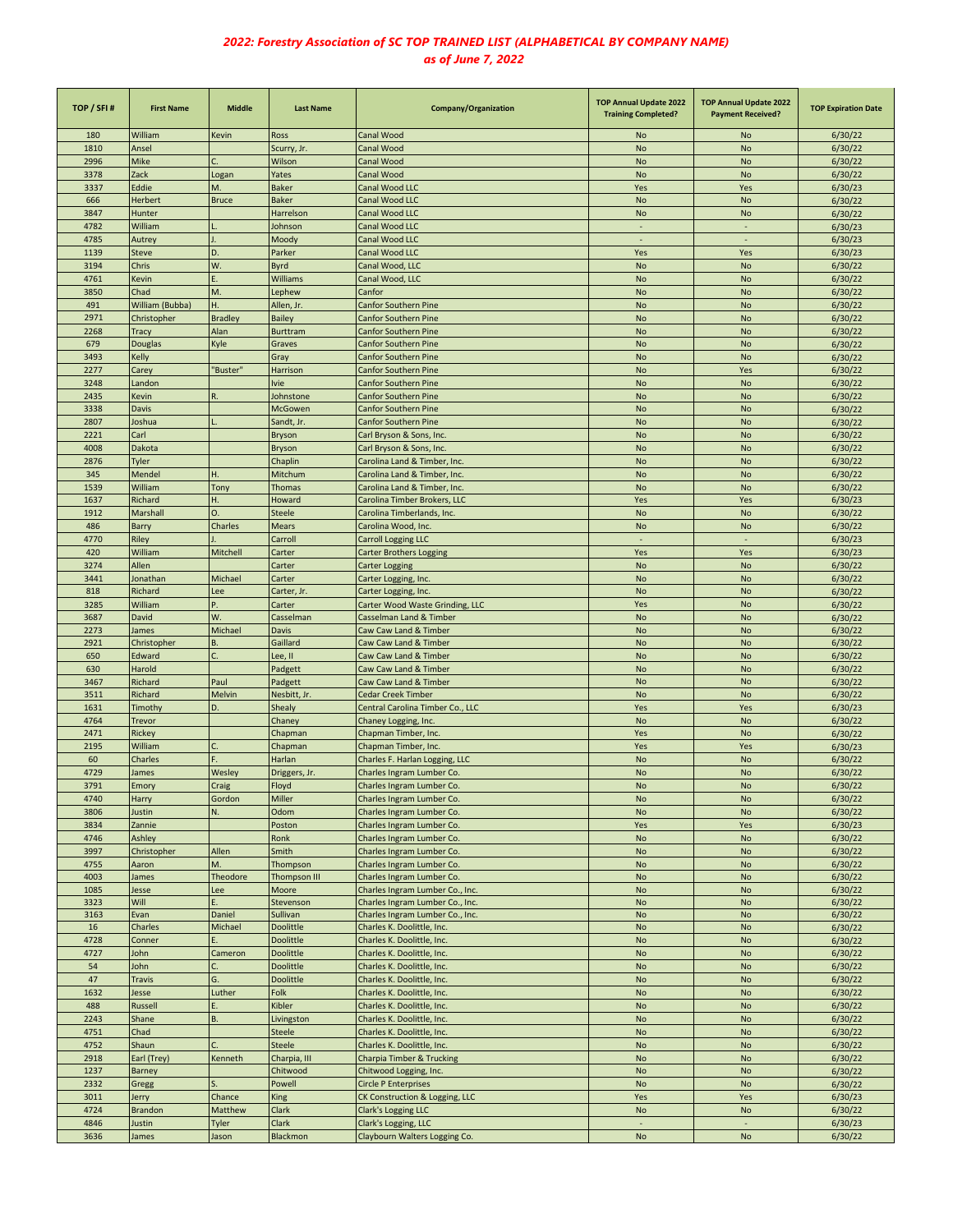| TOP / SFI#   | <b>First Name</b> | <b>Middle</b>      | <b>Last Name</b>           | Company/Organization                                   | <b>TOP Annual Update 2022</b><br><b>Training Completed?</b> | <b>TOP Annual Update 2022</b><br><b>Payment Received?</b> | <b>TOP Expiration Date</b> |
|--------------|-------------------|--------------------|----------------------------|--------------------------------------------------------|-------------------------------------------------------------|-----------------------------------------------------------|----------------------------|
| 3336         | <b>Charles</b>    | "Matt"             | Herbert                    | Claybourn Walters Logging Co.                          | Yes                                                         | Yes                                                       | 6/30/23                    |
| 3212         | Heather           | M.                 | <b>Bishop</b>              | Clear Pond Logging, LLC                                | Yes                                                         | <b>No</b>                                                 | 6/30/22                    |
| 3213         | Raymond           | Jason              | <b>Bishop</b>              | Clear Pond Logging, LLC                                | Yes                                                         | <b>No</b>                                                 | 6/30/22                    |
| 4868         | <b>Brett</b>      | M.                 | Polk                       | <b>Cleland Site Prep</b>                               | $\overline{\phantom{a}}$                                    | $\overline{\phantom{a}}$                                  | 6/30/23                    |
| 3133         | Avery             |                    | Cleland                    | Cleland Site Prep, Inc.                                | No                                                          | Yes                                                       | 6/30/22                    |
| 1814         | Chris             |                    | Cleland                    | Cleland Site Prep, Inc.                                | Yes                                                         | Yes                                                       | 6/30/23                    |
| 3135         | Patrick           | Logan              | Crowther                   | Cleland Site Prep, Inc.                                | Yes                                                         | Yes                                                       | 6/30/23                    |
| 2712         | Russell           | A.                 | Hardee                     | <b>Clemson Experimental Forest</b>                     | Yes                                                         | Yes                                                       | 6/30/23                    |
| 4872         | Trevor            |                    | Stamey                     | <b>Clemson Experimental Forest</b>                     | $\overline{\phantom{a}}$                                    | $\overline{\phantom{a}}$                                  | 6/30/23                    |
| 3658         | Janet             |                    | <b>Steele</b><br>Alexander | <b>Clemson Extenstion</b><br><b>Clemson University</b> | No                                                          | <b>No</b>                                                 | 6/30/22                    |
| 4802<br>4823 | Grant<br>Dylan    | Chance             | Atkinson                   | <b>Clemson University</b>                              | ÷<br>÷.                                                     | $\overline{\phantom{a}}$<br>$\sim$                        | 6/30/23                    |
| 4816         | Charles           | Michael            | <b>Baker</b>               |                                                        | $\overline{\phantom{a}}$                                    | $\overline{\phantom{a}}$                                  | 6/30/23                    |
| 4835         | Garrett           |                    | Beal                       | <b>Clemson University</b><br><b>Clemson University</b> | $\overline{\phantom{a}}$                                    | $\overline{\phantom{a}}$                                  | 6/30/23<br>6/30/24         |
| 4807         | Harrison          | Heyward            | Bedenbaugh                 | <b>Clemson University</b>                              | $\overline{\phantom{a}}$                                    | $\overline{\phantom{a}}$                                  | 6/30/23                    |
| 4806         | Shelton           | Francis            | Carter                     | <b>Clemson University</b>                              |                                                             |                                                           | 6/30/23                    |
| 4819         | William           |                    | Corbett                    | <b>Clemson University</b>                              | ÷.                                                          | $\sim$                                                    | 6/30/23                    |
| 4804         | Rachel            | Elizabeth          | Cribb                      | <b>Clemson University</b>                              | $\overline{\phantom{a}}$                                    | $\overline{\phantom{a}}$                                  | 6/30/23                    |
| 4805         | Lee               | Jameson            | Daniel                     | <b>Clemson University</b>                              | $\overline{\phantom{a}}$                                    | $\overline{\phantom{a}}$                                  | 6/30/23                    |
| 4803         | Jonathan          | W.                 | Diaz                       | <b>Clemson University</b>                              | ٠                                                           | $\overline{\phantom{a}}$                                  | 6/30/23                    |
| 4828         | Parker            | Eidson             | <b>Dukes</b>               | <b>Clemson University</b>                              |                                                             |                                                           | 6/30/23                    |
| 4820         | Matthew           | Robert             | <b>DuPont</b>              | <b>Clemson University</b>                              | $\overline{\phantom{a}}$                                    | $\sim$                                                    | 6/30/23                    |
| 4830         | Austin            | H                  | Eberhart                   | <b>Clemson University</b>                              | ÷,                                                          | $\sim$                                                    | 6/30/23                    |
| 4815         | Jessica           | Linette            | Edwards                    | <b>Clemson University</b>                              | $\overline{\phantom{a}}$                                    | $\overline{\phantom{a}}$                                  | 6/30/23                    |
| 4826         | Jessica           | Land               | Eidson                     | <b>Clemson University</b>                              | $\overline{\phantom{a}}$                                    | $\overline{\phantom{a}}$                                  | 6/30/23                    |
| 4799         | Cole              | Allen              | Eison                      | <b>Clemson University</b>                              |                                                             |                                                           | 6/30/23                    |
| 4832         | Conner            | $\overline{A}$     | Estes                      | <b>Clemson University</b>                              | $\overline{\phantom{a}}$                                    | $\overline{\phantom{a}}$                                  | 6/30/23                    |
| 4836         | Melanie           |                    | Goss                       | <b>Clemson University</b>                              | ÷,                                                          | $\sim$                                                    | 6/30/24                    |
| 4817         | Fisher            | B.                 | Jackson                    | <b>Clemson University</b>                              | $\overline{\phantom{a}}$                                    | $\overline{\phantom{a}}$                                  | 6/30/23                    |
| 4829         | Matthew           | Joseph             | Langley                    | <b>Clemson University</b>                              | ٠                                                           | $\overline{\phantom{a}}$                                  | 6/30/23                    |
| 4827         | <b>Bake</b>       | <b>Brandt</b>      | Latimer                    | <b>Clemson University</b>                              |                                                             |                                                           | 6/30/23                    |
| 4797         | James             | R.                 | McCutchen                  | <b>Clemson University</b>                              | $\overline{\phantom{a}}$                                    | $\overline{\phantom{a}}$                                  | 6/30/23                    |
| 4814         | Corrina           | $\overline{A}$     | McLeod                     | <b>Clemson University</b>                              | ÷,                                                          | $\sim$                                                    | 6/30/23                    |
| 4800         | Easton            | Van                | Medlin                     | <b>Clemson University</b>                              | $\overline{\phantom{a}}$                                    | $\sim$                                                    | 6/30/23                    |
| 1615         | <b>Bryan</b>      | Η.                 | Odom                       | <b>Clemson University</b>                              | <b>No</b>                                                   | <b>No</b>                                                 | 6/30/22                    |
| 4818         | Cameron           | Charles            | Puckhaber                  | <b>Clemson University</b>                              | ÷,                                                          | $\sim$                                                    | 6/30/23                    |
| 4801         | Granger           | Keith              | Rabon                      | <b>Clemson University</b>                              | ÷                                                           | $\sim$                                                    | 6/30/23                    |
| 3568         | Franklin          | M.                 | Reynolds                   | <b>Clemson University</b>                              | <b>No</b>                                                   | <b>No</b>                                                 | 6/30/22                    |
| 4813         | Robert            | Hunter             | Richey                     | <b>Clemson University</b>                              | $\sim$                                                      | $\overline{\phantom{a}}$                                  | 6/30/23                    |
| 4812<br>4811 | David<br>Jessie   | A.                 | Robinson<br><b>Russell</b> | <b>Clemson University</b>                              | $\overline{a}$                                              | $\overline{a}$                                            | 6/30/23<br>6/30/23         |
|              |                   | Lee                |                            | <b>Clemson University</b>                              | $\sim$                                                      | $\sim$                                                    |                            |
| 4822<br>4810 | Dean<br>Scott     | Linwood<br>Earnest | Satterlee<br>Saxon         | <b>Clemson University</b><br><b>Clemson University</b> |                                                             |                                                           | 6/30/23<br>6/30/23         |
| 4833         | Jackson           | G.                 | Smith                      | <b>Clemson University</b>                              | G.                                                          | $\overline{\phantom{a}}$                                  | 6/30/23                    |
| 4824         | Katrina           | P                  | Sneed                      | <b>Clemson University</b>                              |                                                             |                                                           | 6/30/23                    |
| 4831         | Willliam          | T.                 | Tate                       | <b>Clemson University</b>                              | ÷                                                           |                                                           | 6/30/23                    |
| 4809         | Ethan             |                    | Tisdale                    | <b>Clemson University</b>                              | $\mathbf{r}$                                                | $\overline{\phantom{a}}$                                  | 6/30/23                    |
| 4821         | James             | Matthew            | Walsh, III                 | <b>Clemson University</b>                              |                                                             |                                                           | 6/30/23                    |
| 4808         | Caleb             | Davis              | Watson                     | <b>Clemson University</b>                              | $\sim$                                                      | $\sim$                                                    | 6/30/23                    |
| 4825         | Christopher       | D.                 | Wilson                     | <b>Clemson University</b>                              |                                                             |                                                           | 6/30/23                    |
| 4834         | Nate              |                    | Wilson                     | <b>Clemson University</b>                              |                                                             |                                                           | 6/30/23                    |
| 919          | Larry             | Mike               | Cress                      | Clendenin Lumber Co.                                   | No                                                          | <b>No</b>                                                 | 6/30/22                    |
| 1081         | Charlie           |                    | McCants, III               | CM III Logging, LLC                                    | Yes                                                         | Yes                                                       | 6/30/23                    |
| 3783         | Anthony           | Tyler              | <b>Byers</b>               | Coastal Cutters Inc.                                   | Yes                                                         | Yes                                                       | 6/30/23                    |
| 3801         | Jay               | Η.                 | Long                       | Coastal Cutters Inc.                                   | No                                                          | <b>No</b>                                                 | 6/30/22                    |
| 4567         | William           | P.                 | Fox                        | Coastal Plywood                                        | No                                                          | <b>No</b>                                                 | 6/30/22                    |
| 1308         | David             |                    | Goshorn                    | <b>Coastline Forest Products</b>                       | No                                                          | <b>No</b>                                                 | 6/30/22                    |
| 4725         | Odell             | А.                 | Cody                       | Cody's Clearing and Grading                            | No                                                          | <b>No</b>                                                 | 6/30/22                    |
| 603          | Renee             | York               | <b>McCullough</b>          | <b>Coldwater Timber Company</b>                        | Yes                                                         | <b>No</b>                                                 | 6/30/22                    |
| 3288         | William           | Dickson            | Coleman                    | <b>Coleman Brothers Logging</b>                        | No                                                          | <b>No</b>                                                 | 6/30/22                    |
| 2276         | William           | Stewart            | Goodwin                    | Colleton Lumber & Land, LLC                            | No                                                          | <b>No</b>                                                 | 6/30/22                    |
| 128          | Jeffrey           |                    | Carson                     | <b>Collum's Lumber Products, LLC</b>                   | No                                                          | <b>No</b>                                                 | 6/30/22                    |
| 1865         | Benjamin          | B.                 | Copeland                   | Collum's Lumber Products, LLC                          | Yes                                                         | Yes                                                       | 6/30/23                    |
| 3492         | Philip            | Alan               | Hales                      | Collum's Lumber Products, LLC                          | Yes                                                         | Yes                                                       | 6/30/23                    |
| 1969         | Lin               |                    | Houck                      | Collum's Lumber Products, LLC                          | Yes                                                         | Yes                                                       | 6/30/23                    |
| 41           | Russell           | S.                 | Purdy                      | Collum's Lumber Products, LLC                          | Yes                                                         | Yes                                                       | 6/30/23                    |
| 3188         | Daniel            | R.                 | Sanders                    | Collum's Lumber Products, LLC                          | Yes                                                         | Yes                                                       | 6/30/23                    |
| 129          | Joseph            | W.                 | Seckinger                  | Collum's Lumber Products, LLC                          | Yes                                                         | Yes                                                       | 6/30/23                    |
| 1728         | Russell           | T.                 | Twitty                     | Collum's Lumber Products, LLC                          | Yes                                                         | Yes                                                       | 6/30/23                    |
| 1729         | <b>Bricen</b>     |                    | Welch, III                 | <b>Collum's Lumber Products, LLC</b>                   | Yes                                                         | Yes                                                       | 6/30/23                    |
| 1663         | Jackie            |                    | Comer, Sr.                 | Comer Logging, LLC                                     | No                                                          | <b>No</b>                                                 | 6/30/22                    |
| 921          | Donald            |                    | Chastain                   | <b>Compass South Land Sales</b>                        | No                                                          | <b>No</b>                                                 | 6/30/22                    |
| 558          | Jeffrey           | w.                 | Cone                       | Cone & Sons Logging                                    | <b>No</b>                                                   | <b>No</b>                                                 | 6/30/22                    |
| 535          | John              | Η.                 | Cone                       | Cone Logging Corp.                                     | No                                                          | <b>No</b>                                                 | 6/30/22                    |
| 3881         | Jeff              | Α.                 | <b>McKinney</b>            | Coogler Construction Inc.                              | No                                                          | <b>No</b>                                                 | 6/30/22                    |
| 3155<br>2136 | Joseph            |                    | Coogler                    | Coogler Construction, Inc.                             | No<br>Yes                                                   | <b>No</b><br><b>No</b>                                    | 6/30/22<br>6/30/22         |
| 3587         | Freddie<br>Colby  | Darin              | Crawford<br>Crosby         | <b>Crawford Logging</b>                                | $\mathsf{No}$                                               | $\mathsf{No}$                                             | 6/30/22                    |
|              |                   |                    |                            | Crosby Logging & Timber, Inc.                          |                                                             |                                                           |                            |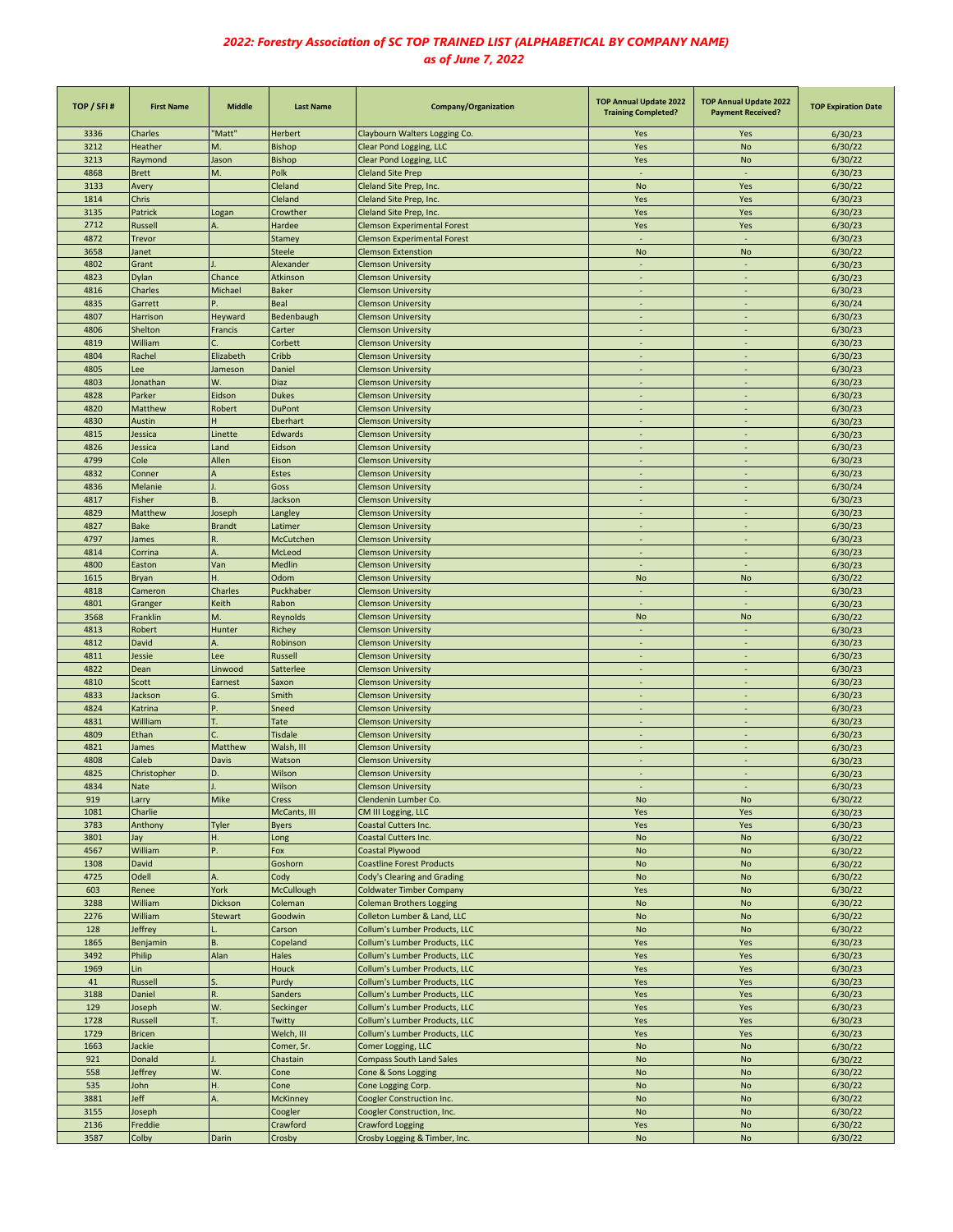| 1310<br>Darin<br>Crosby<br>No<br><b>No</b><br>6/30/22<br>3588<br>Dylan<br>Adolph<br>No<br>Crosby<br>Crosby Logging & Timber, Inc.<br><b>No</b><br>6/30/22<br>2601<br>Alan<br><b>No</b><br>6/30/22<br><b>Brockington</b><br><b>Cross Creek Timber</b><br><b>No</b><br>964<br>No<br><b>No</b><br>Steven<br>Donald<br>Smith<br>Cross Creek Timber, LLC<br>6/30/22<br>2316<br>Marvin<br>M.<br>Cross<br>Cross Pulp and Timber, Inc.<br>Yes<br>Yes<br>6/30/23<br>4862<br>N.<br><b>CSK</b><br>Cephon<br>Lewis<br>÷.<br>6/30/23<br>$\overline{a}$<br>1254<br>Larry<br>Rogers<br>Bloome, Jr.<br>D & L Logging<br><b>No</b><br><b>No</b><br>6/30/22<br>3788<br>David<br>6/30/22<br>Collins<br><b>D&amp;C Logging LLC</b><br><b>No</b><br><b>No</b><br>2005<br>William<br>Yes<br><b>No</b><br>Dean<br>Oswalt<br><b>D&amp;G Logging</b><br>6/30/22<br>3545<br><b>Mills</b><br>Shane<br><b>No</b><br><b>No</b><br>6/30/22<br><b>D&amp;S Recycling</b><br>3738<br>Deric<br>D.<br>Holmes<br><b>No</b><br><b>No</b><br>6/30/22<br><b>D&amp;T Logging</b><br>2427<br>Glen<br><b>No</b><br><b>No</b><br>Darrell<br>Comer<br>Darrell's Backhoe Service<br>6/30/22<br>3347<br>Dean<br>Davenport Land & Timber<br>Yes<br>Yes<br>6/30/23<br>Davenport<br>S.<br>2416<br>David<br>David Rodgers Pulpwooding, LLC<br><b>No</b><br><b>No</b><br>6/30/22<br>James<br>Rodgers<br>84<br><b>No</b><br><b>No</b><br>6/30/22<br>Homer<br>Rodgers, Jr.<br>David Rodgers Pulpwooding, LLC<br><b>No</b><br>3434<br><b>No</b><br>6/30/22<br>Chris<br><b>Tedder</b><br><b>Dean Tedder Logging</b><br>1233<br><b>Tedder</b><br><b>No</b><br><b>No</b><br>6/30/22<br>Dean<br>Dean Tedder Logging<br>4840<br>6/30/23<br>Carroll<br><b>Barwick</b><br>Deep Creek Construction, LLC<br>$\sim$<br>$\overline{\phantom{a}}$<br>4841<br>Myra<br><b>Barwick</b><br>Deep Creek Construction, LLC<br>6/30/23<br>$\overline{\phantom{a}}$<br>٠<br>2907<br>William<br>Yes<br>6/30/23<br>Jeffrey<br>Yonce<br>Deerwood Logging, LLC<br>Yes<br>3503<br><b>No</b><br><b>No</b><br>6/30/22<br>Townes<br>Richardson<br>Delta Timber Co.<br>3672<br>William<br>Ridlehuber<br><b>No</b><br><b>No</b><br>6/30/22<br>R.<br>Delta Timber Co.<br>890<br>Matthew<br><b>Ellis</b><br><b>Delta Timber Company</b><br>No<br><b>No</b><br>6/30/22<br>Greaver<br>2822<br><b>Brian</b><br>M.<br><b>Delta Timber Company</b><br><b>No</b><br><b>No</b><br>6/30/22<br>3961<br>Chandler<br>Yes<br><b>No</b><br>6/30/22<br>Jonathan<br>Tolson<br><b>Delta Timber Company</b><br><b>No</b><br>318<br>Dennis<br>Η.<br>Varner<br>Dennis H. Varner Logging, LLC<br><b>No</b><br>6/30/22<br>2935<br>Phillip<br>Η.<br>Varner<br><b>No</b><br><b>No</b><br>6/30/22<br>Dennis H. Varner Logging, LLC<br>3749<br>Dexter<br>Durham<br>Dexter Durham Logging/Praters Creek Tree Service<br>No<br><b>No</b><br>6/30/22<br>S.<br>4691<br>Gary<br>Allgood<br><b>Diamond Timber Industries LLC</b><br>Yes<br>Yes<br>6/30/23<br>4713<br>Yes<br>Yes<br>6/30/23<br>Sandy<br>Suschana<br><b>Diamond Timber Industries LLC</b><br>4732<br><b>No</b><br>David<br>Keith<br>Ginn, II<br>DK Ginn Forest Prods., Inc.<br>Yes<br>6/30/22<br>4731<br>David<br>Ginn, Sr.<br><b>No</b><br>Yes<br>6/30/22<br>DK Ginn Forest Prods., Inc.<br>3535<br>Yes<br>Yes<br>John<br>Christopher<br>Oates<br>6/30/23<br><b>DMF Logging</b><br>3519<br>Falls<br><b>Dustin</b><br>Michael<br>Yes<br>Yes<br>6/30/23<br><b>DMF Logging</b><br>4777<br>Will<br>Charles<br>6/30/23<br>Epting<br>÷.<br>÷,<br><b>Dominion Energy</b><br>3249<br>Corbin<br>Johnson<br><b>Dominion Energy</b><br><b>No</b><br><b>No</b><br>6/30/22<br>4704<br><b>No</b><br><b>No</b><br>6/30/22<br>Samuel<br>Stephen<br>Leaphart<br><b>Dominion Energy</b><br>1538<br>Randy<br>Summer<br>No<br><b>No</b><br>6/30/22<br><b>Dominion Energy</b><br>1620<br>Matthew<br>Krawiec<br>Domtar Paper Co.<br>Yes<br><b>No</b><br>6/30/22<br>3968<br>Yes<br><b>No</b><br>6/30/22<br>Herbert<br>$\overline{A}$<br>Nicholson<br>Domtar Paper Co.<br>3969<br>Yes<br>Traclynne<br>$\Delta$<br>Allison<br>Domtar Paper Co. LLC<br><b>No</b><br>6/30/22<br>610<br><b>Bud</b><br>Dooley<br><b>No</b><br><b>No</b><br>6/30/22<br>Dooley Logging<br>3293<br>Dooley<br><b>No</b><br>Yes<br>6/30/22<br>Jay<br>Dooley Logging<br>4837<br>Timothy<br>Altman<br>6/30/23<br>Lee<br>Double-Alt Landscaping LLC<br>$\blacksquare$<br>3085<br>Jason<br>Maxie<br>Cook<br>Down South Forest Products LLC<br><b>No</b><br><b>No</b><br>6/30/22<br>4750<br><b>No</b><br><b>No</b><br>6/30/22<br><b>Dee</b><br><b>Stanley</b><br>Down South Logging, LLC<br>4749<br>W.<br>6/30/22<br>Steven<br><b>Stanley</b><br>Down South Logging, LLC<br>No<br><b>No</b><br>1716<br>Allen<br><b>No</b><br><b>No</b><br>Dozier<br>Dozier Logging<br>6/30/22<br>2540<br><b>No</b><br><b>Dozier</b><br><b>No</b><br>6/30/22<br>Kenneth<br>Dozier Logging LLC<br>3304<br>William<br>D.<br>DR Logging, LLC<br>Yes<br><b>No</b><br>6/30/22<br>Hudson, III<br>1589<br>David<br>Morris<br><b>DSMO Properties, LLC</b><br>No<br><b>No</b><br>6/30/22<br>6/30/23<br>3005<br>Don<br>Rickey<br><b>Broom</b><br><b>Durham's Hardwoods</b><br>Yes<br>Yes<br>1754<br>Michael<br>Durham<br>Durham's Hardwoods<br>Yes<br>Yes<br>6/30/23<br>3852<br>Chandler<br>Nolan<br>Dustin C. Nolan Logging LLC<br>Yes<br>6/30/23<br>Yes<br>C.<br>Nolan<br>Yes<br>Yes<br>6/30/23<br>3465<br>Dustin<br>Dustin C. Nolan Logging LLC<br>3748<br>W.<br>6/30/23<br>Dustin<br>Durham<br>Dustin Durham Logging LLC<br>Yes<br>Yes<br>682<br>Yes<br>6/30/22<br>Dwight<br>Trexler<br>Dwight Trexler Logging, Inc.<br>No<br>$\overline{2}$<br>Edward<br>Jay<br><b>Bryant</b><br>E. J. Bryant Logging Co., Inc<br><b>No</b><br>Yes<br>6/30/22<br>1654<br>Pew, III<br>No<br>6/30/22<br>Ernest<br>Doug<br>E.D. Pew Timber Co., Inc.<br><b>No</b><br>No<br><b>No</b><br>6/30/22<br>3819<br>Randy<br><b>B.</b><br><b>Taylor</b><br>Easy Going Logging LLC<br>1656<br>G.<br>6/30/23<br>Hurt<br>Edgefield Timber Inc.<br>Yes<br>Yes<br>Bryan<br>Edmonds<br>No<br><b>No</b><br>6/30/22<br>1525<br>Stanley<br><b>Edmonds Tree Service</b><br>2748<br><b>Adkins</b><br><b>No</b><br><b>Edwards Wood Products</b><br>Yes<br>6/30/22<br>Thomas<br>3820<br>Seth<br><b>Elliott Sawmilling Co.</b><br>No<br>6/30/22<br>Garrett<br>Tuten<br><b>No</b><br>No<br><b>No</b><br>57<br>Maynard<br>R.<br>Emery<br><b>Emery Bros. Timber</b><br>6/30/22<br>No<br>6/30/22<br>260<br>Duane<br>G.<br>Emery Log Co.<br><b>No</b><br>Emery<br>3732<br>Emmett<br>Yes<br>Yes<br>6/30/23<br>Tommy<br><b>Emmett Logging</b><br>322<br>Walter<br><b>EMS Chipping, LLC</b><br>No<br><b>No</b><br>Woodard<br>6/30/22<br>3598<br>No<br>6/30/22<br>Joseph<br>S.<br><b>New</b><br><b>Endeavor Forest Group, LLC</b><br><b>No</b><br>3299<br>D.<br>Hammond<br>Enviva Pellets Greenwood<br>No<br><b>No</b><br>6/30/22<br>Joseph<br>3683<br>6/30/23<br>Jim<br><b>Brown</b><br><b>Evergreen Packaging</b><br>Yes<br>Yes<br>1251<br>David<br>No<br><b>No</b><br>6/30/22<br><b>Brian</b><br>Benford<br>Evergreen Products, Inc.<br>2549<br>No<br><b>No</b><br>Frank<br>Pompey<br>F.E. Logging<br>6/30/22<br>3838<br>No<br>6/30/22<br>Dana<br><b>Bloome</b><br><b>Family Tree Forestry</b><br><b>No</b><br>4695<br>Perry<br>Carson<br>No<br><b>No</b><br>6/30/22<br>Drayton<br><b>Ferguson Forest Products</b><br>4697<br>No<br>6/30/22<br>Marvin<br><b>No</b><br>Ryan<br>Crapse<br><b>Ferguson Forest Products</b><br>Z.<br><b>No</b><br>39<br>No<br>6/30/22<br>Frampton<br>Ferguson<br><b>Ferguson Forest Products</b> | TOP / SFI# | <b>First Name</b> | <b>Middle</b> | <b>Last Name</b> | Company/Organization            | <b>TOP Annual Update 2022</b><br><b>Training Completed?</b> | <b>TOP Annual Update 2022</b><br><b>Payment Received?</b> | <b>TOP Expiration Date</b> |
|------------------------------------------------------------------------------------------------------------------------------------------------------------------------------------------------------------------------------------------------------------------------------------------------------------------------------------------------------------------------------------------------------------------------------------------------------------------------------------------------------------------------------------------------------------------------------------------------------------------------------------------------------------------------------------------------------------------------------------------------------------------------------------------------------------------------------------------------------------------------------------------------------------------------------------------------------------------------------------------------------------------------------------------------------------------------------------------------------------------------------------------------------------------------------------------------------------------------------------------------------------------------------------------------------------------------------------------------------------------------------------------------------------------------------------------------------------------------------------------------------------------------------------------------------------------------------------------------------------------------------------------------------------------------------------------------------------------------------------------------------------------------------------------------------------------------------------------------------------------------------------------------------------------------------------------------------------------------------------------------------------------------------------------------------------------------------------------------------------------------------------------------------------------------------------------------------------------------------------------------------------------------------------------------------------------------------------------------------------------------------------------------------------------------------------------------------------------------------------------------------------------------------------------------------------------------------------------------------------------------------------------------------------------------------------------------------------------------------------------------------------------------------------------------------------------------------------------------------------------------------------------------------------------------------------------------------------------------------------------------------------------------------------------------------------------------------------------------------------------------------------------------------------------------------------------------------------------------------------------------------------------------------------------------------------------------------------------------------------------------------------------------------------------------------------------------------------------------------------------------------------------------------------------------------------------------------------------------------------------------------------------------------------------------------------------------------------------------------------------------------------------------------------------------------------------------------------------------------------------------------------------------------------------------------------------------------------------------------------------------------------------------------------------------------------------------------------------------------------------------------------------------------------------------------------------------------------------------------------------------------------------------------------------------------------------------------------------------------------------------------------------------------------------------------------------------------------------------------------------------------------------------------------------------------------------------------------------------------------------------------------------------------------------------------------------------------------------------------------------------------------------------------------------------------------------------------------------------------------------------------------------------------------------------------------------------------------------------------------------------------------------------------------------------------------------------------------------------------------------------------------------------------------------------------------------------------------------------------------------------------------------------------------------------------------------------------------------------------------------------------------------------------------------------------------------------------------------------------------------------------------------------------------------------------------------------------------------------------------------------------------------------------------------------------------------------------------------------------------------------------------------------------------------------------------------------------------------------------------------------------------------------------------------------------------------------------------------------------------------------------------------------------------------------------------------------------------------------------------------------------------------------------------------------------------------------------------------------------------------------------------------------------------------------------------------------------------------------------------------------------------------------------------------------------------------------------------------------------------------------------------------------------------------------------------------------------------------------------------------------------------------------------------------------------------------------------------------------------------------------------------------------------------------------------------------------------------------------------------------------------------------------------------------------------------------------------------------------------------------------------------------------------------------------------------------------------------------------------------------------------------------------------------------------------------------------------------------------------------------------------------------------------------------------------------------------------------------------------------------------------------------------------------------------------------------------------------------------------------------------------------------------------------------|------------|-------------------|---------------|------------------|---------------------------------|-------------------------------------------------------------|-----------------------------------------------------------|----------------------------|
|                                                                                                                                                                                                                                                                                                                                                                                                                                                                                                                                                                                                                                                                                                                                                                                                                                                                                                                                                                                                                                                                                                                                                                                                                                                                                                                                                                                                                                                                                                                                                                                                                                                                                                                                                                                                                                                                                                                                                                                                                                                                                                                                                                                                                                                                                                                                                                                                                                                                                                                                                                                                                                                                                                                                                                                                                                                                                                                                                                                                                                                                                                                                                                                                                                                                                                                                                                                                                                                                                                                                                                                                                                                                                                                                                                                                                                                                                                                                                                                                                                                                                                                                                                                                                                                                                                                                                                                                                                                                                                                                                                                                                                                                                                                                                                                                                                                                                                                                                                                                                                                                                                                                                                                                                                                                                                                                                                                                                                                                                                                                                                                                                                                                                                                                                                                                                                                                                                                                                                                                                                                                                                                                                                                                                                                                                                                                                                                                                                                                                                                                                                                                                                                                                                                                                                                                                                                                                                                                                                                                                                                                                                                                                                                                                                                                                                                                                                                                                                                                                                                                          |            |                   |               |                  | Crosby Logging & Timber, Inc.   |                                                             |                                                           |                            |
|                                                                                                                                                                                                                                                                                                                                                                                                                                                                                                                                                                                                                                                                                                                                                                                                                                                                                                                                                                                                                                                                                                                                                                                                                                                                                                                                                                                                                                                                                                                                                                                                                                                                                                                                                                                                                                                                                                                                                                                                                                                                                                                                                                                                                                                                                                                                                                                                                                                                                                                                                                                                                                                                                                                                                                                                                                                                                                                                                                                                                                                                                                                                                                                                                                                                                                                                                                                                                                                                                                                                                                                                                                                                                                                                                                                                                                                                                                                                                                                                                                                                                                                                                                                                                                                                                                                                                                                                                                                                                                                                                                                                                                                                                                                                                                                                                                                                                                                                                                                                                                                                                                                                                                                                                                                                                                                                                                                                                                                                                                                                                                                                                                                                                                                                                                                                                                                                                                                                                                                                                                                                                                                                                                                                                                                                                                                                                                                                                                                                                                                                                                                                                                                                                                                                                                                                                                                                                                                                                                                                                                                                                                                                                                                                                                                                                                                                                                                                                                                                                                                                          |            |                   |               |                  |                                 |                                                             |                                                           |                            |
|                                                                                                                                                                                                                                                                                                                                                                                                                                                                                                                                                                                                                                                                                                                                                                                                                                                                                                                                                                                                                                                                                                                                                                                                                                                                                                                                                                                                                                                                                                                                                                                                                                                                                                                                                                                                                                                                                                                                                                                                                                                                                                                                                                                                                                                                                                                                                                                                                                                                                                                                                                                                                                                                                                                                                                                                                                                                                                                                                                                                                                                                                                                                                                                                                                                                                                                                                                                                                                                                                                                                                                                                                                                                                                                                                                                                                                                                                                                                                                                                                                                                                                                                                                                                                                                                                                                                                                                                                                                                                                                                                                                                                                                                                                                                                                                                                                                                                                                                                                                                                                                                                                                                                                                                                                                                                                                                                                                                                                                                                                                                                                                                                                                                                                                                                                                                                                                                                                                                                                                                                                                                                                                                                                                                                                                                                                                                                                                                                                                                                                                                                                                                                                                                                                                                                                                                                                                                                                                                                                                                                                                                                                                                                                                                                                                                                                                                                                                                                                                                                                                                          |            |                   |               |                  |                                 |                                                             |                                                           |                            |
|                                                                                                                                                                                                                                                                                                                                                                                                                                                                                                                                                                                                                                                                                                                                                                                                                                                                                                                                                                                                                                                                                                                                                                                                                                                                                                                                                                                                                                                                                                                                                                                                                                                                                                                                                                                                                                                                                                                                                                                                                                                                                                                                                                                                                                                                                                                                                                                                                                                                                                                                                                                                                                                                                                                                                                                                                                                                                                                                                                                                                                                                                                                                                                                                                                                                                                                                                                                                                                                                                                                                                                                                                                                                                                                                                                                                                                                                                                                                                                                                                                                                                                                                                                                                                                                                                                                                                                                                                                                                                                                                                                                                                                                                                                                                                                                                                                                                                                                                                                                                                                                                                                                                                                                                                                                                                                                                                                                                                                                                                                                                                                                                                                                                                                                                                                                                                                                                                                                                                                                                                                                                                                                                                                                                                                                                                                                                                                                                                                                                                                                                                                                                                                                                                                                                                                                                                                                                                                                                                                                                                                                                                                                                                                                                                                                                                                                                                                                                                                                                                                                                          |            |                   |               |                  |                                 |                                                             |                                                           |                            |
|                                                                                                                                                                                                                                                                                                                                                                                                                                                                                                                                                                                                                                                                                                                                                                                                                                                                                                                                                                                                                                                                                                                                                                                                                                                                                                                                                                                                                                                                                                                                                                                                                                                                                                                                                                                                                                                                                                                                                                                                                                                                                                                                                                                                                                                                                                                                                                                                                                                                                                                                                                                                                                                                                                                                                                                                                                                                                                                                                                                                                                                                                                                                                                                                                                                                                                                                                                                                                                                                                                                                                                                                                                                                                                                                                                                                                                                                                                                                                                                                                                                                                                                                                                                                                                                                                                                                                                                                                                                                                                                                                                                                                                                                                                                                                                                                                                                                                                                                                                                                                                                                                                                                                                                                                                                                                                                                                                                                                                                                                                                                                                                                                                                                                                                                                                                                                                                                                                                                                                                                                                                                                                                                                                                                                                                                                                                                                                                                                                                                                                                                                                                                                                                                                                                                                                                                                                                                                                                                                                                                                                                                                                                                                                                                                                                                                                                                                                                                                                                                                                                                          |            |                   |               |                  |                                 |                                                             |                                                           |                            |
|                                                                                                                                                                                                                                                                                                                                                                                                                                                                                                                                                                                                                                                                                                                                                                                                                                                                                                                                                                                                                                                                                                                                                                                                                                                                                                                                                                                                                                                                                                                                                                                                                                                                                                                                                                                                                                                                                                                                                                                                                                                                                                                                                                                                                                                                                                                                                                                                                                                                                                                                                                                                                                                                                                                                                                                                                                                                                                                                                                                                                                                                                                                                                                                                                                                                                                                                                                                                                                                                                                                                                                                                                                                                                                                                                                                                                                                                                                                                                                                                                                                                                                                                                                                                                                                                                                                                                                                                                                                                                                                                                                                                                                                                                                                                                                                                                                                                                                                                                                                                                                                                                                                                                                                                                                                                                                                                                                                                                                                                                                                                                                                                                                                                                                                                                                                                                                                                                                                                                                                                                                                                                                                                                                                                                                                                                                                                                                                                                                                                                                                                                                                                                                                                                                                                                                                                                                                                                                                                                                                                                                                                                                                                                                                                                                                                                                                                                                                                                                                                                                                                          |            |                   |               |                  |                                 |                                                             |                                                           |                            |
|                                                                                                                                                                                                                                                                                                                                                                                                                                                                                                                                                                                                                                                                                                                                                                                                                                                                                                                                                                                                                                                                                                                                                                                                                                                                                                                                                                                                                                                                                                                                                                                                                                                                                                                                                                                                                                                                                                                                                                                                                                                                                                                                                                                                                                                                                                                                                                                                                                                                                                                                                                                                                                                                                                                                                                                                                                                                                                                                                                                                                                                                                                                                                                                                                                                                                                                                                                                                                                                                                                                                                                                                                                                                                                                                                                                                                                                                                                                                                                                                                                                                                                                                                                                                                                                                                                                                                                                                                                                                                                                                                                                                                                                                                                                                                                                                                                                                                                                                                                                                                                                                                                                                                                                                                                                                                                                                                                                                                                                                                                                                                                                                                                                                                                                                                                                                                                                                                                                                                                                                                                                                                                                                                                                                                                                                                                                                                                                                                                                                                                                                                                                                                                                                                                                                                                                                                                                                                                                                                                                                                                                                                                                                                                                                                                                                                                                                                                                                                                                                                                                                          |            |                   |               |                  |                                 |                                                             |                                                           |                            |
|                                                                                                                                                                                                                                                                                                                                                                                                                                                                                                                                                                                                                                                                                                                                                                                                                                                                                                                                                                                                                                                                                                                                                                                                                                                                                                                                                                                                                                                                                                                                                                                                                                                                                                                                                                                                                                                                                                                                                                                                                                                                                                                                                                                                                                                                                                                                                                                                                                                                                                                                                                                                                                                                                                                                                                                                                                                                                                                                                                                                                                                                                                                                                                                                                                                                                                                                                                                                                                                                                                                                                                                                                                                                                                                                                                                                                                                                                                                                                                                                                                                                                                                                                                                                                                                                                                                                                                                                                                                                                                                                                                                                                                                                                                                                                                                                                                                                                                                                                                                                                                                                                                                                                                                                                                                                                                                                                                                                                                                                                                                                                                                                                                                                                                                                                                                                                                                                                                                                                                                                                                                                                                                                                                                                                                                                                                                                                                                                                                                                                                                                                                                                                                                                                                                                                                                                                                                                                                                                                                                                                                                                                                                                                                                                                                                                                                                                                                                                                                                                                                                                          |            |                   |               |                  |                                 |                                                             |                                                           |                            |
|                                                                                                                                                                                                                                                                                                                                                                                                                                                                                                                                                                                                                                                                                                                                                                                                                                                                                                                                                                                                                                                                                                                                                                                                                                                                                                                                                                                                                                                                                                                                                                                                                                                                                                                                                                                                                                                                                                                                                                                                                                                                                                                                                                                                                                                                                                                                                                                                                                                                                                                                                                                                                                                                                                                                                                                                                                                                                                                                                                                                                                                                                                                                                                                                                                                                                                                                                                                                                                                                                                                                                                                                                                                                                                                                                                                                                                                                                                                                                                                                                                                                                                                                                                                                                                                                                                                                                                                                                                                                                                                                                                                                                                                                                                                                                                                                                                                                                                                                                                                                                                                                                                                                                                                                                                                                                                                                                                                                                                                                                                                                                                                                                                                                                                                                                                                                                                                                                                                                                                                                                                                                                                                                                                                                                                                                                                                                                                                                                                                                                                                                                                                                                                                                                                                                                                                                                                                                                                                                                                                                                                                                                                                                                                                                                                                                                                                                                                                                                                                                                                                                          |            |                   |               |                  |                                 |                                                             |                                                           |                            |
|                                                                                                                                                                                                                                                                                                                                                                                                                                                                                                                                                                                                                                                                                                                                                                                                                                                                                                                                                                                                                                                                                                                                                                                                                                                                                                                                                                                                                                                                                                                                                                                                                                                                                                                                                                                                                                                                                                                                                                                                                                                                                                                                                                                                                                                                                                                                                                                                                                                                                                                                                                                                                                                                                                                                                                                                                                                                                                                                                                                                                                                                                                                                                                                                                                                                                                                                                                                                                                                                                                                                                                                                                                                                                                                                                                                                                                                                                                                                                                                                                                                                                                                                                                                                                                                                                                                                                                                                                                                                                                                                                                                                                                                                                                                                                                                                                                                                                                                                                                                                                                                                                                                                                                                                                                                                                                                                                                                                                                                                                                                                                                                                                                                                                                                                                                                                                                                                                                                                                                                                                                                                                                                                                                                                                                                                                                                                                                                                                                                                                                                                                                                                                                                                                                                                                                                                                                                                                                                                                                                                                                                                                                                                                                                                                                                                                                                                                                                                                                                                                                                                          |            |                   |               |                  |                                 |                                                             |                                                           |                            |
|                                                                                                                                                                                                                                                                                                                                                                                                                                                                                                                                                                                                                                                                                                                                                                                                                                                                                                                                                                                                                                                                                                                                                                                                                                                                                                                                                                                                                                                                                                                                                                                                                                                                                                                                                                                                                                                                                                                                                                                                                                                                                                                                                                                                                                                                                                                                                                                                                                                                                                                                                                                                                                                                                                                                                                                                                                                                                                                                                                                                                                                                                                                                                                                                                                                                                                                                                                                                                                                                                                                                                                                                                                                                                                                                                                                                                                                                                                                                                                                                                                                                                                                                                                                                                                                                                                                                                                                                                                                                                                                                                                                                                                                                                                                                                                                                                                                                                                                                                                                                                                                                                                                                                                                                                                                                                                                                                                                                                                                                                                                                                                                                                                                                                                                                                                                                                                                                                                                                                                                                                                                                                                                                                                                                                                                                                                                                                                                                                                                                                                                                                                                                                                                                                                                                                                                                                                                                                                                                                                                                                                                                                                                                                                                                                                                                                                                                                                                                                                                                                                                                          |            |                   |               |                  |                                 |                                                             |                                                           |                            |
|                                                                                                                                                                                                                                                                                                                                                                                                                                                                                                                                                                                                                                                                                                                                                                                                                                                                                                                                                                                                                                                                                                                                                                                                                                                                                                                                                                                                                                                                                                                                                                                                                                                                                                                                                                                                                                                                                                                                                                                                                                                                                                                                                                                                                                                                                                                                                                                                                                                                                                                                                                                                                                                                                                                                                                                                                                                                                                                                                                                                                                                                                                                                                                                                                                                                                                                                                                                                                                                                                                                                                                                                                                                                                                                                                                                                                                                                                                                                                                                                                                                                                                                                                                                                                                                                                                                                                                                                                                                                                                                                                                                                                                                                                                                                                                                                                                                                                                                                                                                                                                                                                                                                                                                                                                                                                                                                                                                                                                                                                                                                                                                                                                                                                                                                                                                                                                                                                                                                                                                                                                                                                                                                                                                                                                                                                                                                                                                                                                                                                                                                                                                                                                                                                                                                                                                                                                                                                                                                                                                                                                                                                                                                                                                                                                                                                                                                                                                                                                                                                                                                          |            |                   |               |                  |                                 |                                                             |                                                           |                            |
|                                                                                                                                                                                                                                                                                                                                                                                                                                                                                                                                                                                                                                                                                                                                                                                                                                                                                                                                                                                                                                                                                                                                                                                                                                                                                                                                                                                                                                                                                                                                                                                                                                                                                                                                                                                                                                                                                                                                                                                                                                                                                                                                                                                                                                                                                                                                                                                                                                                                                                                                                                                                                                                                                                                                                                                                                                                                                                                                                                                                                                                                                                                                                                                                                                                                                                                                                                                                                                                                                                                                                                                                                                                                                                                                                                                                                                                                                                                                                                                                                                                                                                                                                                                                                                                                                                                                                                                                                                                                                                                                                                                                                                                                                                                                                                                                                                                                                                                                                                                                                                                                                                                                                                                                                                                                                                                                                                                                                                                                                                                                                                                                                                                                                                                                                                                                                                                                                                                                                                                                                                                                                                                                                                                                                                                                                                                                                                                                                                                                                                                                                                                                                                                                                                                                                                                                                                                                                                                                                                                                                                                                                                                                                                                                                                                                                                                                                                                                                                                                                                                                          |            |                   |               |                  |                                 |                                                             |                                                           |                            |
|                                                                                                                                                                                                                                                                                                                                                                                                                                                                                                                                                                                                                                                                                                                                                                                                                                                                                                                                                                                                                                                                                                                                                                                                                                                                                                                                                                                                                                                                                                                                                                                                                                                                                                                                                                                                                                                                                                                                                                                                                                                                                                                                                                                                                                                                                                                                                                                                                                                                                                                                                                                                                                                                                                                                                                                                                                                                                                                                                                                                                                                                                                                                                                                                                                                                                                                                                                                                                                                                                                                                                                                                                                                                                                                                                                                                                                                                                                                                                                                                                                                                                                                                                                                                                                                                                                                                                                                                                                                                                                                                                                                                                                                                                                                                                                                                                                                                                                                                                                                                                                                                                                                                                                                                                                                                                                                                                                                                                                                                                                                                                                                                                                                                                                                                                                                                                                                                                                                                                                                                                                                                                                                                                                                                                                                                                                                                                                                                                                                                                                                                                                                                                                                                                                                                                                                                                                                                                                                                                                                                                                                                                                                                                                                                                                                                                                                                                                                                                                                                                                                                          |            |                   |               |                  |                                 |                                                             |                                                           |                            |
|                                                                                                                                                                                                                                                                                                                                                                                                                                                                                                                                                                                                                                                                                                                                                                                                                                                                                                                                                                                                                                                                                                                                                                                                                                                                                                                                                                                                                                                                                                                                                                                                                                                                                                                                                                                                                                                                                                                                                                                                                                                                                                                                                                                                                                                                                                                                                                                                                                                                                                                                                                                                                                                                                                                                                                                                                                                                                                                                                                                                                                                                                                                                                                                                                                                                                                                                                                                                                                                                                                                                                                                                                                                                                                                                                                                                                                                                                                                                                                                                                                                                                                                                                                                                                                                                                                                                                                                                                                                                                                                                                                                                                                                                                                                                                                                                                                                                                                                                                                                                                                                                                                                                                                                                                                                                                                                                                                                                                                                                                                                                                                                                                                                                                                                                                                                                                                                                                                                                                                                                                                                                                                                                                                                                                                                                                                                                                                                                                                                                                                                                                                                                                                                                                                                                                                                                                                                                                                                                                                                                                                                                                                                                                                                                                                                                                                                                                                                                                                                                                                                                          |            |                   |               |                  |                                 |                                                             |                                                           |                            |
|                                                                                                                                                                                                                                                                                                                                                                                                                                                                                                                                                                                                                                                                                                                                                                                                                                                                                                                                                                                                                                                                                                                                                                                                                                                                                                                                                                                                                                                                                                                                                                                                                                                                                                                                                                                                                                                                                                                                                                                                                                                                                                                                                                                                                                                                                                                                                                                                                                                                                                                                                                                                                                                                                                                                                                                                                                                                                                                                                                                                                                                                                                                                                                                                                                                                                                                                                                                                                                                                                                                                                                                                                                                                                                                                                                                                                                                                                                                                                                                                                                                                                                                                                                                                                                                                                                                                                                                                                                                                                                                                                                                                                                                                                                                                                                                                                                                                                                                                                                                                                                                                                                                                                                                                                                                                                                                                                                                                                                                                                                                                                                                                                                                                                                                                                                                                                                                                                                                                                                                                                                                                                                                                                                                                                                                                                                                                                                                                                                                                                                                                                                                                                                                                                                                                                                                                                                                                                                                                                                                                                                                                                                                                                                                                                                                                                                                                                                                                                                                                                                                                          |            |                   |               |                  |                                 |                                                             |                                                           |                            |
|                                                                                                                                                                                                                                                                                                                                                                                                                                                                                                                                                                                                                                                                                                                                                                                                                                                                                                                                                                                                                                                                                                                                                                                                                                                                                                                                                                                                                                                                                                                                                                                                                                                                                                                                                                                                                                                                                                                                                                                                                                                                                                                                                                                                                                                                                                                                                                                                                                                                                                                                                                                                                                                                                                                                                                                                                                                                                                                                                                                                                                                                                                                                                                                                                                                                                                                                                                                                                                                                                                                                                                                                                                                                                                                                                                                                                                                                                                                                                                                                                                                                                                                                                                                                                                                                                                                                                                                                                                                                                                                                                                                                                                                                                                                                                                                                                                                                                                                                                                                                                                                                                                                                                                                                                                                                                                                                                                                                                                                                                                                                                                                                                                                                                                                                                                                                                                                                                                                                                                                                                                                                                                                                                                                                                                                                                                                                                                                                                                                                                                                                                                                                                                                                                                                                                                                                                                                                                                                                                                                                                                                                                                                                                                                                                                                                                                                                                                                                                                                                                                                                          |            |                   |               |                  |                                 |                                                             |                                                           |                            |
|                                                                                                                                                                                                                                                                                                                                                                                                                                                                                                                                                                                                                                                                                                                                                                                                                                                                                                                                                                                                                                                                                                                                                                                                                                                                                                                                                                                                                                                                                                                                                                                                                                                                                                                                                                                                                                                                                                                                                                                                                                                                                                                                                                                                                                                                                                                                                                                                                                                                                                                                                                                                                                                                                                                                                                                                                                                                                                                                                                                                                                                                                                                                                                                                                                                                                                                                                                                                                                                                                                                                                                                                                                                                                                                                                                                                                                                                                                                                                                                                                                                                                                                                                                                                                                                                                                                                                                                                                                                                                                                                                                                                                                                                                                                                                                                                                                                                                                                                                                                                                                                                                                                                                                                                                                                                                                                                                                                                                                                                                                                                                                                                                                                                                                                                                                                                                                                                                                                                                                                                                                                                                                                                                                                                                                                                                                                                                                                                                                                                                                                                                                                                                                                                                                                                                                                                                                                                                                                                                                                                                                                                                                                                                                                                                                                                                                                                                                                                                                                                                                                                          |            |                   |               |                  |                                 |                                                             |                                                           |                            |
|                                                                                                                                                                                                                                                                                                                                                                                                                                                                                                                                                                                                                                                                                                                                                                                                                                                                                                                                                                                                                                                                                                                                                                                                                                                                                                                                                                                                                                                                                                                                                                                                                                                                                                                                                                                                                                                                                                                                                                                                                                                                                                                                                                                                                                                                                                                                                                                                                                                                                                                                                                                                                                                                                                                                                                                                                                                                                                                                                                                                                                                                                                                                                                                                                                                                                                                                                                                                                                                                                                                                                                                                                                                                                                                                                                                                                                                                                                                                                                                                                                                                                                                                                                                                                                                                                                                                                                                                                                                                                                                                                                                                                                                                                                                                                                                                                                                                                                                                                                                                                                                                                                                                                                                                                                                                                                                                                                                                                                                                                                                                                                                                                                                                                                                                                                                                                                                                                                                                                                                                                                                                                                                                                                                                                                                                                                                                                                                                                                                                                                                                                                                                                                                                                                                                                                                                                                                                                                                                                                                                                                                                                                                                                                                                                                                                                                                                                                                                                                                                                                                                          |            |                   |               |                  |                                 |                                                             |                                                           |                            |
|                                                                                                                                                                                                                                                                                                                                                                                                                                                                                                                                                                                                                                                                                                                                                                                                                                                                                                                                                                                                                                                                                                                                                                                                                                                                                                                                                                                                                                                                                                                                                                                                                                                                                                                                                                                                                                                                                                                                                                                                                                                                                                                                                                                                                                                                                                                                                                                                                                                                                                                                                                                                                                                                                                                                                                                                                                                                                                                                                                                                                                                                                                                                                                                                                                                                                                                                                                                                                                                                                                                                                                                                                                                                                                                                                                                                                                                                                                                                                                                                                                                                                                                                                                                                                                                                                                                                                                                                                                                                                                                                                                                                                                                                                                                                                                                                                                                                                                                                                                                                                                                                                                                                                                                                                                                                                                                                                                                                                                                                                                                                                                                                                                                                                                                                                                                                                                                                                                                                                                                                                                                                                                                                                                                                                                                                                                                                                                                                                                                                                                                                                                                                                                                                                                                                                                                                                                                                                                                                                                                                                                                                                                                                                                                                                                                                                                                                                                                                                                                                                                                                          |            |                   |               |                  |                                 |                                                             |                                                           |                            |
|                                                                                                                                                                                                                                                                                                                                                                                                                                                                                                                                                                                                                                                                                                                                                                                                                                                                                                                                                                                                                                                                                                                                                                                                                                                                                                                                                                                                                                                                                                                                                                                                                                                                                                                                                                                                                                                                                                                                                                                                                                                                                                                                                                                                                                                                                                                                                                                                                                                                                                                                                                                                                                                                                                                                                                                                                                                                                                                                                                                                                                                                                                                                                                                                                                                                                                                                                                                                                                                                                                                                                                                                                                                                                                                                                                                                                                                                                                                                                                                                                                                                                                                                                                                                                                                                                                                                                                                                                                                                                                                                                                                                                                                                                                                                                                                                                                                                                                                                                                                                                                                                                                                                                                                                                                                                                                                                                                                                                                                                                                                                                                                                                                                                                                                                                                                                                                                                                                                                                                                                                                                                                                                                                                                                                                                                                                                                                                                                                                                                                                                                                                                                                                                                                                                                                                                                                                                                                                                                                                                                                                                                                                                                                                                                                                                                                                                                                                                                                                                                                                                                          |            |                   |               |                  |                                 |                                                             |                                                           |                            |
|                                                                                                                                                                                                                                                                                                                                                                                                                                                                                                                                                                                                                                                                                                                                                                                                                                                                                                                                                                                                                                                                                                                                                                                                                                                                                                                                                                                                                                                                                                                                                                                                                                                                                                                                                                                                                                                                                                                                                                                                                                                                                                                                                                                                                                                                                                                                                                                                                                                                                                                                                                                                                                                                                                                                                                                                                                                                                                                                                                                                                                                                                                                                                                                                                                                                                                                                                                                                                                                                                                                                                                                                                                                                                                                                                                                                                                                                                                                                                                                                                                                                                                                                                                                                                                                                                                                                                                                                                                                                                                                                                                                                                                                                                                                                                                                                                                                                                                                                                                                                                                                                                                                                                                                                                                                                                                                                                                                                                                                                                                                                                                                                                                                                                                                                                                                                                                                                                                                                                                                                                                                                                                                                                                                                                                                                                                                                                                                                                                                                                                                                                                                                                                                                                                                                                                                                                                                                                                                                                                                                                                                                                                                                                                                                                                                                                                                                                                                                                                                                                                                                          |            |                   |               |                  |                                 |                                                             |                                                           |                            |
|                                                                                                                                                                                                                                                                                                                                                                                                                                                                                                                                                                                                                                                                                                                                                                                                                                                                                                                                                                                                                                                                                                                                                                                                                                                                                                                                                                                                                                                                                                                                                                                                                                                                                                                                                                                                                                                                                                                                                                                                                                                                                                                                                                                                                                                                                                                                                                                                                                                                                                                                                                                                                                                                                                                                                                                                                                                                                                                                                                                                                                                                                                                                                                                                                                                                                                                                                                                                                                                                                                                                                                                                                                                                                                                                                                                                                                                                                                                                                                                                                                                                                                                                                                                                                                                                                                                                                                                                                                                                                                                                                                                                                                                                                                                                                                                                                                                                                                                                                                                                                                                                                                                                                                                                                                                                                                                                                                                                                                                                                                                                                                                                                                                                                                                                                                                                                                                                                                                                                                                                                                                                                                                                                                                                                                                                                                                                                                                                                                                                                                                                                                                                                                                                                                                                                                                                                                                                                                                                                                                                                                                                                                                                                                                                                                                                                                                                                                                                                                                                                                                                          |            |                   |               |                  |                                 |                                                             |                                                           |                            |
|                                                                                                                                                                                                                                                                                                                                                                                                                                                                                                                                                                                                                                                                                                                                                                                                                                                                                                                                                                                                                                                                                                                                                                                                                                                                                                                                                                                                                                                                                                                                                                                                                                                                                                                                                                                                                                                                                                                                                                                                                                                                                                                                                                                                                                                                                                                                                                                                                                                                                                                                                                                                                                                                                                                                                                                                                                                                                                                                                                                                                                                                                                                                                                                                                                                                                                                                                                                                                                                                                                                                                                                                                                                                                                                                                                                                                                                                                                                                                                                                                                                                                                                                                                                                                                                                                                                                                                                                                                                                                                                                                                                                                                                                                                                                                                                                                                                                                                                                                                                                                                                                                                                                                                                                                                                                                                                                                                                                                                                                                                                                                                                                                                                                                                                                                                                                                                                                                                                                                                                                                                                                                                                                                                                                                                                                                                                                                                                                                                                                                                                                                                                                                                                                                                                                                                                                                                                                                                                                                                                                                                                                                                                                                                                                                                                                                                                                                                                                                                                                                                                                          |            |                   |               |                  |                                 |                                                             |                                                           |                            |
|                                                                                                                                                                                                                                                                                                                                                                                                                                                                                                                                                                                                                                                                                                                                                                                                                                                                                                                                                                                                                                                                                                                                                                                                                                                                                                                                                                                                                                                                                                                                                                                                                                                                                                                                                                                                                                                                                                                                                                                                                                                                                                                                                                                                                                                                                                                                                                                                                                                                                                                                                                                                                                                                                                                                                                                                                                                                                                                                                                                                                                                                                                                                                                                                                                                                                                                                                                                                                                                                                                                                                                                                                                                                                                                                                                                                                                                                                                                                                                                                                                                                                                                                                                                                                                                                                                                                                                                                                                                                                                                                                                                                                                                                                                                                                                                                                                                                                                                                                                                                                                                                                                                                                                                                                                                                                                                                                                                                                                                                                                                                                                                                                                                                                                                                                                                                                                                                                                                                                                                                                                                                                                                                                                                                                                                                                                                                                                                                                                                                                                                                                                                                                                                                                                                                                                                                                                                                                                                                                                                                                                                                                                                                                                                                                                                                                                                                                                                                                                                                                                                                          |            |                   |               |                  |                                 |                                                             |                                                           |                            |
|                                                                                                                                                                                                                                                                                                                                                                                                                                                                                                                                                                                                                                                                                                                                                                                                                                                                                                                                                                                                                                                                                                                                                                                                                                                                                                                                                                                                                                                                                                                                                                                                                                                                                                                                                                                                                                                                                                                                                                                                                                                                                                                                                                                                                                                                                                                                                                                                                                                                                                                                                                                                                                                                                                                                                                                                                                                                                                                                                                                                                                                                                                                                                                                                                                                                                                                                                                                                                                                                                                                                                                                                                                                                                                                                                                                                                                                                                                                                                                                                                                                                                                                                                                                                                                                                                                                                                                                                                                                                                                                                                                                                                                                                                                                                                                                                                                                                                                                                                                                                                                                                                                                                                                                                                                                                                                                                                                                                                                                                                                                                                                                                                                                                                                                                                                                                                                                                                                                                                                                                                                                                                                                                                                                                                                                                                                                                                                                                                                                                                                                                                                                                                                                                                                                                                                                                                                                                                                                                                                                                                                                                                                                                                                                                                                                                                                                                                                                                                                                                                                                                          |            |                   |               |                  |                                 |                                                             |                                                           |                            |
|                                                                                                                                                                                                                                                                                                                                                                                                                                                                                                                                                                                                                                                                                                                                                                                                                                                                                                                                                                                                                                                                                                                                                                                                                                                                                                                                                                                                                                                                                                                                                                                                                                                                                                                                                                                                                                                                                                                                                                                                                                                                                                                                                                                                                                                                                                                                                                                                                                                                                                                                                                                                                                                                                                                                                                                                                                                                                                                                                                                                                                                                                                                                                                                                                                                                                                                                                                                                                                                                                                                                                                                                                                                                                                                                                                                                                                                                                                                                                                                                                                                                                                                                                                                                                                                                                                                                                                                                                                                                                                                                                                                                                                                                                                                                                                                                                                                                                                                                                                                                                                                                                                                                                                                                                                                                                                                                                                                                                                                                                                                                                                                                                                                                                                                                                                                                                                                                                                                                                                                                                                                                                                                                                                                                                                                                                                                                                                                                                                                                                                                                                                                                                                                                                                                                                                                                                                                                                                                                                                                                                                                                                                                                                                                                                                                                                                                                                                                                                                                                                                                                          |            |                   |               |                  |                                 |                                                             |                                                           |                            |
|                                                                                                                                                                                                                                                                                                                                                                                                                                                                                                                                                                                                                                                                                                                                                                                                                                                                                                                                                                                                                                                                                                                                                                                                                                                                                                                                                                                                                                                                                                                                                                                                                                                                                                                                                                                                                                                                                                                                                                                                                                                                                                                                                                                                                                                                                                                                                                                                                                                                                                                                                                                                                                                                                                                                                                                                                                                                                                                                                                                                                                                                                                                                                                                                                                                                                                                                                                                                                                                                                                                                                                                                                                                                                                                                                                                                                                                                                                                                                                                                                                                                                                                                                                                                                                                                                                                                                                                                                                                                                                                                                                                                                                                                                                                                                                                                                                                                                                                                                                                                                                                                                                                                                                                                                                                                                                                                                                                                                                                                                                                                                                                                                                                                                                                                                                                                                                                                                                                                                                                                                                                                                                                                                                                                                                                                                                                                                                                                                                                                                                                                                                                                                                                                                                                                                                                                                                                                                                                                                                                                                                                                                                                                                                                                                                                                                                                                                                                                                                                                                                                                          |            |                   |               |                  |                                 |                                                             |                                                           |                            |
|                                                                                                                                                                                                                                                                                                                                                                                                                                                                                                                                                                                                                                                                                                                                                                                                                                                                                                                                                                                                                                                                                                                                                                                                                                                                                                                                                                                                                                                                                                                                                                                                                                                                                                                                                                                                                                                                                                                                                                                                                                                                                                                                                                                                                                                                                                                                                                                                                                                                                                                                                                                                                                                                                                                                                                                                                                                                                                                                                                                                                                                                                                                                                                                                                                                                                                                                                                                                                                                                                                                                                                                                                                                                                                                                                                                                                                                                                                                                                                                                                                                                                                                                                                                                                                                                                                                                                                                                                                                                                                                                                                                                                                                                                                                                                                                                                                                                                                                                                                                                                                                                                                                                                                                                                                                                                                                                                                                                                                                                                                                                                                                                                                                                                                                                                                                                                                                                                                                                                                                                                                                                                                                                                                                                                                                                                                                                                                                                                                                                                                                                                                                                                                                                                                                                                                                                                                                                                                                                                                                                                                                                                                                                                                                                                                                                                                                                                                                                                                                                                                                                          |            |                   |               |                  |                                 |                                                             |                                                           |                            |
|                                                                                                                                                                                                                                                                                                                                                                                                                                                                                                                                                                                                                                                                                                                                                                                                                                                                                                                                                                                                                                                                                                                                                                                                                                                                                                                                                                                                                                                                                                                                                                                                                                                                                                                                                                                                                                                                                                                                                                                                                                                                                                                                                                                                                                                                                                                                                                                                                                                                                                                                                                                                                                                                                                                                                                                                                                                                                                                                                                                                                                                                                                                                                                                                                                                                                                                                                                                                                                                                                                                                                                                                                                                                                                                                                                                                                                                                                                                                                                                                                                                                                                                                                                                                                                                                                                                                                                                                                                                                                                                                                                                                                                                                                                                                                                                                                                                                                                                                                                                                                                                                                                                                                                                                                                                                                                                                                                                                                                                                                                                                                                                                                                                                                                                                                                                                                                                                                                                                                                                                                                                                                                                                                                                                                                                                                                                                                                                                                                                                                                                                                                                                                                                                                                                                                                                                                                                                                                                                                                                                                                                                                                                                                                                                                                                                                                                                                                                                                                                                                                                                          |            |                   |               |                  |                                 |                                                             |                                                           |                            |
|                                                                                                                                                                                                                                                                                                                                                                                                                                                                                                                                                                                                                                                                                                                                                                                                                                                                                                                                                                                                                                                                                                                                                                                                                                                                                                                                                                                                                                                                                                                                                                                                                                                                                                                                                                                                                                                                                                                                                                                                                                                                                                                                                                                                                                                                                                                                                                                                                                                                                                                                                                                                                                                                                                                                                                                                                                                                                                                                                                                                                                                                                                                                                                                                                                                                                                                                                                                                                                                                                                                                                                                                                                                                                                                                                                                                                                                                                                                                                                                                                                                                                                                                                                                                                                                                                                                                                                                                                                                                                                                                                                                                                                                                                                                                                                                                                                                                                                                                                                                                                                                                                                                                                                                                                                                                                                                                                                                                                                                                                                                                                                                                                                                                                                                                                                                                                                                                                                                                                                                                                                                                                                                                                                                                                                                                                                                                                                                                                                                                                                                                                                                                                                                                                                                                                                                                                                                                                                                                                                                                                                                                                                                                                                                                                                                                                                                                                                                                                                                                                                                                          |            |                   |               |                  |                                 |                                                             |                                                           |                            |
|                                                                                                                                                                                                                                                                                                                                                                                                                                                                                                                                                                                                                                                                                                                                                                                                                                                                                                                                                                                                                                                                                                                                                                                                                                                                                                                                                                                                                                                                                                                                                                                                                                                                                                                                                                                                                                                                                                                                                                                                                                                                                                                                                                                                                                                                                                                                                                                                                                                                                                                                                                                                                                                                                                                                                                                                                                                                                                                                                                                                                                                                                                                                                                                                                                                                                                                                                                                                                                                                                                                                                                                                                                                                                                                                                                                                                                                                                                                                                                                                                                                                                                                                                                                                                                                                                                                                                                                                                                                                                                                                                                                                                                                                                                                                                                                                                                                                                                                                                                                                                                                                                                                                                                                                                                                                                                                                                                                                                                                                                                                                                                                                                                                                                                                                                                                                                                                                                                                                                                                                                                                                                                                                                                                                                                                                                                                                                                                                                                                                                                                                                                                                                                                                                                                                                                                                                                                                                                                                                                                                                                                                                                                                                                                                                                                                                                                                                                                                                                                                                                                                          |            |                   |               |                  |                                 |                                                             |                                                           |                            |
|                                                                                                                                                                                                                                                                                                                                                                                                                                                                                                                                                                                                                                                                                                                                                                                                                                                                                                                                                                                                                                                                                                                                                                                                                                                                                                                                                                                                                                                                                                                                                                                                                                                                                                                                                                                                                                                                                                                                                                                                                                                                                                                                                                                                                                                                                                                                                                                                                                                                                                                                                                                                                                                                                                                                                                                                                                                                                                                                                                                                                                                                                                                                                                                                                                                                                                                                                                                                                                                                                                                                                                                                                                                                                                                                                                                                                                                                                                                                                                                                                                                                                                                                                                                                                                                                                                                                                                                                                                                                                                                                                                                                                                                                                                                                                                                                                                                                                                                                                                                                                                                                                                                                                                                                                                                                                                                                                                                                                                                                                                                                                                                                                                                                                                                                                                                                                                                                                                                                                                                                                                                                                                                                                                                                                                                                                                                                                                                                                                                                                                                                                                                                                                                                                                                                                                                                                                                                                                                                                                                                                                                                                                                                                                                                                                                                                                                                                                                                                                                                                                                                          |            |                   |               |                  |                                 |                                                             |                                                           |                            |
|                                                                                                                                                                                                                                                                                                                                                                                                                                                                                                                                                                                                                                                                                                                                                                                                                                                                                                                                                                                                                                                                                                                                                                                                                                                                                                                                                                                                                                                                                                                                                                                                                                                                                                                                                                                                                                                                                                                                                                                                                                                                                                                                                                                                                                                                                                                                                                                                                                                                                                                                                                                                                                                                                                                                                                                                                                                                                                                                                                                                                                                                                                                                                                                                                                                                                                                                                                                                                                                                                                                                                                                                                                                                                                                                                                                                                                                                                                                                                                                                                                                                                                                                                                                                                                                                                                                                                                                                                                                                                                                                                                                                                                                                                                                                                                                                                                                                                                                                                                                                                                                                                                                                                                                                                                                                                                                                                                                                                                                                                                                                                                                                                                                                                                                                                                                                                                                                                                                                                                                                                                                                                                                                                                                                                                                                                                                                                                                                                                                                                                                                                                                                                                                                                                                                                                                                                                                                                                                                                                                                                                                                                                                                                                                                                                                                                                                                                                                                                                                                                                                                          |            |                   |               |                  |                                 |                                                             |                                                           |                            |
|                                                                                                                                                                                                                                                                                                                                                                                                                                                                                                                                                                                                                                                                                                                                                                                                                                                                                                                                                                                                                                                                                                                                                                                                                                                                                                                                                                                                                                                                                                                                                                                                                                                                                                                                                                                                                                                                                                                                                                                                                                                                                                                                                                                                                                                                                                                                                                                                                                                                                                                                                                                                                                                                                                                                                                                                                                                                                                                                                                                                                                                                                                                                                                                                                                                                                                                                                                                                                                                                                                                                                                                                                                                                                                                                                                                                                                                                                                                                                                                                                                                                                                                                                                                                                                                                                                                                                                                                                                                                                                                                                                                                                                                                                                                                                                                                                                                                                                                                                                                                                                                                                                                                                                                                                                                                                                                                                                                                                                                                                                                                                                                                                                                                                                                                                                                                                                                                                                                                                                                                                                                                                                                                                                                                                                                                                                                                                                                                                                                                                                                                                                                                                                                                                                                                                                                                                                                                                                                                                                                                                                                                                                                                                                                                                                                                                                                                                                                                                                                                                                                                          |            |                   |               |                  |                                 |                                                             |                                                           |                            |
|                                                                                                                                                                                                                                                                                                                                                                                                                                                                                                                                                                                                                                                                                                                                                                                                                                                                                                                                                                                                                                                                                                                                                                                                                                                                                                                                                                                                                                                                                                                                                                                                                                                                                                                                                                                                                                                                                                                                                                                                                                                                                                                                                                                                                                                                                                                                                                                                                                                                                                                                                                                                                                                                                                                                                                                                                                                                                                                                                                                                                                                                                                                                                                                                                                                                                                                                                                                                                                                                                                                                                                                                                                                                                                                                                                                                                                                                                                                                                                                                                                                                                                                                                                                                                                                                                                                                                                                                                                                                                                                                                                                                                                                                                                                                                                                                                                                                                                                                                                                                                                                                                                                                                                                                                                                                                                                                                                                                                                                                                                                                                                                                                                                                                                                                                                                                                                                                                                                                                                                                                                                                                                                                                                                                                                                                                                                                                                                                                                                                                                                                                                                                                                                                                                                                                                                                                                                                                                                                                                                                                                                                                                                                                                                                                                                                                                                                                                                                                                                                                                                                          |            |                   |               |                  |                                 |                                                             |                                                           |                            |
|                                                                                                                                                                                                                                                                                                                                                                                                                                                                                                                                                                                                                                                                                                                                                                                                                                                                                                                                                                                                                                                                                                                                                                                                                                                                                                                                                                                                                                                                                                                                                                                                                                                                                                                                                                                                                                                                                                                                                                                                                                                                                                                                                                                                                                                                                                                                                                                                                                                                                                                                                                                                                                                                                                                                                                                                                                                                                                                                                                                                                                                                                                                                                                                                                                                                                                                                                                                                                                                                                                                                                                                                                                                                                                                                                                                                                                                                                                                                                                                                                                                                                                                                                                                                                                                                                                                                                                                                                                                                                                                                                                                                                                                                                                                                                                                                                                                                                                                                                                                                                                                                                                                                                                                                                                                                                                                                                                                                                                                                                                                                                                                                                                                                                                                                                                                                                                                                                                                                                                                                                                                                                                                                                                                                                                                                                                                                                                                                                                                                                                                                                                                                                                                                                                                                                                                                                                                                                                                                                                                                                                                                                                                                                                                                                                                                                                                                                                                                                                                                                                                                          |            |                   |               |                  |                                 |                                                             |                                                           |                            |
|                                                                                                                                                                                                                                                                                                                                                                                                                                                                                                                                                                                                                                                                                                                                                                                                                                                                                                                                                                                                                                                                                                                                                                                                                                                                                                                                                                                                                                                                                                                                                                                                                                                                                                                                                                                                                                                                                                                                                                                                                                                                                                                                                                                                                                                                                                                                                                                                                                                                                                                                                                                                                                                                                                                                                                                                                                                                                                                                                                                                                                                                                                                                                                                                                                                                                                                                                                                                                                                                                                                                                                                                                                                                                                                                                                                                                                                                                                                                                                                                                                                                                                                                                                                                                                                                                                                                                                                                                                                                                                                                                                                                                                                                                                                                                                                                                                                                                                                                                                                                                                                                                                                                                                                                                                                                                                                                                                                                                                                                                                                                                                                                                                                                                                                                                                                                                                                                                                                                                                                                                                                                                                                                                                                                                                                                                                                                                                                                                                                                                                                                                                                                                                                                                                                                                                                                                                                                                                                                                                                                                                                                                                                                                                                                                                                                                                                                                                                                                                                                                                                                          |            |                   |               |                  |                                 |                                                             |                                                           |                            |
|                                                                                                                                                                                                                                                                                                                                                                                                                                                                                                                                                                                                                                                                                                                                                                                                                                                                                                                                                                                                                                                                                                                                                                                                                                                                                                                                                                                                                                                                                                                                                                                                                                                                                                                                                                                                                                                                                                                                                                                                                                                                                                                                                                                                                                                                                                                                                                                                                                                                                                                                                                                                                                                                                                                                                                                                                                                                                                                                                                                                                                                                                                                                                                                                                                                                                                                                                                                                                                                                                                                                                                                                                                                                                                                                                                                                                                                                                                                                                                                                                                                                                                                                                                                                                                                                                                                                                                                                                                                                                                                                                                                                                                                                                                                                                                                                                                                                                                                                                                                                                                                                                                                                                                                                                                                                                                                                                                                                                                                                                                                                                                                                                                                                                                                                                                                                                                                                                                                                                                                                                                                                                                                                                                                                                                                                                                                                                                                                                                                                                                                                                                                                                                                                                                                                                                                                                                                                                                                                                                                                                                                                                                                                                                                                                                                                                                                                                                                                                                                                                                                                          |            |                   |               |                  |                                 |                                                             |                                                           |                            |
|                                                                                                                                                                                                                                                                                                                                                                                                                                                                                                                                                                                                                                                                                                                                                                                                                                                                                                                                                                                                                                                                                                                                                                                                                                                                                                                                                                                                                                                                                                                                                                                                                                                                                                                                                                                                                                                                                                                                                                                                                                                                                                                                                                                                                                                                                                                                                                                                                                                                                                                                                                                                                                                                                                                                                                                                                                                                                                                                                                                                                                                                                                                                                                                                                                                                                                                                                                                                                                                                                                                                                                                                                                                                                                                                                                                                                                                                                                                                                                                                                                                                                                                                                                                                                                                                                                                                                                                                                                                                                                                                                                                                                                                                                                                                                                                                                                                                                                                                                                                                                                                                                                                                                                                                                                                                                                                                                                                                                                                                                                                                                                                                                                                                                                                                                                                                                                                                                                                                                                                                                                                                                                                                                                                                                                                                                                                                                                                                                                                                                                                                                                                                                                                                                                                                                                                                                                                                                                                                                                                                                                                                                                                                                                                                                                                                                                                                                                                                                                                                                                                                          |            |                   |               |                  |                                 |                                                             |                                                           |                            |
|                                                                                                                                                                                                                                                                                                                                                                                                                                                                                                                                                                                                                                                                                                                                                                                                                                                                                                                                                                                                                                                                                                                                                                                                                                                                                                                                                                                                                                                                                                                                                                                                                                                                                                                                                                                                                                                                                                                                                                                                                                                                                                                                                                                                                                                                                                                                                                                                                                                                                                                                                                                                                                                                                                                                                                                                                                                                                                                                                                                                                                                                                                                                                                                                                                                                                                                                                                                                                                                                                                                                                                                                                                                                                                                                                                                                                                                                                                                                                                                                                                                                                                                                                                                                                                                                                                                                                                                                                                                                                                                                                                                                                                                                                                                                                                                                                                                                                                                                                                                                                                                                                                                                                                                                                                                                                                                                                                                                                                                                                                                                                                                                                                                                                                                                                                                                                                                                                                                                                                                                                                                                                                                                                                                                                                                                                                                                                                                                                                                                                                                                                                                                                                                                                                                                                                                                                                                                                                                                                                                                                                                                                                                                                                                                                                                                                                                                                                                                                                                                                                                                          |            |                   |               |                  |                                 |                                                             |                                                           |                            |
|                                                                                                                                                                                                                                                                                                                                                                                                                                                                                                                                                                                                                                                                                                                                                                                                                                                                                                                                                                                                                                                                                                                                                                                                                                                                                                                                                                                                                                                                                                                                                                                                                                                                                                                                                                                                                                                                                                                                                                                                                                                                                                                                                                                                                                                                                                                                                                                                                                                                                                                                                                                                                                                                                                                                                                                                                                                                                                                                                                                                                                                                                                                                                                                                                                                                                                                                                                                                                                                                                                                                                                                                                                                                                                                                                                                                                                                                                                                                                                                                                                                                                                                                                                                                                                                                                                                                                                                                                                                                                                                                                                                                                                                                                                                                                                                                                                                                                                                                                                                                                                                                                                                                                                                                                                                                                                                                                                                                                                                                                                                                                                                                                                                                                                                                                                                                                                                                                                                                                                                                                                                                                                                                                                                                                                                                                                                                                                                                                                                                                                                                                                                                                                                                                                                                                                                                                                                                                                                                                                                                                                                                                                                                                                                                                                                                                                                                                                                                                                                                                                                                          |            |                   |               |                  |                                 |                                                             |                                                           |                            |
|                                                                                                                                                                                                                                                                                                                                                                                                                                                                                                                                                                                                                                                                                                                                                                                                                                                                                                                                                                                                                                                                                                                                                                                                                                                                                                                                                                                                                                                                                                                                                                                                                                                                                                                                                                                                                                                                                                                                                                                                                                                                                                                                                                                                                                                                                                                                                                                                                                                                                                                                                                                                                                                                                                                                                                                                                                                                                                                                                                                                                                                                                                                                                                                                                                                                                                                                                                                                                                                                                                                                                                                                                                                                                                                                                                                                                                                                                                                                                                                                                                                                                                                                                                                                                                                                                                                                                                                                                                                                                                                                                                                                                                                                                                                                                                                                                                                                                                                                                                                                                                                                                                                                                                                                                                                                                                                                                                                                                                                                                                                                                                                                                                                                                                                                                                                                                                                                                                                                                                                                                                                                                                                                                                                                                                                                                                                                                                                                                                                                                                                                                                                                                                                                                                                                                                                                                                                                                                                                                                                                                                                                                                                                                                                                                                                                                                                                                                                                                                                                                                                                          |            |                   |               |                  |                                 |                                                             |                                                           |                            |
|                                                                                                                                                                                                                                                                                                                                                                                                                                                                                                                                                                                                                                                                                                                                                                                                                                                                                                                                                                                                                                                                                                                                                                                                                                                                                                                                                                                                                                                                                                                                                                                                                                                                                                                                                                                                                                                                                                                                                                                                                                                                                                                                                                                                                                                                                                                                                                                                                                                                                                                                                                                                                                                                                                                                                                                                                                                                                                                                                                                                                                                                                                                                                                                                                                                                                                                                                                                                                                                                                                                                                                                                                                                                                                                                                                                                                                                                                                                                                                                                                                                                                                                                                                                                                                                                                                                                                                                                                                                                                                                                                                                                                                                                                                                                                                                                                                                                                                                                                                                                                                                                                                                                                                                                                                                                                                                                                                                                                                                                                                                                                                                                                                                                                                                                                                                                                                                                                                                                                                                                                                                                                                                                                                                                                                                                                                                                                                                                                                                                                                                                                                                                                                                                                                                                                                                                                                                                                                                                                                                                                                                                                                                                                                                                                                                                                                                                                                                                                                                                                                                                          |            |                   |               |                  |                                 |                                                             |                                                           |                            |
|                                                                                                                                                                                                                                                                                                                                                                                                                                                                                                                                                                                                                                                                                                                                                                                                                                                                                                                                                                                                                                                                                                                                                                                                                                                                                                                                                                                                                                                                                                                                                                                                                                                                                                                                                                                                                                                                                                                                                                                                                                                                                                                                                                                                                                                                                                                                                                                                                                                                                                                                                                                                                                                                                                                                                                                                                                                                                                                                                                                                                                                                                                                                                                                                                                                                                                                                                                                                                                                                                                                                                                                                                                                                                                                                                                                                                                                                                                                                                                                                                                                                                                                                                                                                                                                                                                                                                                                                                                                                                                                                                                                                                                                                                                                                                                                                                                                                                                                                                                                                                                                                                                                                                                                                                                                                                                                                                                                                                                                                                                                                                                                                                                                                                                                                                                                                                                                                                                                                                                                                                                                                                                                                                                                                                                                                                                                                                                                                                                                                                                                                                                                                                                                                                                                                                                                                                                                                                                                                                                                                                                                                                                                                                                                                                                                                                                                                                                                                                                                                                                                                          |            |                   |               |                  |                                 |                                                             |                                                           |                            |
|                                                                                                                                                                                                                                                                                                                                                                                                                                                                                                                                                                                                                                                                                                                                                                                                                                                                                                                                                                                                                                                                                                                                                                                                                                                                                                                                                                                                                                                                                                                                                                                                                                                                                                                                                                                                                                                                                                                                                                                                                                                                                                                                                                                                                                                                                                                                                                                                                                                                                                                                                                                                                                                                                                                                                                                                                                                                                                                                                                                                                                                                                                                                                                                                                                                                                                                                                                                                                                                                                                                                                                                                                                                                                                                                                                                                                                                                                                                                                                                                                                                                                                                                                                                                                                                                                                                                                                                                                                                                                                                                                                                                                                                                                                                                                                                                                                                                                                                                                                                                                                                                                                                                                                                                                                                                                                                                                                                                                                                                                                                                                                                                                                                                                                                                                                                                                                                                                                                                                                                                                                                                                                                                                                                                                                                                                                                                                                                                                                                                                                                                                                                                                                                                                                                                                                                                                                                                                                                                                                                                                                                                                                                                                                                                                                                                                                                                                                                                                                                                                                                                          |            |                   |               |                  |                                 |                                                             |                                                           |                            |
|                                                                                                                                                                                                                                                                                                                                                                                                                                                                                                                                                                                                                                                                                                                                                                                                                                                                                                                                                                                                                                                                                                                                                                                                                                                                                                                                                                                                                                                                                                                                                                                                                                                                                                                                                                                                                                                                                                                                                                                                                                                                                                                                                                                                                                                                                                                                                                                                                                                                                                                                                                                                                                                                                                                                                                                                                                                                                                                                                                                                                                                                                                                                                                                                                                                                                                                                                                                                                                                                                                                                                                                                                                                                                                                                                                                                                                                                                                                                                                                                                                                                                                                                                                                                                                                                                                                                                                                                                                                                                                                                                                                                                                                                                                                                                                                                                                                                                                                                                                                                                                                                                                                                                                                                                                                                                                                                                                                                                                                                                                                                                                                                                                                                                                                                                                                                                                                                                                                                                                                                                                                                                                                                                                                                                                                                                                                                                                                                                                                                                                                                                                                                                                                                                                                                                                                                                                                                                                                                                                                                                                                                                                                                                                                                                                                                                                                                                                                                                                                                                                                                          |            |                   |               |                  |                                 |                                                             |                                                           |                            |
|                                                                                                                                                                                                                                                                                                                                                                                                                                                                                                                                                                                                                                                                                                                                                                                                                                                                                                                                                                                                                                                                                                                                                                                                                                                                                                                                                                                                                                                                                                                                                                                                                                                                                                                                                                                                                                                                                                                                                                                                                                                                                                                                                                                                                                                                                                                                                                                                                                                                                                                                                                                                                                                                                                                                                                                                                                                                                                                                                                                                                                                                                                                                                                                                                                                                                                                                                                                                                                                                                                                                                                                                                                                                                                                                                                                                                                                                                                                                                                                                                                                                                                                                                                                                                                                                                                                                                                                                                                                                                                                                                                                                                                                                                                                                                                                                                                                                                                                                                                                                                                                                                                                                                                                                                                                                                                                                                                                                                                                                                                                                                                                                                                                                                                                                                                                                                                                                                                                                                                                                                                                                                                                                                                                                                                                                                                                                                                                                                                                                                                                                                                                                                                                                                                                                                                                                                                                                                                                                                                                                                                                                                                                                                                                                                                                                                                                                                                                                                                                                                                                                          |            |                   |               |                  |                                 |                                                             |                                                           |                            |
|                                                                                                                                                                                                                                                                                                                                                                                                                                                                                                                                                                                                                                                                                                                                                                                                                                                                                                                                                                                                                                                                                                                                                                                                                                                                                                                                                                                                                                                                                                                                                                                                                                                                                                                                                                                                                                                                                                                                                                                                                                                                                                                                                                                                                                                                                                                                                                                                                                                                                                                                                                                                                                                                                                                                                                                                                                                                                                                                                                                                                                                                                                                                                                                                                                                                                                                                                                                                                                                                                                                                                                                                                                                                                                                                                                                                                                                                                                                                                                                                                                                                                                                                                                                                                                                                                                                                                                                                                                                                                                                                                                                                                                                                                                                                                                                                                                                                                                                                                                                                                                                                                                                                                                                                                                                                                                                                                                                                                                                                                                                                                                                                                                                                                                                                                                                                                                                                                                                                                                                                                                                                                                                                                                                                                                                                                                                                                                                                                                                                                                                                                                                                                                                                                                                                                                                                                                                                                                                                                                                                                                                                                                                                                                                                                                                                                                                                                                                                                                                                                                                                          |            |                   |               |                  |                                 |                                                             |                                                           |                            |
|                                                                                                                                                                                                                                                                                                                                                                                                                                                                                                                                                                                                                                                                                                                                                                                                                                                                                                                                                                                                                                                                                                                                                                                                                                                                                                                                                                                                                                                                                                                                                                                                                                                                                                                                                                                                                                                                                                                                                                                                                                                                                                                                                                                                                                                                                                                                                                                                                                                                                                                                                                                                                                                                                                                                                                                                                                                                                                                                                                                                                                                                                                                                                                                                                                                                                                                                                                                                                                                                                                                                                                                                                                                                                                                                                                                                                                                                                                                                                                                                                                                                                                                                                                                                                                                                                                                                                                                                                                                                                                                                                                                                                                                                                                                                                                                                                                                                                                                                                                                                                                                                                                                                                                                                                                                                                                                                                                                                                                                                                                                                                                                                                                                                                                                                                                                                                                                                                                                                                                                                                                                                                                                                                                                                                                                                                                                                                                                                                                                                                                                                                                                                                                                                                                                                                                                                                                                                                                                                                                                                                                                                                                                                                                                                                                                                                                                                                                                                                                                                                                                                          |            |                   |               |                  |                                 |                                                             |                                                           |                            |
|                                                                                                                                                                                                                                                                                                                                                                                                                                                                                                                                                                                                                                                                                                                                                                                                                                                                                                                                                                                                                                                                                                                                                                                                                                                                                                                                                                                                                                                                                                                                                                                                                                                                                                                                                                                                                                                                                                                                                                                                                                                                                                                                                                                                                                                                                                                                                                                                                                                                                                                                                                                                                                                                                                                                                                                                                                                                                                                                                                                                                                                                                                                                                                                                                                                                                                                                                                                                                                                                                                                                                                                                                                                                                                                                                                                                                                                                                                                                                                                                                                                                                                                                                                                                                                                                                                                                                                                                                                                                                                                                                                                                                                                                                                                                                                                                                                                                                                                                                                                                                                                                                                                                                                                                                                                                                                                                                                                                                                                                                                                                                                                                                                                                                                                                                                                                                                                                                                                                                                                                                                                                                                                                                                                                                                                                                                                                                                                                                                                                                                                                                                                                                                                                                                                                                                                                                                                                                                                                                                                                                                                                                                                                                                                                                                                                                                                                                                                                                                                                                                                                          |            |                   |               |                  |                                 |                                                             |                                                           |                            |
|                                                                                                                                                                                                                                                                                                                                                                                                                                                                                                                                                                                                                                                                                                                                                                                                                                                                                                                                                                                                                                                                                                                                                                                                                                                                                                                                                                                                                                                                                                                                                                                                                                                                                                                                                                                                                                                                                                                                                                                                                                                                                                                                                                                                                                                                                                                                                                                                                                                                                                                                                                                                                                                                                                                                                                                                                                                                                                                                                                                                                                                                                                                                                                                                                                                                                                                                                                                                                                                                                                                                                                                                                                                                                                                                                                                                                                                                                                                                                                                                                                                                                                                                                                                                                                                                                                                                                                                                                                                                                                                                                                                                                                                                                                                                                                                                                                                                                                                                                                                                                                                                                                                                                                                                                                                                                                                                                                                                                                                                                                                                                                                                                                                                                                                                                                                                                                                                                                                                                                                                                                                                                                                                                                                                                                                                                                                                                                                                                                                                                                                                                                                                                                                                                                                                                                                                                                                                                                                                                                                                                                                                                                                                                                                                                                                                                                                                                                                                                                                                                                                                          |            |                   |               |                  |                                 |                                                             |                                                           |                            |
|                                                                                                                                                                                                                                                                                                                                                                                                                                                                                                                                                                                                                                                                                                                                                                                                                                                                                                                                                                                                                                                                                                                                                                                                                                                                                                                                                                                                                                                                                                                                                                                                                                                                                                                                                                                                                                                                                                                                                                                                                                                                                                                                                                                                                                                                                                                                                                                                                                                                                                                                                                                                                                                                                                                                                                                                                                                                                                                                                                                                                                                                                                                                                                                                                                                                                                                                                                                                                                                                                                                                                                                                                                                                                                                                                                                                                                                                                                                                                                                                                                                                                                                                                                                                                                                                                                                                                                                                                                                                                                                                                                                                                                                                                                                                                                                                                                                                                                                                                                                                                                                                                                                                                                                                                                                                                                                                                                                                                                                                                                                                                                                                                                                                                                                                                                                                                                                                                                                                                                                                                                                                                                                                                                                                                                                                                                                                                                                                                                                                                                                                                                                                                                                                                                                                                                                                                                                                                                                                                                                                                                                                                                                                                                                                                                                                                                                                                                                                                                                                                                                                          |            |                   |               |                  |                                 |                                                             |                                                           |                            |
|                                                                                                                                                                                                                                                                                                                                                                                                                                                                                                                                                                                                                                                                                                                                                                                                                                                                                                                                                                                                                                                                                                                                                                                                                                                                                                                                                                                                                                                                                                                                                                                                                                                                                                                                                                                                                                                                                                                                                                                                                                                                                                                                                                                                                                                                                                                                                                                                                                                                                                                                                                                                                                                                                                                                                                                                                                                                                                                                                                                                                                                                                                                                                                                                                                                                                                                                                                                                                                                                                                                                                                                                                                                                                                                                                                                                                                                                                                                                                                                                                                                                                                                                                                                                                                                                                                                                                                                                                                                                                                                                                                                                                                                                                                                                                                                                                                                                                                                                                                                                                                                                                                                                                                                                                                                                                                                                                                                                                                                                                                                                                                                                                                                                                                                                                                                                                                                                                                                                                                                                                                                                                                                                                                                                                                                                                                                                                                                                                                                                                                                                                                                                                                                                                                                                                                                                                                                                                                                                                                                                                                                                                                                                                                                                                                                                                                                                                                                                                                                                                                                                          |            |                   |               |                  |                                 |                                                             |                                                           |                            |
|                                                                                                                                                                                                                                                                                                                                                                                                                                                                                                                                                                                                                                                                                                                                                                                                                                                                                                                                                                                                                                                                                                                                                                                                                                                                                                                                                                                                                                                                                                                                                                                                                                                                                                                                                                                                                                                                                                                                                                                                                                                                                                                                                                                                                                                                                                                                                                                                                                                                                                                                                                                                                                                                                                                                                                                                                                                                                                                                                                                                                                                                                                                                                                                                                                                                                                                                                                                                                                                                                                                                                                                                                                                                                                                                                                                                                                                                                                                                                                                                                                                                                                                                                                                                                                                                                                                                                                                                                                                                                                                                                                                                                                                                                                                                                                                                                                                                                                                                                                                                                                                                                                                                                                                                                                                                                                                                                                                                                                                                                                                                                                                                                                                                                                                                                                                                                                                                                                                                                                                                                                                                                                                                                                                                                                                                                                                                                                                                                                                                                                                                                                                                                                                                                                                                                                                                                                                                                                                                                                                                                                                                                                                                                                                                                                                                                                                                                                                                                                                                                                                                          |            |                   |               |                  |                                 |                                                             |                                                           |                            |
|                                                                                                                                                                                                                                                                                                                                                                                                                                                                                                                                                                                                                                                                                                                                                                                                                                                                                                                                                                                                                                                                                                                                                                                                                                                                                                                                                                                                                                                                                                                                                                                                                                                                                                                                                                                                                                                                                                                                                                                                                                                                                                                                                                                                                                                                                                                                                                                                                                                                                                                                                                                                                                                                                                                                                                                                                                                                                                                                                                                                                                                                                                                                                                                                                                                                                                                                                                                                                                                                                                                                                                                                                                                                                                                                                                                                                                                                                                                                                                                                                                                                                                                                                                                                                                                                                                                                                                                                                                                                                                                                                                                                                                                                                                                                                                                                                                                                                                                                                                                                                                                                                                                                                                                                                                                                                                                                                                                                                                                                                                                                                                                                                                                                                                                                                                                                                                                                                                                                                                                                                                                                                                                                                                                                                                                                                                                                                                                                                                                                                                                                                                                                                                                                                                                                                                                                                                                                                                                                                                                                                                                                                                                                                                                                                                                                                                                                                                                                                                                                                                                                          |            |                   |               |                  |                                 |                                                             |                                                           |                            |
|                                                                                                                                                                                                                                                                                                                                                                                                                                                                                                                                                                                                                                                                                                                                                                                                                                                                                                                                                                                                                                                                                                                                                                                                                                                                                                                                                                                                                                                                                                                                                                                                                                                                                                                                                                                                                                                                                                                                                                                                                                                                                                                                                                                                                                                                                                                                                                                                                                                                                                                                                                                                                                                                                                                                                                                                                                                                                                                                                                                                                                                                                                                                                                                                                                                                                                                                                                                                                                                                                                                                                                                                                                                                                                                                                                                                                                                                                                                                                                                                                                                                                                                                                                                                                                                                                                                                                                                                                                                                                                                                                                                                                                                                                                                                                                                                                                                                                                                                                                                                                                                                                                                                                                                                                                                                                                                                                                                                                                                                                                                                                                                                                                                                                                                                                                                                                                                                                                                                                                                                                                                                                                                                                                                                                                                                                                                                                                                                                                                                                                                                                                                                                                                                                                                                                                                                                                                                                                                                                                                                                                                                                                                                                                                                                                                                                                                                                                                                                                                                                                                                          |            |                   |               |                  |                                 |                                                             |                                                           |                            |
|                                                                                                                                                                                                                                                                                                                                                                                                                                                                                                                                                                                                                                                                                                                                                                                                                                                                                                                                                                                                                                                                                                                                                                                                                                                                                                                                                                                                                                                                                                                                                                                                                                                                                                                                                                                                                                                                                                                                                                                                                                                                                                                                                                                                                                                                                                                                                                                                                                                                                                                                                                                                                                                                                                                                                                                                                                                                                                                                                                                                                                                                                                                                                                                                                                                                                                                                                                                                                                                                                                                                                                                                                                                                                                                                                                                                                                                                                                                                                                                                                                                                                                                                                                                                                                                                                                                                                                                                                                                                                                                                                                                                                                                                                                                                                                                                                                                                                                                                                                                                                                                                                                                                                                                                                                                                                                                                                                                                                                                                                                                                                                                                                                                                                                                                                                                                                                                                                                                                                                                                                                                                                                                                                                                                                                                                                                                                                                                                                                                                                                                                                                                                                                                                                                                                                                                                                                                                                                                                                                                                                                                                                                                                                                                                                                                                                                                                                                                                                                                                                                                                          |            |                   |               |                  |                                 |                                                             |                                                           |                            |
|                                                                                                                                                                                                                                                                                                                                                                                                                                                                                                                                                                                                                                                                                                                                                                                                                                                                                                                                                                                                                                                                                                                                                                                                                                                                                                                                                                                                                                                                                                                                                                                                                                                                                                                                                                                                                                                                                                                                                                                                                                                                                                                                                                                                                                                                                                                                                                                                                                                                                                                                                                                                                                                                                                                                                                                                                                                                                                                                                                                                                                                                                                                                                                                                                                                                                                                                                                                                                                                                                                                                                                                                                                                                                                                                                                                                                                                                                                                                                                                                                                                                                                                                                                                                                                                                                                                                                                                                                                                                                                                                                                                                                                                                                                                                                                                                                                                                                                                                                                                                                                                                                                                                                                                                                                                                                                                                                                                                                                                                                                                                                                                                                                                                                                                                                                                                                                                                                                                                                                                                                                                                                                                                                                                                                                                                                                                                                                                                                                                                                                                                                                                                                                                                                                                                                                                                                                                                                                                                                                                                                                                                                                                                                                                                                                                                                                                                                                                                                                                                                                                                          |            |                   |               |                  |                                 |                                                             |                                                           |                            |
|                                                                                                                                                                                                                                                                                                                                                                                                                                                                                                                                                                                                                                                                                                                                                                                                                                                                                                                                                                                                                                                                                                                                                                                                                                                                                                                                                                                                                                                                                                                                                                                                                                                                                                                                                                                                                                                                                                                                                                                                                                                                                                                                                                                                                                                                                                                                                                                                                                                                                                                                                                                                                                                                                                                                                                                                                                                                                                                                                                                                                                                                                                                                                                                                                                                                                                                                                                                                                                                                                                                                                                                                                                                                                                                                                                                                                                                                                                                                                                                                                                                                                                                                                                                                                                                                                                                                                                                                                                                                                                                                                                                                                                                                                                                                                                                                                                                                                                                                                                                                                                                                                                                                                                                                                                                                                                                                                                                                                                                                                                                                                                                                                                                                                                                                                                                                                                                                                                                                                                                                                                                                                                                                                                                                                                                                                                                                                                                                                                                                                                                                                                                                                                                                                                                                                                                                                                                                                                                                                                                                                                                                                                                                                                                                                                                                                                                                                                                                                                                                                                                                          |            |                   |               |                  |                                 |                                                             |                                                           |                            |
|                                                                                                                                                                                                                                                                                                                                                                                                                                                                                                                                                                                                                                                                                                                                                                                                                                                                                                                                                                                                                                                                                                                                                                                                                                                                                                                                                                                                                                                                                                                                                                                                                                                                                                                                                                                                                                                                                                                                                                                                                                                                                                                                                                                                                                                                                                                                                                                                                                                                                                                                                                                                                                                                                                                                                                                                                                                                                                                                                                                                                                                                                                                                                                                                                                                                                                                                                                                                                                                                                                                                                                                                                                                                                                                                                                                                                                                                                                                                                                                                                                                                                                                                                                                                                                                                                                                                                                                                                                                                                                                                                                                                                                                                                                                                                                                                                                                                                                                                                                                                                                                                                                                                                                                                                                                                                                                                                                                                                                                                                                                                                                                                                                                                                                                                                                                                                                                                                                                                                                                                                                                                                                                                                                                                                                                                                                                                                                                                                                                                                                                                                                                                                                                                                                                                                                                                                                                                                                                                                                                                                                                                                                                                                                                                                                                                                                                                                                                                                                                                                                                                          |            |                   |               |                  |                                 |                                                             |                                                           |                            |
|                                                                                                                                                                                                                                                                                                                                                                                                                                                                                                                                                                                                                                                                                                                                                                                                                                                                                                                                                                                                                                                                                                                                                                                                                                                                                                                                                                                                                                                                                                                                                                                                                                                                                                                                                                                                                                                                                                                                                                                                                                                                                                                                                                                                                                                                                                                                                                                                                                                                                                                                                                                                                                                                                                                                                                                                                                                                                                                                                                                                                                                                                                                                                                                                                                                                                                                                                                                                                                                                                                                                                                                                                                                                                                                                                                                                                                                                                                                                                                                                                                                                                                                                                                                                                                                                                                                                                                                                                                                                                                                                                                                                                                                                                                                                                                                                                                                                                                                                                                                                                                                                                                                                                                                                                                                                                                                                                                                                                                                                                                                                                                                                                                                                                                                                                                                                                                                                                                                                                                                                                                                                                                                                                                                                                                                                                                                                                                                                                                                                                                                                                                                                                                                                                                                                                                                                                                                                                                                                                                                                                                                                                                                                                                                                                                                                                                                                                                                                                                                                                                                                          |            |                   |               |                  |                                 |                                                             |                                                           |                            |
|                                                                                                                                                                                                                                                                                                                                                                                                                                                                                                                                                                                                                                                                                                                                                                                                                                                                                                                                                                                                                                                                                                                                                                                                                                                                                                                                                                                                                                                                                                                                                                                                                                                                                                                                                                                                                                                                                                                                                                                                                                                                                                                                                                                                                                                                                                                                                                                                                                                                                                                                                                                                                                                                                                                                                                                                                                                                                                                                                                                                                                                                                                                                                                                                                                                                                                                                                                                                                                                                                                                                                                                                                                                                                                                                                                                                                                                                                                                                                                                                                                                                                                                                                                                                                                                                                                                                                                                                                                                                                                                                                                                                                                                                                                                                                                                                                                                                                                                                                                                                                                                                                                                                                                                                                                                                                                                                                                                                                                                                                                                                                                                                                                                                                                                                                                                                                                                                                                                                                                                                                                                                                                                                                                                                                                                                                                                                                                                                                                                                                                                                                                                                                                                                                                                                                                                                                                                                                                                                                                                                                                                                                                                                                                                                                                                                                                                                                                                                                                                                                                                                          |            |                   |               |                  |                                 |                                                             |                                                           |                            |
|                                                                                                                                                                                                                                                                                                                                                                                                                                                                                                                                                                                                                                                                                                                                                                                                                                                                                                                                                                                                                                                                                                                                                                                                                                                                                                                                                                                                                                                                                                                                                                                                                                                                                                                                                                                                                                                                                                                                                                                                                                                                                                                                                                                                                                                                                                                                                                                                                                                                                                                                                                                                                                                                                                                                                                                                                                                                                                                                                                                                                                                                                                                                                                                                                                                                                                                                                                                                                                                                                                                                                                                                                                                                                                                                                                                                                                                                                                                                                                                                                                                                                                                                                                                                                                                                                                                                                                                                                                                                                                                                                                                                                                                                                                                                                                                                                                                                                                                                                                                                                                                                                                                                                                                                                                                                                                                                                                                                                                                                                                                                                                                                                                                                                                                                                                                                                                                                                                                                                                                                                                                                                                                                                                                                                                                                                                                                                                                                                                                                                                                                                                                                                                                                                                                                                                                                                                                                                                                                                                                                                                                                                                                                                                                                                                                                                                                                                                                                                                                                                                                                          |            |                   |               |                  |                                 |                                                             |                                                           |                            |
|                                                                                                                                                                                                                                                                                                                                                                                                                                                                                                                                                                                                                                                                                                                                                                                                                                                                                                                                                                                                                                                                                                                                                                                                                                                                                                                                                                                                                                                                                                                                                                                                                                                                                                                                                                                                                                                                                                                                                                                                                                                                                                                                                                                                                                                                                                                                                                                                                                                                                                                                                                                                                                                                                                                                                                                                                                                                                                                                                                                                                                                                                                                                                                                                                                                                                                                                                                                                                                                                                                                                                                                                                                                                                                                                                                                                                                                                                                                                                                                                                                                                                                                                                                                                                                                                                                                                                                                                                                                                                                                                                                                                                                                                                                                                                                                                                                                                                                                                                                                                                                                                                                                                                                                                                                                                                                                                                                                                                                                                                                                                                                                                                                                                                                                                                                                                                                                                                                                                                                                                                                                                                                                                                                                                                                                                                                                                                                                                                                                                                                                                                                                                                                                                                                                                                                                                                                                                                                                                                                                                                                                                                                                                                                                                                                                                                                                                                                                                                                                                                                                                          |            |                   |               |                  |                                 |                                                             |                                                           |                            |
|                                                                                                                                                                                                                                                                                                                                                                                                                                                                                                                                                                                                                                                                                                                                                                                                                                                                                                                                                                                                                                                                                                                                                                                                                                                                                                                                                                                                                                                                                                                                                                                                                                                                                                                                                                                                                                                                                                                                                                                                                                                                                                                                                                                                                                                                                                                                                                                                                                                                                                                                                                                                                                                                                                                                                                                                                                                                                                                                                                                                                                                                                                                                                                                                                                                                                                                                                                                                                                                                                                                                                                                                                                                                                                                                                                                                                                                                                                                                                                                                                                                                                                                                                                                                                                                                                                                                                                                                                                                                                                                                                                                                                                                                                                                                                                                                                                                                                                                                                                                                                                                                                                                                                                                                                                                                                                                                                                                                                                                                                                                                                                                                                                                                                                                                                                                                                                                                                                                                                                                                                                                                                                                                                                                                                                                                                                                                                                                                                                                                                                                                                                                                                                                                                                                                                                                                                                                                                                                                                                                                                                                                                                                                                                                                                                                                                                                                                                                                                                                                                                                                          |            |                   |               |                  |                                 |                                                             |                                                           |                            |
|                                                                                                                                                                                                                                                                                                                                                                                                                                                                                                                                                                                                                                                                                                                                                                                                                                                                                                                                                                                                                                                                                                                                                                                                                                                                                                                                                                                                                                                                                                                                                                                                                                                                                                                                                                                                                                                                                                                                                                                                                                                                                                                                                                                                                                                                                                                                                                                                                                                                                                                                                                                                                                                                                                                                                                                                                                                                                                                                                                                                                                                                                                                                                                                                                                                                                                                                                                                                                                                                                                                                                                                                                                                                                                                                                                                                                                                                                                                                                                                                                                                                                                                                                                                                                                                                                                                                                                                                                                                                                                                                                                                                                                                                                                                                                                                                                                                                                                                                                                                                                                                                                                                                                                                                                                                                                                                                                                                                                                                                                                                                                                                                                                                                                                                                                                                                                                                                                                                                                                                                                                                                                                                                                                                                                                                                                                                                                                                                                                                                                                                                                                                                                                                                                                                                                                                                                                                                                                                                                                                                                                                                                                                                                                                                                                                                                                                                                                                                                                                                                                                                          |            |                   |               |                  |                                 |                                                             |                                                           |                            |
|                                                                                                                                                                                                                                                                                                                                                                                                                                                                                                                                                                                                                                                                                                                                                                                                                                                                                                                                                                                                                                                                                                                                                                                                                                                                                                                                                                                                                                                                                                                                                                                                                                                                                                                                                                                                                                                                                                                                                                                                                                                                                                                                                                                                                                                                                                                                                                                                                                                                                                                                                                                                                                                                                                                                                                                                                                                                                                                                                                                                                                                                                                                                                                                                                                                                                                                                                                                                                                                                                                                                                                                                                                                                                                                                                                                                                                                                                                                                                                                                                                                                                                                                                                                                                                                                                                                                                                                                                                                                                                                                                                                                                                                                                                                                                                                                                                                                                                                                                                                                                                                                                                                                                                                                                                                                                                                                                                                                                                                                                                                                                                                                                                                                                                                                                                                                                                                                                                                                                                                                                                                                                                                                                                                                                                                                                                                                                                                                                                                                                                                                                                                                                                                                                                                                                                                                                                                                                                                                                                                                                                                                                                                                                                                                                                                                                                                                                                                                                                                                                                                                          |            |                   |               |                  |                                 |                                                             |                                                           |                            |
|                                                                                                                                                                                                                                                                                                                                                                                                                                                                                                                                                                                                                                                                                                                                                                                                                                                                                                                                                                                                                                                                                                                                                                                                                                                                                                                                                                                                                                                                                                                                                                                                                                                                                                                                                                                                                                                                                                                                                                                                                                                                                                                                                                                                                                                                                                                                                                                                                                                                                                                                                                                                                                                                                                                                                                                                                                                                                                                                                                                                                                                                                                                                                                                                                                                                                                                                                                                                                                                                                                                                                                                                                                                                                                                                                                                                                                                                                                                                                                                                                                                                                                                                                                                                                                                                                                                                                                                                                                                                                                                                                                                                                                                                                                                                                                                                                                                                                                                                                                                                                                                                                                                                                                                                                                                                                                                                                                                                                                                                                                                                                                                                                                                                                                                                                                                                                                                                                                                                                                                                                                                                                                                                                                                                                                                                                                                                                                                                                                                                                                                                                                                                                                                                                                                                                                                                                                                                                                                                                                                                                                                                                                                                                                                                                                                                                                                                                                                                                                                                                                                                          |            |                   |               |                  |                                 |                                                             |                                                           |                            |
|                                                                                                                                                                                                                                                                                                                                                                                                                                                                                                                                                                                                                                                                                                                                                                                                                                                                                                                                                                                                                                                                                                                                                                                                                                                                                                                                                                                                                                                                                                                                                                                                                                                                                                                                                                                                                                                                                                                                                                                                                                                                                                                                                                                                                                                                                                                                                                                                                                                                                                                                                                                                                                                                                                                                                                                                                                                                                                                                                                                                                                                                                                                                                                                                                                                                                                                                                                                                                                                                                                                                                                                                                                                                                                                                                                                                                                                                                                                                                                                                                                                                                                                                                                                                                                                                                                                                                                                                                                                                                                                                                                                                                                                                                                                                                                                                                                                                                                                                                                                                                                                                                                                                                                                                                                                                                                                                                                                                                                                                                                                                                                                                                                                                                                                                                                                                                                                                                                                                                                                                                                                                                                                                                                                                                                                                                                                                                                                                                                                                                                                                                                                                                                                                                                                                                                                                                                                                                                                                                                                                                                                                                                                                                                                                                                                                                                                                                                                                                                                                                                                                          |            |                   |               |                  |                                 |                                                             |                                                           |                            |
|                                                                                                                                                                                                                                                                                                                                                                                                                                                                                                                                                                                                                                                                                                                                                                                                                                                                                                                                                                                                                                                                                                                                                                                                                                                                                                                                                                                                                                                                                                                                                                                                                                                                                                                                                                                                                                                                                                                                                                                                                                                                                                                                                                                                                                                                                                                                                                                                                                                                                                                                                                                                                                                                                                                                                                                                                                                                                                                                                                                                                                                                                                                                                                                                                                                                                                                                                                                                                                                                                                                                                                                                                                                                                                                                                                                                                                                                                                                                                                                                                                                                                                                                                                                                                                                                                                                                                                                                                                                                                                                                                                                                                                                                                                                                                                                                                                                                                                                                                                                                                                                                                                                                                                                                                                                                                                                                                                                                                                                                                                                                                                                                                                                                                                                                                                                                                                                                                                                                                                                                                                                                                                                                                                                                                                                                                                                                                                                                                                                                                                                                                                                                                                                                                                                                                                                                                                                                                                                                                                                                                                                                                                                                                                                                                                                                                                                                                                                                                                                                                                                                          |            |                   |               |                  |                                 |                                                             |                                                           |                            |
|                                                                                                                                                                                                                                                                                                                                                                                                                                                                                                                                                                                                                                                                                                                                                                                                                                                                                                                                                                                                                                                                                                                                                                                                                                                                                                                                                                                                                                                                                                                                                                                                                                                                                                                                                                                                                                                                                                                                                                                                                                                                                                                                                                                                                                                                                                                                                                                                                                                                                                                                                                                                                                                                                                                                                                                                                                                                                                                                                                                                                                                                                                                                                                                                                                                                                                                                                                                                                                                                                                                                                                                                                                                                                                                                                                                                                                                                                                                                                                                                                                                                                                                                                                                                                                                                                                                                                                                                                                                                                                                                                                                                                                                                                                                                                                                                                                                                                                                                                                                                                                                                                                                                                                                                                                                                                                                                                                                                                                                                                                                                                                                                                                                                                                                                                                                                                                                                                                                                                                                                                                                                                                                                                                                                                                                                                                                                                                                                                                                                                                                                                                                                                                                                                                                                                                                                                                                                                                                                                                                                                                                                                                                                                                                                                                                                                                                                                                                                                                                                                                                                          |            |                   |               |                  |                                 |                                                             |                                                           |                            |
|                                                                                                                                                                                                                                                                                                                                                                                                                                                                                                                                                                                                                                                                                                                                                                                                                                                                                                                                                                                                                                                                                                                                                                                                                                                                                                                                                                                                                                                                                                                                                                                                                                                                                                                                                                                                                                                                                                                                                                                                                                                                                                                                                                                                                                                                                                                                                                                                                                                                                                                                                                                                                                                                                                                                                                                                                                                                                                                                                                                                                                                                                                                                                                                                                                                                                                                                                                                                                                                                                                                                                                                                                                                                                                                                                                                                                                                                                                                                                                                                                                                                                                                                                                                                                                                                                                                                                                                                                                                                                                                                                                                                                                                                                                                                                                                                                                                                                                                                                                                                                                                                                                                                                                                                                                                                                                                                                                                                                                                                                                                                                                                                                                                                                                                                                                                                                                                                                                                                                                                                                                                                                                                                                                                                                                                                                                                                                                                                                                                                                                                                                                                                                                                                                                                                                                                                                                                                                                                                                                                                                                                                                                                                                                                                                                                                                                                                                                                                                                                                                                                                          |            |                   |               |                  |                                 |                                                             |                                                           |                            |
|                                                                                                                                                                                                                                                                                                                                                                                                                                                                                                                                                                                                                                                                                                                                                                                                                                                                                                                                                                                                                                                                                                                                                                                                                                                                                                                                                                                                                                                                                                                                                                                                                                                                                                                                                                                                                                                                                                                                                                                                                                                                                                                                                                                                                                                                                                                                                                                                                                                                                                                                                                                                                                                                                                                                                                                                                                                                                                                                                                                                                                                                                                                                                                                                                                                                                                                                                                                                                                                                                                                                                                                                                                                                                                                                                                                                                                                                                                                                                                                                                                                                                                                                                                                                                                                                                                                                                                                                                                                                                                                                                                                                                                                                                                                                                                                                                                                                                                                                                                                                                                                                                                                                                                                                                                                                                                                                                                                                                                                                                                                                                                                                                                                                                                                                                                                                                                                                                                                                                                                                                                                                                                                                                                                                                                                                                                                                                                                                                                                                                                                                                                                                                                                                                                                                                                                                                                                                                                                                                                                                                                                                                                                                                                                                                                                                                                                                                                                                                                                                                                                                          |            |                   |               |                  |                                 |                                                             |                                                           |                            |
|                                                                                                                                                                                                                                                                                                                                                                                                                                                                                                                                                                                                                                                                                                                                                                                                                                                                                                                                                                                                                                                                                                                                                                                                                                                                                                                                                                                                                                                                                                                                                                                                                                                                                                                                                                                                                                                                                                                                                                                                                                                                                                                                                                                                                                                                                                                                                                                                                                                                                                                                                                                                                                                                                                                                                                                                                                                                                                                                                                                                                                                                                                                                                                                                                                                                                                                                                                                                                                                                                                                                                                                                                                                                                                                                                                                                                                                                                                                                                                                                                                                                                                                                                                                                                                                                                                                                                                                                                                                                                                                                                                                                                                                                                                                                                                                                                                                                                                                                                                                                                                                                                                                                                                                                                                                                                                                                                                                                                                                                                                                                                                                                                                                                                                                                                                                                                                                                                                                                                                                                                                                                                                                                                                                                                                                                                                                                                                                                                                                                                                                                                                                                                                                                                                                                                                                                                                                                                                                                                                                                                                                                                                                                                                                                                                                                                                                                                                                                                                                                                                                                          | 3186       | Charles           | E.            | McCrary          | <b>Ferguson Forest Products</b> | No                                                          | <b>No</b>                                                 | 6/30/22                    |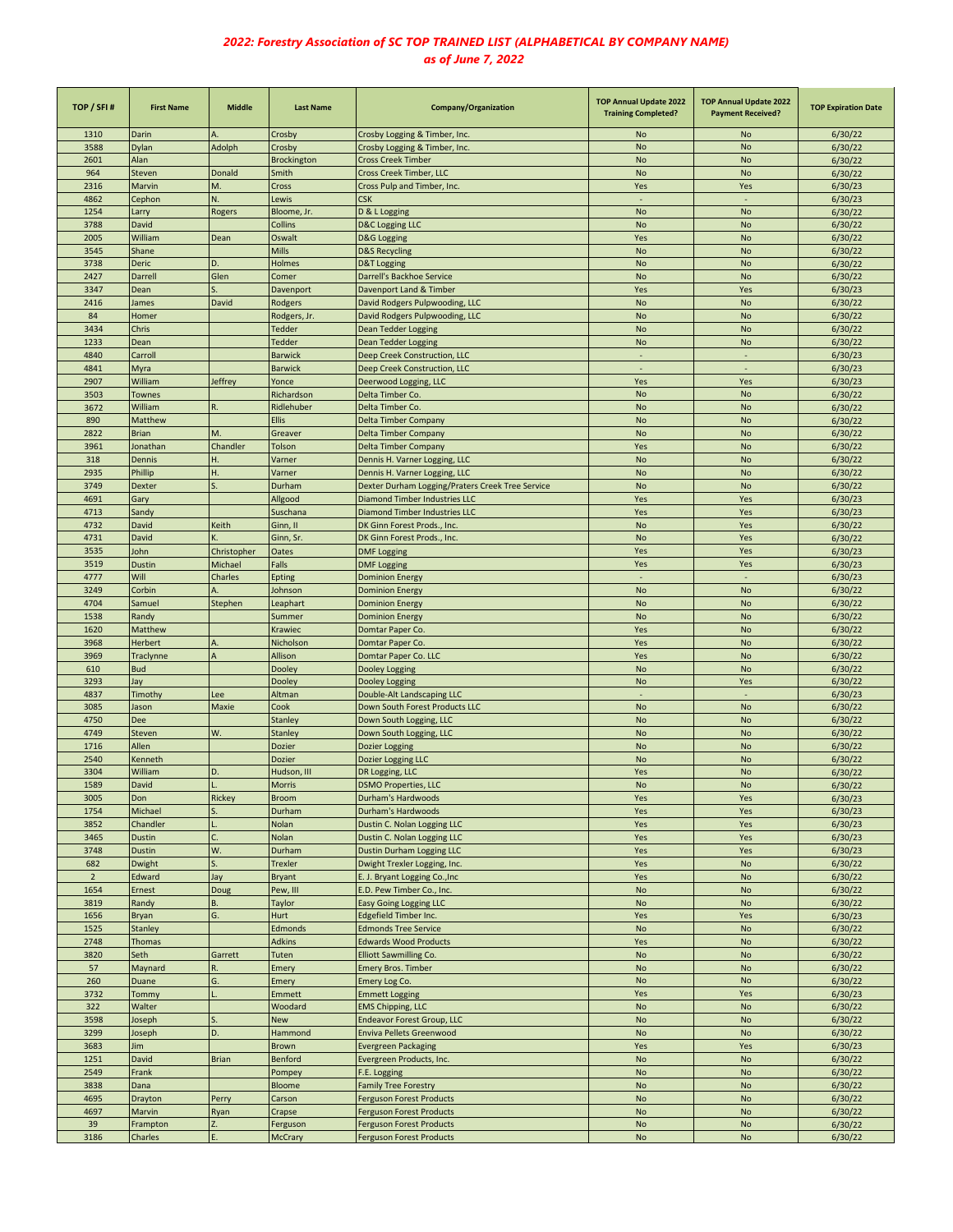| TOP / SFI# | <b>First Name</b> | <b>Middle</b> | <b>Last Name</b> | Company/Organization                  | <b>TOP Annual Update 2022</b><br><b>Training Completed?</b> | <b>TOP Annual Update 2022</b><br><b>Payment Received?</b> | <b>TOP Expiration Date</b> |
|------------|-------------------|---------------|------------------|---------------------------------------|-------------------------------------------------------------|-----------------------------------------------------------|----------------------------|
| 4707       | <b>Brady</b>      | Lee           | Mixon            | <b>Ferguson Forest Products</b>       | No                                                          | <b>No</b>                                                 | 6/30/22                    |
| 1517       | Kelly             | w.            | Taylor           | <b>Ferguson Forest Products</b>       | <b>No</b>                                                   | <b>No</b>                                                 | 6/30/22                    |
| 1133       | Furman "Chip"     | G.            | O'Neal           | FG O'Neal, Jr. Co., Inc.              | Yes                                                         | Yes                                                       | 6/30/23                    |
| 475        | Aubrey            | 'Butch'       | Green, Jr.       | <b>Foothills Forest Products</b>      | <b>No</b>                                                   | <b>No</b>                                                 | 6/30/22                    |
| 3222       | Billy             | R.            | Hester, II       | <b>Foothills Forest Products</b>      | No                                                          | <b>No</b>                                                 | 6/30/22                    |
| 933        | David             |               | Mabry            | <b>Foothills Forest Products</b>      | <b>No</b>                                                   | <b>No</b>                                                 | 6/30/22                    |
| 3770       | George            | Randy         | Turner           | Forestry Contractors, Inc.            | Yes                                                         | Yes                                                       | 6/30/23                    |
| 4696       | Joel              |               | Cox              | <b>Forestry Unlimited</b>             | <b>No</b>                                                   | <b>No</b>                                                 | 6/30/22                    |
| 3035       | Jeff              | Lawrence      | <b>Davis</b>     | Four Pines Logging, LLC               | <b>No</b>                                                   | <b>No</b>                                                 | 6/30/22                    |
| 341        | Keith             |               | Middleton        | FRAM Renewable Fuels, LLC             | No                                                          | <b>No</b>                                                 | 6/30/22                    |
| 1345       | Frank             |               | Williams, Jr.    | Frank Williams Jr. Logging            | Yes                                                         | Yes                                                       | 6/30/23                    |
| 3621       | John              | Curtis        | <b>Bess</b>      | <b>Franklin Logging</b>               | No                                                          | <b>No</b>                                                 | 6/30/22                    |
| 8          | Greg              |               | Gruber           | G & G Logging, Inc.                   | Yes                                                         | Yes                                                       | 6/30/23                    |
| 3259       | Matthew           | B.            | Priester         | G & G Logging, Inc.                   | Yes                                                         | Yes                                                       | 6/30/23                    |
| 271        | Bobby             | Earl          | Gambrell         |                                       | No                                                          | <b>No</b>                                                 | 6/30/22                    |
|            |                   | William       |                  | Gambrell Logging, Inc.                |                                                             |                                                           |                            |
| 1838       | Joe               |               | Gambrell         | Gambrell Logging, Inc                 | <b>No</b>                                                   | <b>No</b>                                                 | 6/30/22                    |
| 4720       | Trevor            | R.            | Blakely          | <b>Gary McClam Logging</b>            | Yes                                                         | Yes                                                       | 6/30/23                    |
| 153        | Gary              | M.            | <b>McClam</b>    | Gary McClam Logging, Inc.             | Yes                                                         | Yes                                                       | 6/30/23                    |
| 3985       | David             | M.            | <b>McGee</b>     | Gary McClam Logging, Inc.             | Yes                                                         | Yes                                                       | 6/30/23                    |
| 2900       | Timothy           | <b>Brian</b>  | Gaston           | Gaston Logging, LLC                   | No                                                          | <b>No</b>                                                 | 6/30/22                    |
| 409        | Jack              |               | Gaston, Jr.      | Gaston Logging, LLC                   | <b>No</b>                                                   | <b>No</b>                                                 | 6/30/22                    |
| 3462       | Jamison           |               | <b>Moss</b>      | Gaston Logging, LLC                   | No                                                          | <b>No</b>                                                 | 6/30/22                    |
| 284        | Tom               |               | <b>Stephens</b>  | Georgia Pacific                       | Yes                                                         | Yes                                                       | 6/30/23                    |
| 201        | John              | Charles       | Hollingsworth    | Georgia Pacific (Ret.)                | <b>No</b>                                                   | <b>No</b>                                                 | 6/30/22                    |
| 4730       | Noah              |               | Floyd            | Georgia-Pacific WFS, LLC              | No                                                          | <b>No</b>                                                 | 6/30/22                    |
| 820        | Richard           |               | Cain             | Georgia-Pacific, LLC                  | <b>No</b>                                                   | <b>No</b>                                                 | 6/30/22                    |
| 2358       | Michael           | D.            | Gibson           | <b>Gibson Logging</b>                 | No                                                          | <b>No</b>                                                 | 6/30/22                    |
| 4796       | George            |               | <b>Rivers</b>    | <b>GLR Enterprises</b>                | $\overline{\phantom{a}}$                                    |                                                           | 6/30/23                    |
| 4559       | Christopher       |               | Goodnow          | <b>Goodnow Timber Harvesting, LLC</b> | Yes                                                         | Yes                                                       | 6/30/23                    |
| 1646       | Leon              |               | Gordon           | <b>Gordon Logging</b>                 | <b>No</b>                                                   | <b>No</b>                                                 | 6/30/22                    |
| 1190       | Thomas            |               | Jeter            | <b>Goshen Land &amp; Timber</b>       | No                                                          | <b>No</b>                                                 | 6/30/22                    |
| 4747       | Christopher       | Anthony       | Smith            | <b>Gray Contracting LLC</b>           | No                                                          | <b>No</b>                                                 | 6/30/22                    |
| 3451       | Terry             | A.            | Hannan           | <b>Great Woods Companies</b>          | Yes                                                         | Yes                                                       | 6/30/23                    |
|            |                   | R.            |                  |                                       | <b>No</b>                                                   |                                                           |                            |
| 3473       | John              | O.            | Rano             | <b>Great Woods Companies</b>          |                                                             | <b>No</b>                                                 | 6/30/22                    |
| 3114       | Robert            |               | Lussier, Jr.     | <b>Great Woods Companies LLC</b>      | Yes                                                         | Yes                                                       | 6/30/23                    |
| 2123       | Michael           | David         | Mannel           | Green Forest Land & Timber, Inc.      | <b>No</b>                                                   | <b>No</b>                                                 | 6/30/22                    |
| 4754       | Robert            | Charlton      | Strange          | Greentree Land Management, LLC        | No                                                          | <b>No</b>                                                 | 6/30/22                    |
| 242        | Anthony           | W.            | Wood             | GreenWood Resources, Inc.             | <b>No</b>                                                   | <b>No</b>                                                 | 6/30/22                    |
| 3841       | John              | Taylor        | Blakely          | Greg Blakely Logging Inc.             | Yes                                                         | Yes                                                       | 6/30/23                    |
| 720        | Gregg             | $\varsigma$   | <b>Blakely</b>   | Gregg S. Blakely Logging, Inc.        | Yes                                                         | Yes                                                       | 6/30/23                    |
| 4562       | Zachary           | C.            | Outlaw           | <b>Griggs Forestry Services</b>       | Yes                                                         | <b>No</b>                                                 | 6/30/22                    |
| 3200       | Mack              |               | Linen            | <b>Grizzly Logging</b>                | No                                                          | <b>No</b>                                                 | 6/30/22                    |
| 2568       | Clinton           | <b>B.</b>     | Gruber           | Gruber Wood, Inc.                     | Yes                                                         | <b>No</b>                                                 | 6/30/22                    |
| 45         | Kirkland          |               | Gruber           | Gruber Wood, Inc                      | <b>No</b>                                                   | <b>No</b>                                                 | 6/30/22                    |
| 1851       | Matthew           | Allen         | Gruber           | Gruber Wood, Inc.                     | No                                                          | <b>No</b>                                                 | 6/30/22                    |
| 4700       | <b>Brandon</b>    |               | Howard           | <b>H&amp;H Logging</b>                | No                                                          | <b>No</b>                                                 | 6/30/22                    |
| 92         | Herman            | Kenneth       | Yonce            | H. K. Yonce Timber Co.                | <b>No</b>                                                   | <b>No</b>                                                 | 6/30/22                    |
| 4773       | Justin            |               | Collins          | H. Woods Forest Production            | ÷.                                                          | ÷.                                                        | 6/30/23                    |
| 2676       | Luther            |               | Smith            | H.H. Keziah Logging, Inc.             | <b>No</b>                                                   | <b>No</b>                                                 | 6/30/22                    |
| 845        | Caleb             |               | Hallman          | Hallman's Wood Chippers Inc.          | No                                                          | <b>No</b>                                                 | 6/30/22                    |
| 4856       | Landon            | В.            | Hammond          | Hammond Land Clearing                 |                                                             |                                                           | 6/30/23                    |
| 3394       | Richard           | Tod           | Hammond          | Hammond Land Clearing, LLC            | Yes                                                         | Yes                                                       | 6/30/23                    |
| 3395       | Sherry            | Ann           | Watts            | Hammond Land Clearing, LLC            | Yes                                                         | Yes                                                       | 6/30/23                    |
| 1105       | Joe               | Η.            | Hanna, Jr.       | Hanna & Hanna, Inc.                   | No                                                          | <b>No</b>                                                 | 6/30/22                    |
| 2754       | Daniel            | Richard       | Hanna            | Hanna Brother's Dozer Work            | No                                                          | <b>No</b>                                                 | 6/30/22                    |
| 3089       | John              | F.            | Hare             | Hare & Sons Shavings & Pallets        | Yes                                                         | <b>No</b>                                                 | 6/30/22                    |
| 233        | Fred              | E.            | Harmon           | Harmon Pulpwood, Inc.                 | No                                                          | <b>No</b>                                                 | 6/30/22                    |
| 4780       | Thomas            |               |                  |                                       | ÷.                                                          | $\sim$                                                    |                            |
|            |                   |               | Harrington       | <b>Harrington Logging LLC</b>         |                                                             |                                                           | 6/30/23                    |
| 4779       | Randy             | Lee           | Harrington, Jr.  | Harrington Logging LLC                | $\sim$                                                      | ٠                                                         | 6/30/23                    |
| 3826       | Darrell           | K.            | Harrison         | <b>Harrison Timber</b>                | No                                                          | Yes                                                       | 6/30/22                    |
| 3489       | Benjie            | D.            | Hayes            | Hayco Tree Company, Inc.              | No                                                          | <b>No</b>                                                 | 6/30/22                    |
| 4722       | Hugh              | Lee           | <b>Boykin</b>    | <b>HB Trucking Land Clearing</b>      | No                                                          | <b>No</b>                                                 | 6/30/22                    |
| 3967       | Kyle              | Matthew       | <b>Brandon</b>   | Hemingway Wood Forest Products        | No                                                          | <b>No</b>                                                 | 6/30/22                    |
| 113        | John              |               | Benford, Jr.     | <b>Hemingway Wood Forest Products</b> | No                                                          | <b>No</b>                                                 | 6/30/22                    |
| 3034       | Jason             | Spencer       | Carraway         | Hemingway Wood Forest Products        | No                                                          | <b>No</b>                                                 | 6/30/22                    |
| 3189       | Randy             | Scott         | Shaw, Jr.        | <b>Hemingway Wood Forest Products</b> | No                                                          | <b>No</b>                                                 | 6/30/22                    |
| 3184       | <b>Branden</b>    | Paul          | <b>Baker</b>     | <b>Hemingway Wood Products</b>        | No                                                          | <b>No</b>                                                 | 6/30/22                    |
| 1549       | Henry             | Walter        | Hendrix          | <b>Hendrix Builders</b>               | No                                                          | <b>No</b>                                                 | 6/30/22                    |
| 28         | Robert            | Α.            | Crittenden       | Hentz Forest Products, Inc.           | No                                                          | <b>No</b>                                                 | 6/30/22                    |
| 237        | Tim               | B.            | Shirley          | Heritage Land & Timber                | No                                                          | <b>No</b>                                                 | 6/30/22                    |
| 699        | Randy             | O'Neil        | Isbell           | Heritage Land & Timber, Inc.          | No                                                          | <b>No</b>                                                 | 6/30/22                    |
| 3355       | Christopher       | A.            | Howard           | Heyward Moore, LLC                    | Yes                                                         | <b>No</b>                                                 | 6/30/22                    |
| 22         | Heyward           |               | Moore            | <b>Heyward Moore, LLC</b>             | Yes                                                         | <b>No</b>                                                 | 6/30/22                    |
| 3915       | Tyler             | Wayne         | <b>Moss</b>      | <b>Hickory Ridge Grading</b>          | No                                                          | <b>No</b>                                                 | 6/30/22                    |
| 2565       | Ernest            | F.            | Daniels          | <b>Hicks Logging</b>                  | Yes                                                         | Yes                                                       | 6/30/23                    |
| 2993       |                   |               | Smith            |                                       | Yes                                                         |                                                           |                            |
|            | Wendell           |               |                  | <b>Hicks Logging</b>                  |                                                             | Yes                                                       | 6/30/23                    |
| 3872       | Alan              |               | Higgins          | <b>Higgins Forest Products</b>        | No                                                          | <b>No</b>                                                 | 6/30/22                    |
| 3600       | Michael           |               | Plyler           | Hillscreek Forest Products, Inc.      | $\mathsf{No}$                                               | Yes                                                       | 6/30/22                    |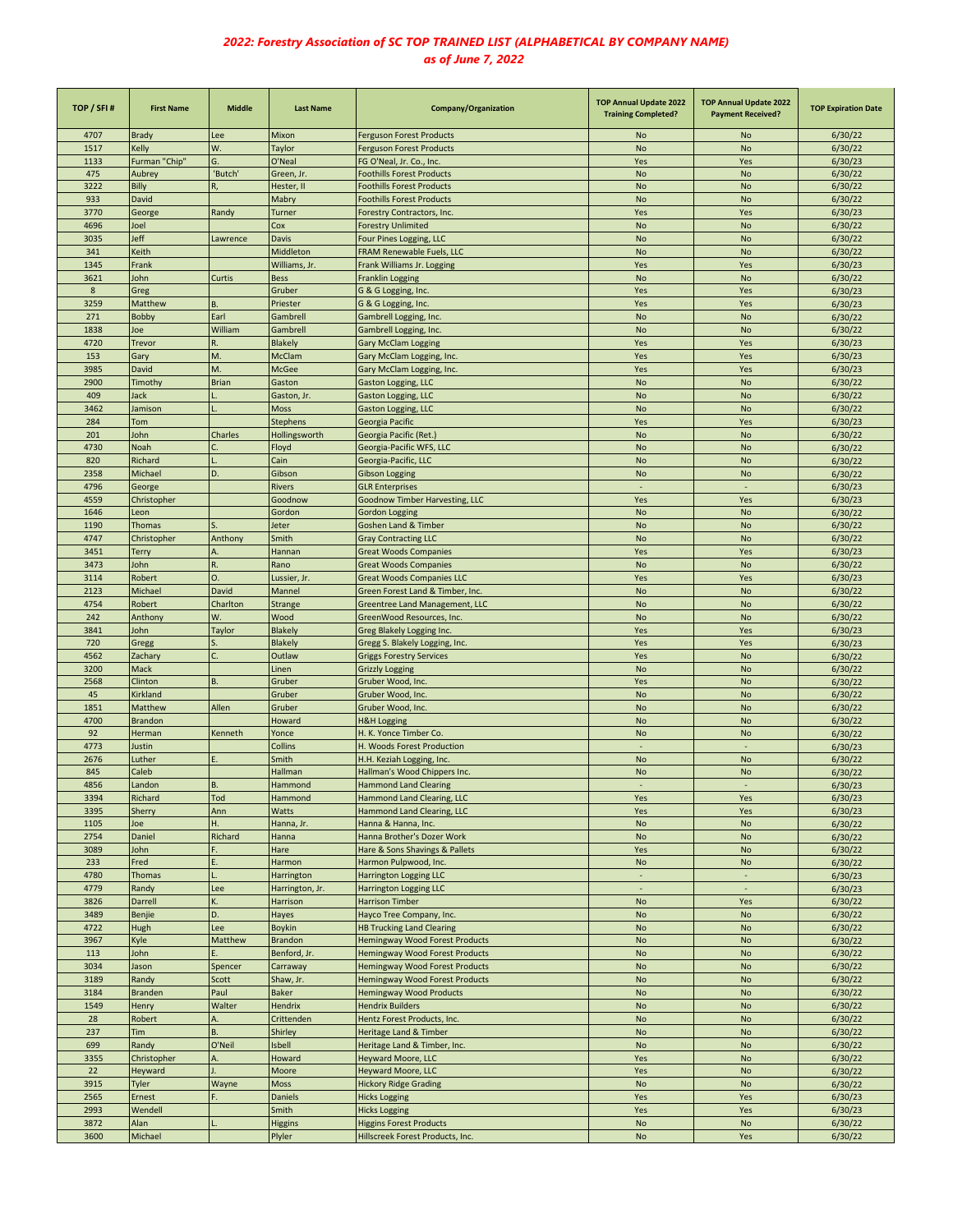| TOP / SFI#   | <b>First Name</b>       | <b>Middle</b>            | <b>Last Name</b>        | Company/Organization                                                   | <b>TOP Annual Update 2022</b><br><b>Training Completed?</b> | <b>TOP Annual Update 2022</b><br><b>Payment Received?</b> | <b>TOP Expiration Date</b> |
|--------------|-------------------------|--------------------------|-------------------------|------------------------------------------------------------------------|-------------------------------------------------------------|-----------------------------------------------------------|----------------------------|
| 2764         | <b>Nation</b>           |                          | Taylor                  | Hillscreek Forest Products, Inc.                                       | No                                                          | Yes                                                       | 6/30/22                    |
| 2278         | Danny                   |                          | Hodge                   | <b>Hodge Logging</b>                                                   | <b>No</b>                                                   | <b>No</b>                                                 | 6/30/22                    |
| 213          | James                   | W.                       | Hodges, Jr.             | Hodges Pulpwood Inc.                                                   | <b>No</b>                                                   | <b>No</b>                                                 | 6/30/22                    |
| 2913         | James                   | William                  | <b>Hodges III</b>       | Hodges Pulpwood, Inc.                                                  | No                                                          | <b>No</b>                                                 | 6/30/22                    |
| 2859<br>2635 | Edward<br>Marcus        | Earl                     | Small<br>Koth           | <b>Holmes &amp; Small Trucking</b><br>Honey Hill Timber / MK Solutions | Yes<br><b>No</b>                                            | Yes<br><b>No</b>                                          | 6/30/23<br>6/30/22         |
| 1801         | William                 | M.                       | Koth                    | Honey Hill Timber, LLC                                                 | <b>No</b>                                                   | <b>No</b>                                                 | 6/30/22                    |
| 1800         | Harold "Bunky"          | <b>Marcus</b>            | Koth, Jr.               | Honey Hill Timber, LLC                                                 | <b>No</b>                                                   | <b>No</b>                                                 | 6/30/22                    |
| 3208         | Joshua                  | Lee                      | Thompson                | Howard Timber Corp.                                                    | No                                                          | <b>No</b>                                                 | 6/30/22                    |
| 2490         | Gary                    | R.                       | Howell                  | Howell Logging, LLC                                                    | No                                                          | <b>No</b>                                                 | 6/30/22                    |
| 234          | Daniel                  | B.                       | Hughes                  | Hughes Land and Timber Co., Inc.                                       | Yes                                                         | Yes                                                       | 6/30/23                    |
| 3223         | James                   | Allen                    | Hughes                  | <b>Hughes Timber</b>                                                   | No                                                          | <b>No</b>                                                 | 6/30/22                    |
| 3875         | <b>Brice</b>            | Milton                   | Hunter                  | <b>Hunter Farms</b>                                                    | <b>No</b>                                                   | <b>No</b>                                                 | 6/30/22                    |
| 3891         | Michael                 |                          | Threatt                 | <b>Hunter Farms</b>                                                    | No                                                          | <b>No</b>                                                 | 6/30/22                    |
| 2753<br>2776 | Irvin<br>Justin         |                          | Fail<br><b>Barnes</b>   | .W. Fail Logging<br>Ideal Logging, Inc.                                | Yes<br>Yes                                                  | Yes<br>Yes                                                | 6/30/23<br>6/30/23         |
| 1543         | <b>Thomas</b>           | G.                       | Barnes, Sr.             | Ideal Logging, Inc.                                                    | Yes                                                         | Yes                                                       | 6/30/23                    |
| 3060         | David                   | Wesley                   | Cox, III                | Ideal Logging, Inc.                                                    | Yes                                                         | Yes                                                       | 6/30/23                    |
| 634          | David                   | Wesley                   | Cox, Jr.                | Ideal Logging, Inc.                                                    | Yes                                                         | Yes                                                       | 6/30/23                    |
| 3321         | Matthew                 | <b>Brian</b>             | Seegars                 | Ideal Logging, Inc.                                                    | Yes                                                         | Yes                                                       | 6/30/23                    |
| 3735         | John                    | Patrick                  | Avant                   | <b>IN-LAW Timber Company</b>                                           | <b>No</b>                                                   | <b>No</b>                                                 | 6/30/22                    |
| 3017         | John                    | <b>Trent</b>             | Moore                   | Interfor                                                               | No                                                          | <b>No</b>                                                 | 6/30/22                    |
| 955          | Phillip                 |                          | Arnold                  | <b>International Paper</b>                                             | Yes                                                         | Yes                                                       | 6/30/23                    |
| 4848         | Julia                   | E.                       | Daniel                  | <b>International Paper</b>                                             | $\overline{\phantom{a}}$                                    | $\overline{\phantom{a}}$                                  | 6/30/23                    |
| 3981<br>4705 | Ethan<br>William (Bill) | P.<br>F.                 | Edwards<br>Leister      | <b>International Paper</b><br><b>International Paper</b>               | No<br><b>No</b>                                             | <b>No</b><br><b>No</b>                                    | 6/30/22                    |
| 119          | Alex                    | A.                       | Singleton               | <b>International Paper</b>                                             | No                                                          | <b>No</b>                                                 | 6/30/22<br>6/30/22         |
| 3903         | Joel                    | $\overline{\phantom{0}}$ | Crawford                | Crawford Logging Inc.                                                  | <b>No</b>                                                   | <b>No</b>                                                 | 6/30/22                    |
| 2162         | James                   | W.                       | Smith                   | <b>J&amp;J Farms &amp; Construction, LLC</b>                           | No                                                          | <b>No</b>                                                 | 6/30/22                    |
| 3626         | Josh                    | W.                       | Carter                  | Carter Logging, Inc.                                                   | No                                                          | <b>No</b>                                                 | 6/30/22                    |
| 3782         | <b>Stiles</b>           | Harrison                 | <b>Brunson</b>          | I. Crawford Logging, Inc.                                              | <b>No</b>                                                   | <b>No</b>                                                 | 6/30/22                    |
| 3242         | James                   | 'Frank"                  | Crawford, III           | I. Crawford Logging, Inc.                                              | No                                                          | <b>No</b>                                                 | 6/30/22                    |
| 2041         | James                   | "Jimmy'                  | Crawford, Jr.           | Crawford Logging, Inc.                                                 | Yes                                                         | <b>No</b>                                                 | 6/30/22                    |
| 3209         | Nicholas                | R.                       | Vassey                  | J. Crawford Logging, Inc.                                              | No                                                          | <b>No</b>                                                 | 6/30/22                    |
| 3251<br>3102 | Justin<br>Jamie         | Lee                      | Laws<br>Taylor          | I. Laws Logging<br>J. Taylor Logging                                   | <b>No</b><br>Yes                                            | <b>No</b><br><b>No</b>                                    | 6/30/22<br>6/30/22         |
| 4781         | Jeremy                  |                          | Jackson                 | J.B. Moore                                                             | ÷                                                           | $\sim$                                                    | 6/30/23                    |
| 4786         | Justin                  |                          | Moore                   | J.B. Moore                                                             |                                                             |                                                           | 6/30/23                    |
| 4794         | Jake                    |                          | Witherspoon             | J.C. Witherspoon Jr., Inc.                                             | ÷.                                                          | $\sim$                                                    | 6/30/23                    |
| 3176         | Sumpter                 | <b>Divine</b>            | <b>King</b>             | J.C. Witherspoon, Jr. Inc.                                             | <b>No</b>                                                   | <b>No</b>                                                 | 6/30/22                    |
| 3803         | Benjamin                | William                  | McClain                 | J.C. Witherspoon, Jr., Inc.                                            | No                                                          | <b>No</b>                                                 | 6/30/22                    |
| 1398         | Casper                  | A                        | Simon                   | J.C. Witherspoon, Jr., Inc.                                            | No                                                          | <b>No</b>                                                 | 6/30/22                    |
| 26           | James                   | C.                       | Witherspoon, Jr.        | J.C. Witherspoon, Jr., Inc.                                            | <b>No</b>                                                   | <b>No</b>                                                 | 6/30/22                    |
| 1876         | James                   |                          | Gibert                  | <b>James Gibert Logging</b>                                            | No                                                          | <b>No</b>                                                 | 6/30/22                    |
| 4765<br>3153 | Michael<br><b>Brian</b> | A.                       | Boan, Jr.<br>Cagle      | <b>JBC Logging</b>                                                     | <b>No</b>                                                   | <b>No</b>                                                 | 6/30/23<br>6/30/22         |
| 4706         | John                    |                          | Lewis                   | JBC Logging Inc.<br><b>JD Lewis Cnstruction</b>                        | No                                                          | <b>No</b>                                                 | 6/30/22                    |
| 1625         | Jeremy                  | C                        | Lindler                 | Jeremy's Timber, Inc.                                                  | <b>No</b>                                                   | <b>No</b>                                                 | 6/30/22                    |
| 2354         | Jerry                   | W.                       | Couch                   | Jerry Couch Logging LLC                                                | No                                                          | <b>No</b>                                                 | 6/30/22                    |
| 413          | James                   | M.                       | Comer                   | <b>JMC Logging</b>                                                     | <b>No</b>                                                   | <b>No</b>                                                 | 6/30/22                    |
| 3586         | Michael                 | R.                       | Crisp                   | <b>Jody White Logging</b>                                              | No                                                          | <b>No</b>                                                 | 6/30/22                    |
| 3608         | Ryan                    |                          | White                   | Jody White Logging                                                     | No                                                          | <b>No</b>                                                 | 6/30/22                    |
| 1039         | Joe                     | Nathan                   | Brown, Sr.              | Joe Brown Logging                                                      | Yes                                                         | Yes                                                       | 6/30/23                    |
| 3388<br>4694 | Joe<br>Joe              | Nathan                   | Brown, Jr.<br>Cantley   | Joe Brown Logging<br>Joe Cantley Logging                               | Yes<br>No                                                   | Yes<br><b>No</b>                                          | 6/30/23<br>6/30/22         |
| 4769         | Joey                    | G.                       | Cantley                 | Joe Cantley Logging                                                    | $\overline{\phantom{a}}$                                    |                                                           | 6/30/23                    |
| 3738         | James                   | 0.                       | Boyte                   | Joe's Services, LLC                                                    | No                                                          | <b>No</b>                                                 | 6/30/22                    |
| 3246         | John                    | Ray                      | Grant                   | John Grant Logging                                                     | No                                                          | <b>No</b>                                                 | 6/30/22                    |
| 27           | John                    | Η.                       | Smith, Jr.              | John H. Smith, Jr. Logging, Inc.                                       | Yes                                                         | Yes                                                       | 6/30/23                    |
| 4734         | John                    | W.                       | <b>Hicks</b>            | John Hicks Trucking, Inc.                                              | No                                                          | <b>No</b>                                                 | 6/30/22                    |
| 1408         | John                    | Rhett                    | Frazier, III            | John R. Frazier, Inc.                                                  | No                                                          | <b>No</b>                                                 | 6/30/22                    |
| 2225         | Jerry                   |                          | Carter                  | John Smith Jr. Logging, Inc.                                           | Yes                                                         | <b>No</b>                                                 | 6/30/22                    |
| 789          | David                   |                          | Kirven                  | Johnson Co., Inc.                                                      | No                                                          | <b>No</b>                                                 | 6/30/22                    |
| 4743<br>3756 | Cody                    | D.<br>E.                 | Nunnery                 | Johnson Company, Inc.                                                  | Yes                                                         | Yes<br><b>No</b>                                          | 6/30/23                    |
| 3092         | Timmy                   | Ε.                       | Holmes                  | Johnson Land & Timber                                                  | $\mathsf{No}$<br>No                                         |                                                           | 6/30/22                    |
| 4735         | Matthew<br>Steve        | M.                       | Johnson<br>Jackson      | Johnson Land & Timber LLC<br>Johnson Land & Timber LLC.                | No                                                          | <b>No</b><br><b>No</b>                                    | 6/30/22<br>6/30/22         |
| 4736         | William                 | Todd                     | Johnson                 | Johnson Logging                                                        | No                                                          | <b>No</b>                                                 | 6/30/22                    |
| 1841         | Thomas                  | Jefferson                | Jones                   | Jones & Son Logging, Inc.                                              | Yes                                                         | <b>No</b>                                                 | 6/30/22                    |
| 3799         | Jeremy                  |                          | Jones                   | Jones Timber, LLC                                                      | $\mathsf{No}$                                               | <b>No</b>                                                 | 6/30/22                    |
| 4708         | Louis                   |                          | Norment                 | Jordan Lumber & Supply, Inc.                                           | Yes                                                         | Yes                                                       | 6/30/23                    |
| 158          | William                 | D.                       | Sligh, Jr.              | Jordan Lumber & Supply, Inc.                                           | Yes                                                         | Yes                                                       | 6/30/23                    |
| 3701         | Josh                    |                          | Lane                    | Josh Lane Logging                                                      | No                                                          | <b>No</b>                                                 | 6/30/22                    |
| 4850         | Pasqual                 | P.                       | <b>Duckett</b>          | K & S Logging                                                          | $\sim$                                                      | ÷.                                                        | 6/30/23                    |
| 4714         | Kelly                   |                          | Swinton                 | K & S Trucking                                                         | No                                                          | No                                                        | 6/30/22                    |
| 4774<br>3146 | <b>Brian</b><br>Renee   |                          | Davis<br>Stephens-Moody | K & W Logging<br><b>K&amp;S Trucking Services LLC</b>                  | ٠<br>No                                                     | $\overline{\phantom{a}}$<br><b>No</b>                     | 6/30/23<br>6/30/22         |
| 3563         | Kevin                   | Wayne                    | Davis                   | K&W Logging, Inc.                                                      | Yes                                                         | Yes                                                       | 6/30/23                    |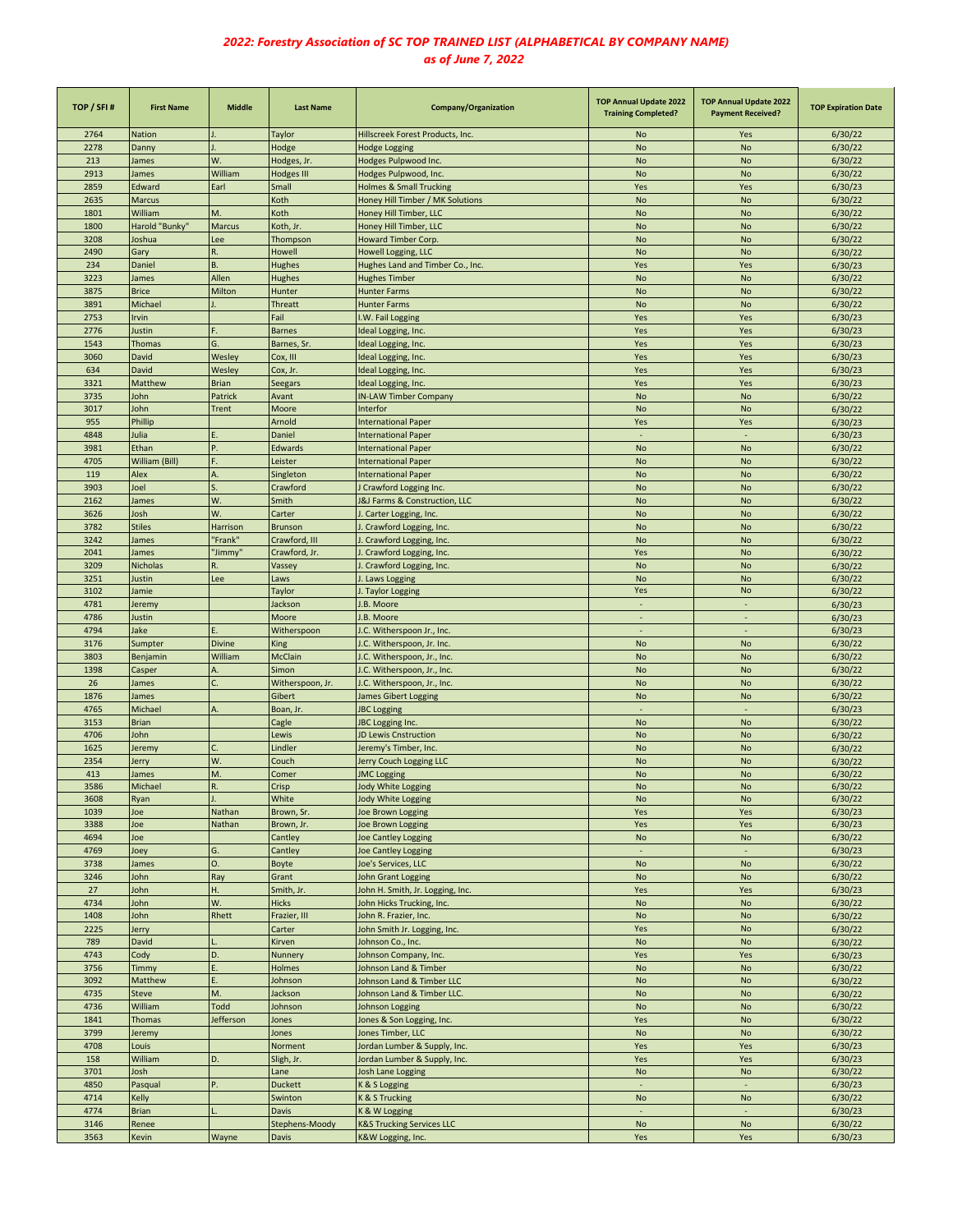| TOP / SFI#     | <b>First Name</b>   | <b>Middle</b>  | <b>Last Name</b> | Company/Organization                   | <b>TOP Annual Update 2022</b><br><b>Training Completed?</b> | <b>TOP Annual Update 2022</b><br><b>Payment Received?</b> | <b>TOP Expiration Date</b> |
|----------------|---------------------|----------------|------------------|----------------------------------------|-------------------------------------------------------------|-----------------------------------------------------------|----------------------------|
| 803            | Eloan               |                | Gordon, Sr.      | <b>KAK Enterprises</b>                 | <b>No</b>                                                   | No                                                        | 6/30/22                    |
| 4767           | Kenneth             |                | Branham, Jr.     | <b>KBJ Logging</b>                     | ÷                                                           | ÷,                                                        | 6/30/23                    |
| 1680           | Justin              |                | Woodard          | Keels Land & Timber Co.                | Yes                                                         | Yes                                                       | 6/30/23                    |
| 3622           | Marshall            | Vann           | Page             | Keels Land & Timber Co., Inc.          | Yes                                                         | Yes                                                       | 6/30/23                    |
| 3132           | Keith               |                | <b>Britt</b>     | <b>Keith Britt Trucking</b>            | <b>No</b>                                                   | <b>No</b>                                                 | 6/30/22                    |
| 4719           | Timmy               |                | Benton           | Kinard Enterprises, Inc.               | Yes                                                         | Yes                                                       | 6/30/23                    |
| 3198           | Albert              | Preston        | Hiers, III       | Kinard Enterprises, Inc.               | Yes                                                         | Yes                                                       | 6/30/23                    |
| 1854           | Mark                | s              | Kinard           | Kinard Enterprises, Inc.               | No                                                          | <b>No</b>                                                 | 6/30/22                    |
| 1003           | Jonathan            |                | <b>Boling</b>    | <b>Kingstree Forest Products</b>       | Yes                                                         | Yes                                                       | 6/30/23                    |
| 2738           | Charles             | <b>B.</b>      | Filyaw, Jr.      |                                        | Yes                                                         | Yes                                                       | 6/30/23                    |
|                |                     |                |                  | <b>Kingstree Forest Products</b>       |                                                             |                                                           |                            |
| 2588           | <b>Brandy</b>       | Altman         | Harrington       | <b>Kingstree Forest Products</b>       | Yes                                                         | Yes                                                       | 6/30/23                    |
| 154            | <b>Brad</b>         |                | McConnell        | Kingstree Forest Products              | Yes                                                         | Yes                                                       | 6/30/23                    |
| 878            | Henry               | $\overline{z}$ | McFadden, III    | <b>Kingstree Forest Products</b>       | Yes                                                         | Yes                                                       | 6/30/23                    |
| 3989           | Kevin               | F              | Powell           | <b>KPS Logging LLC</b>                 | Yes                                                         | Yes                                                       | 6/30/23                    |
| 625            | Richard             | Dean           | Kunkle           | Kunkle Logging Inc.                    | Yes                                                         | Yes                                                       | 6/30/23                    |
| 2404           | Derrick             |                | Richard          | E & R Enterprises, LLC                 | Yes                                                         | No                                                        | 6/30/22                    |
| 3883           | Grady               |                | Pipkin           | Ladson Wood Recycling LLC              | No                                                          | No                                                        | 6/30/22                    |
| 90             | Robert              |                | Crowder, Jr.     | Land & Timber LLC                      | No                                                          | No                                                        | 6/30/22                    |
| 2613           | Phillip             | Norman         | Larrimore        | Larrimore Logging                      | <b>No</b>                                                   | <b>No</b>                                                 | 6/30/22                    |
| 2289           | Shane               |                | Rushton          | Lavington Farms                        | <b>No</b>                                                   | <b>No</b>                                                 | 6/30/22                    |
| 4690           | Andrew              |                | Alexander        | Laws Logging, INC                      | Yes                                                         | Yes                                                       | 6/30/23                    |
| 4703           | Casten              |                | Laws             | Laws Logging, INC                      | Yes                                                         | Yes                                                       | 6/30/23                    |
|                |                     |                |                  |                                        |                                                             |                                                           |                            |
| 3836           | Leland              |                | Rentz            | <b>LCR Construction, Inc.</b>          | Yes                                                         | Yes                                                       | 6/30/23                    |
| 3261           | James "Jamie"       | Η.             | Simmons, Jr.     | <b>LCT Enterprises</b>                 | <b>No</b>                                                   | <b>No</b>                                                 | 6/30/22                    |
| 2831           | Lee                 | $\mathsf{C}$   | White            | Lee C. White Land & Timber             | No                                                          | <b>No</b>                                                 | 6/30/22                    |
| 1490           | Lee                 | Otis           | Mitchell         | Lee Otis Mitchell Logging              | <b>No</b>                                                   | <b>No</b>                                                 | 6/30/22                    |
| 4795           | Terrence            | D.             | Sanders          | Leo Lambert Logging                    | $\mathcal{L}_{\mathcal{A}}$                                 | $\overline{\phantom{a}}$                                  | 6/30/23                    |
| 3849           | Marty               | Dean           | Lambert, II      | Leo Lambert Logging Inc.               | Yes                                                         | Yes                                                       | 6/30/23                    |
| 2778           | Chad                | D.             | Lambert          | Leo Lambert Logging, Inc.              | <b>No</b>                                                   | <b>No</b>                                                 | 6/30/22                    |
| $\overline{9}$ | Donnie              | Leo            | Lambert          | Leo Lambert Logging, Inc.              | Yes                                                         | Yes                                                       | 6/30/23                    |
| 759            | Marty               | Dean           | Lambert          | Leo Lambert Logging, Inc.              | Yes                                                         | Yes                                                       | 6/30/23                    |
| 1679           | Rodney              | Dethel         | Lambert          | Leo Lambert Logging, Inc.              | Yes                                                         | Yes                                                       | 6/30/23                    |
| 3295           |                     | Terry          | Durham           | Levi Durham Logging LLC                | <b>No</b>                                                   | <b>No</b>                                                 | 6/30/22                    |
| 3296           | Levi                | T.             | Durham           | Levi Durham Logging LLC                | <b>No</b>                                                   | <b>No</b>                                                 | 6/30/22                    |
| 2112           | James "Jim"         | Eric           | Lewis            |                                        | No                                                          | No                                                        | 6/30/22                    |
|                |                     |                |                  | Lewis Logging                          |                                                             |                                                           |                            |
| 3650           | Michael             | Larry          | Lewis            | Lewis Logging Inc.                     | <b>No</b>                                                   | <b>No</b>                                                 | 6/30/22                    |
| 3349           | <b>Douglas</b>      | Casey          | Gibson           | <b>LFM Forestry</b>                    | No                                                          | No                                                        | 6/30/22                    |
| 3979           | Lee                 | Edward         | Deas             | Little Lee Logging LLC                 | Yes                                                         | Yes                                                       | 6/30/23                    |
| 3013           | James               | Devine         | Livingston       | Livingston Logging & Lot Clearing, LLC | <b>No</b>                                                   | No                                                        | 6/30/22                    |
| 3280           | <b>Neil</b>         |                | <b>Bartley</b>   | Log Creek Timber                       | Yes                                                         | Yes                                                       | 6/30/23                    |
| 3383           | James               | Wallace        | Berry            | Log Creek Timber                       | No                                                          | <b>No</b>                                                 | 6/30/22                    |
| 774            | Christopher         | S              | Proctor          | Log Creek Timber                       | Yes                                                         | Yes                                                       | 6/30/23                    |
| 2335           | Martha              | W.             | <b>Sanders</b>   | Log Creek Timber                       | Yes                                                         | Yes                                                       | 6/30/23                    |
| 2675           | Steve               |                | <b>Simpkins</b>  | Log Creek Timber                       | Yes                                                         | Yes                                                       | 6/30/23                    |
| 2587           | Mark                |                | Swanson          | Log Creek Timber                       | Yes                                                         | Yes                                                       | 6/30/23                    |
| 1192           | Robert              |                | Tripp            | Log Creek Timber                       | Yes                                                         | Yes                                                       | 6/30/23                    |
| 2338           | Alvin               | Randy          | Wates            | Log Creek Timber                       | Yes                                                         | Yes                                                       | 6/30/23                    |
| 691            | Stephen             |                | Whittle          | Log Creek Timber                       | Yes                                                         | Yes                                                       | 6/30/23                    |
| 211            | Tim                 |                | Williams         | Log Creek Timber                       | Yes                                                         | Yes                                                       |                            |
|                |                     |                |                  |                                        |                                                             |                                                           | 6/30/23                    |
| 369            | <b>Theo Reginal</b> | "Reg"          | Williams, Jr.    | Log Creek Timber                       | Yes                                                         | Yes                                                       | 6/30/23                    |
| 3463           | Jimmy               |                | Mundy            | Log Creek Timber                       | <b>No</b>                                                   | <b>No</b>                                                 | 6/30/22                    |
| 3487           | Kenneth             | Jeremy         | Yonce, Jr.       | Log Creek Timber                       | Yes                                                         | Yes                                                       | 6/30/23                    |
| 3859           | <b>Brian</b>        | Keith          | <b>Beckham</b>   | Log Creek Timber Co.                   | Yes                                                         | Yes                                                       | 6/30/23                    |
| 3685           | Roger               |                | Bryan            | Log Creek Timber Co.                   | Yes                                                         | Yes                                                       | 6/30/23                    |
| 3786           | Dwight              |                | Chavis, Jr.      | Log Creek Timber Co.                   | Yes                                                         | Yes                                                       | 6/30/23                    |
| 3868           | Steven              | <b>Buck</b>    | Evans            | Log Creek Timber Co.                   | Yes                                                         | Yes                                                       | 6/30/23                    |
| 3702           | Vic                 |                | Lanham           | Log Creek Timber Co.                   | Yes                                                         | Yes                                                       | 6/30/23                    |
| 2064           | Thomas              | Lanny          | <b>Miller</b>    | Log Creek Timber Co.                   | Yes                                                         | Yes                                                       | 6/30/23                    |
| 2936           | Ronnie              |                | Williams         | Log Creek Timber Co.                   | No                                                          | No                                                        | 6/30/22                    |
| 3885           | Jimmy               | Eugene         | Robinson         | Long Cane Logging                      | No                                                          | <b>No</b>                                                 | 6/30/22                    |
| 3074           | Samuel              | Kent           | Bowen            | Long Cane Logging Inc.                 | No                                                          | No                                                        | 6/30/22                    |
| 1790           | Gary                | Wayne          | Craine           | Long Cane Logging Inc.                 | No                                                          | No                                                        | 6/30/22                    |
|                |                     |                |                  |                                        |                                                             |                                                           |                            |
| 3542           | James               | Christopher    | Thompson         | Long Cane Logging Inc.                 | <b>No</b>                                                   | <b>No</b>                                                 | 6/30/22                    |
| 3898           | Paul                |                | <b>Bostick</b>   | Louie Oscar Logging                    | Yes                                                         | Yes                                                       | 6/30/23                    |
| 3870           | Morece              | S.             | Hamilton, Sr.    | M & D Enterprise                       | No                                                          | No                                                        | 6/30/22                    |
| 4865           | Gavin               | Ross           | Guernsey         | <b>Mabry Land Development</b>          | $\sim$                                                      | $\overline{\phantom{a}}$                                  | 6/30/23                    |
| 1627           | Alva                | Truman         | Mack             | <b>Mack Forest Products</b>            | No                                                          | <b>No</b>                                                 | 6/30/22                    |
| 4842           | Amanda              | D.             | <b>Baxley</b>    | MACV, LLC                              | $\mathcal{L}_{\mathcal{A}}$                                 | ÷,                                                        | 6/30/23                    |
| 3405           | Joshua              | R.             | Owens            | Madison Farm & Poultry Service         | No                                                          | No                                                        | 6/30/22                    |
| 735            | Clifford            |                | Laws, Jr.        | Madison Wood Products, Inc.            | No                                                          | No                                                        | 6/30/22                    |
| 959            | Jason               | Michael        | Stewart          | Magnolia Forest Resources, Inc.        | <b>No</b>                                                   | Yes                                                       | 6/30/22                    |
| 3976           | Jared               | Dwayne         | Constantine      | Marcinak Construction Co., Inc.        | <b>No</b>                                                   | <b>No</b>                                                 | 6/30/22                    |
| 1216           | Marion              |                | Williams         | <b>Marion Williams Logging</b>         | No                                                          | No                                                        | 6/30/22                    |
| 2839           | Paul                | R.             | Blackwell, III   | Marion Wood Products, Inc              | No                                                          | No                                                        | 6/30/22                    |
| 3628           | Jack                | R.             | Martin, III      | Martin Brothers, Inc.                  | No                                                          | <b>No</b>                                                 | 6/30/22                    |
|                |                     |                |                  |                                        | <b>No</b>                                                   | <b>No</b>                                                 |                            |
| 3911           |                     | Ryan           | Martin, Jr.      | Martin Brothers, Inc.                  |                                                             |                                                           | 6/30/22                    |
| 3810           | Matthew             | Frank          | Porter           | <b>Matthew Porter Logging</b>          | No                                                          | No                                                        | 6/30/22                    |
| 3182           | Tim                 |                | McCracken        | <b>McCracken Forestry Services</b>     | No                                                          | $\mathsf{No}$                                             | 6/30/22                    |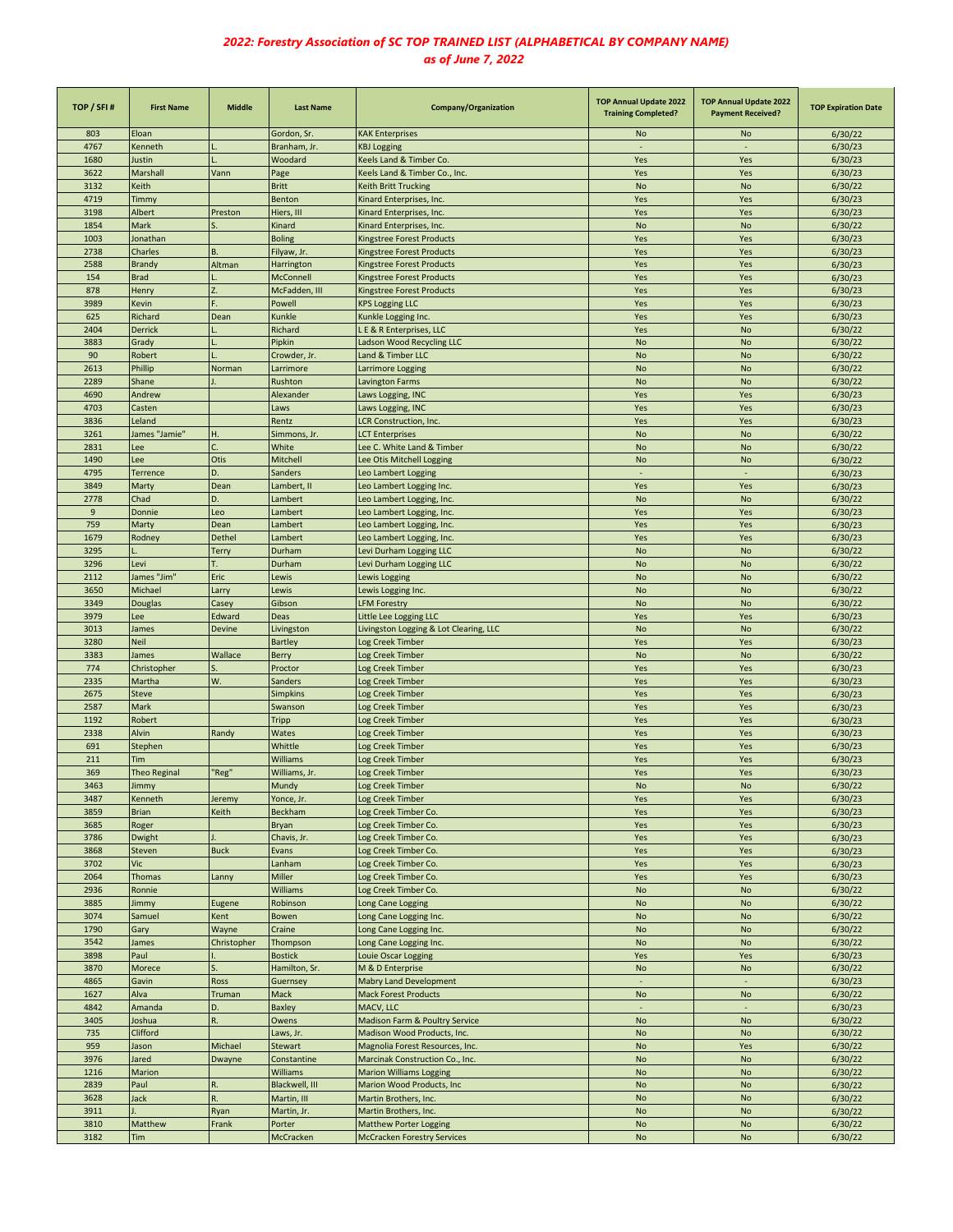| TOP / SFI#   | <b>First Name</b> | <b>Middle</b>  | <b>Last Name</b>       | Company/Organization                        | <b>TOP Annual Update 2022</b><br><b>Training Completed?</b> | <b>TOP Annual Update 2022</b><br><b>Payment Received?</b> | <b>TOP Expiration Date</b> |
|--------------|-------------------|----------------|------------------------|---------------------------------------------|-------------------------------------------------------------|-----------------------------------------------------------|----------------------------|
| 295          | Lane              | <b>Buster</b>  | McCullough             | <b>McCullough Clearing LLP</b>              | <b>No</b>                                                   | <b>No</b>                                                 | 6/30/22                    |
| 4739         | Joseph            |                | <b>McGill</b>          | McGill Bros., Inc.                          | Yes                                                         | Yes                                                       | 6/30/23                    |
| 918          | James             | Leslie         | McGill                 | McGill Brothers, Inc.                       | Yes                                                         | Yes                                                       | 6/30/23                    |
| 3459         | Andrew            | D.             | <b>McKittrick</b>      | <b>McKittrick Timber, LLC</b>               | Yes                                                         | No                                                        | 6/30/22                    |
| 509          | Asa               |                | McKittrick             | McKittrick Timber, LLC                      | Yes                                                         | <b>No</b>                                                 | 6/30/22                    |
| 25           | Danny             |                | <b>McKittrick</b>      | <b>McKittrick Timber, LLC</b>               | Yes                                                         | <b>No</b>                                                 | 6/30/22                    |
| 3460         | Dylan             | Kenneth        | <b>McKittrick</b>      | McKittrick Timber, LLC                      | Yes                                                         | No                                                        | 6/30/22                    |
| 2897         | Clarence          | Thomas         | McMillan, Jr.          | <b>McMillan Timber</b>                      | <b>No</b>                                                   | <b>No</b>                                                 | 6/30/22                    |
| 3761         | Frank             | Thomas         | <b>McNair</b>          | McNair Timber, LLC                          | <b>No</b>                                                   | <b>No</b>                                                 | 6/30/22                    |
| 3631         | Allyson           | Michelle       | Chavis                 | <b>Meadowfarms Timber</b>                   | Yes                                                         | Yes                                                       | 6/30/23                    |
| 3630         | Roy               |                | Chavis                 | <b>Meadowfarms Timber</b>                   | Yes                                                         | Yes                                                       | 6/30/23                    |
| 1904         | Michael           | S.             | Meetze                 | <b>Meetze Farms</b>                         | Yes                                                         | Yes                                                       | 6/30/23                    |
| 1353         | Michael           |                | <b>Benfield</b>        | Michael Benfield Wood Prods.                | Yes                                                         | Yes                                                       | 6/30/23                    |
| 3763         | Michael           |                | Mosley                 | Michael Mosley Logging                      | Yes                                                         | <b>No</b>                                                 | 6/30/22                    |
| 2863         | Michael           |                | <b>Thomas</b>          | <b>Michael's Logging</b>                    | Yes                                                         | Yes                                                       | 6/30/23                    |
| 2842         | Francis           | <b>Baxter</b>  | Culler, Jr.            | Mid Carolina Timber Co, Inc.                | <b>No</b>                                                   | <b>No</b>                                                 | 6/30/22                    |
| 645          | David             | W.             | <b>Hills</b>           | Mid Carolina Timber Co, Inc.                | <b>No</b>                                                   | <b>No</b>                                                 | 6/30/22                    |
| 587          | Samuel "Tripp"    | Dantzler       | Montgomery, III        | Mid Carolina Timber Co, Inc.                | Yes                                                         | Yes                                                       | 6/30/23                    |
| 2254         | James             | Matthew        | <b>Summers</b>         | Mid Carolina Timber Co, Inc.                | <b>No</b>                                                   | <b>No</b>                                                 | 6/30/22                    |
| 793          | Jeff              | Η.             | Johnson                | Mid-South Timber Co, LLC                    | Yes                                                         | Yes                                                       | 6/30/23                    |
| 3178         | Jacob             |                | Lutz                   | Mid-South Tree Service                      | Yes                                                         | Yes                                                       | 6/30/23                    |
| 1213         | Roger             | Michael        | <b>Sheriff</b>         | <b>Mike Sheriff Logging</b>                 | <b>No</b>                                                   | <b>No</b>                                                 | 6/30/22                    |
| 2264         | James             | N.             | Watkins, III           | Mike's Logging                              | Yes                                                         | Yes                                                       | 6/30/23                    |
| 1136         | Michael           | W.             | Rutland                | Mike's Logging, Inc.                        | Yes                                                         | Yes                                                       | 6/30/23                    |
| 3755         | Billy             | M.             | Hallman                | Mill Creek Logging                          | <b>No</b>                                                   | <b>No</b>                                                 | 6/30/22                    |
| 3983         | Billy             | Tracy          | Hallman                | Mill Creek Logging LLC                      | No                                                          | No                                                        | 6/30/22                    |
| 4860         | Christian         |                | Ingraham               | Milliken Advisors, Inc.                     | $\overline{\phantom{a}}$                                    | ÷.                                                        | 6/30/23                    |
| 4698         | John              |                | Hane                   | Milliken Forestry Co., Inc.                 | No                                                          | <b>No</b>                                                 | 6/30/22                    |
| 1488         | Joseph            | Warner         | Logan                  | <b>Mixon Forest Products</b>                | <b>No</b>                                                   | <b>No</b>                                                 | 6/30/22                    |
| 3312         | Mark              |                | Nelon                  | <b>MN Logging</b>                           | Yes                                                         | Yes<br><b>No</b>                                          | 6/30/23                    |
| 3429         | Gene              | A              | Beach                  | Moore & Moore Wood, Inc.                    | <b>No</b>                                                   |                                                           | 6/30/22                    |
| 1678         | Darrell           | James          | Moore                  | Moore & Moore Wood, Inc.                    | <b>No</b>                                                   | <b>No</b>                                                 | 6/30/22                    |
| 3762         | Jerry             | Ε.             | Morgan, Jr.            | Morgan Mills, LLC                           | Yes                                                         | Yes                                                       | 6/30/23                    |
| 3127         | Fred              |                | <b>Morris</b>          | <b>Morris Contracting LLC</b>               | <b>No</b>                                                   | <b>No</b>                                                 | 6/30/22                    |
| 3393         | James             | David          | <b>Morris</b>          | Morris Logging, LLC                         | No                                                          | No                                                        | 6/30/22                    |
| 3201         | Harley            | Frank          | Capps, III             | Mountain Valley Logging LLC                 | <b>No</b>                                                   | <b>No</b>                                                 | 6/30/22                    |
| 69           | Richard           | Dennis         | Wall                   | Mountain View Farms, Inc.                   | Yes                                                         | <b>No</b>                                                 | 6/30/22                    |
| 3264         | Sharon            | Dianne         | Wall                   | Mountain View Farms, Inc.                   | Yes                                                         | <b>No</b>                                                 | 6/30/22                    |
| 3991         | Charles           | Randall<br>O.  | Renwick                | Mt. Bethel Logging Inc.                     | Yes                                                         | No                                                        | 6/30/22                    |
| 546          | Chad              |                | <b>Brown</b>           | Mt. Bethel Logging, Inc.                    | <b>No</b>                                                   | <b>No</b>                                                 | 6/30/22                    |
| 48           | William           | Clyde          | <b>Brown</b>           | Mt. Bethel Logging, Inc.                    | <b>No</b>                                                   | <b>No</b>                                                 | 6/30/22                    |
| 1999         | James             | A.             | Pruitt                 | <b>Mullinax Logging</b>                     | No                                                          | No                                                        | 6/30/22                    |
| 741          | Isiah             |                | <b>Myers</b>           | <b>Myers Logging</b>                        | <b>No</b>                                                   | <b>No</b>                                                 | 6/30/22                    |
| 218<br>780   | Davis<br>David    | Mitch          | Beam, III              | Myers Timber Co. Inc.                       | No<br><b>No</b>                                             | No<br><b>No</b>                                           | 6/30/22                    |
|              |                   |                | <b>Stines</b>          | Myers Timber Co. Inc.                       |                                                             |                                                           | 6/30/22                    |
| 4741<br>3452 | Jake              | A.             | Moree                  | Myers Timber Company, Inc.                  | No<br><b>No</b>                                             | <b>No</b><br><b>No</b>                                    | 6/30/22                    |
| 4737         | Kevin<br>Walter   | V.             | Fleming<br><b>King</b> | Nathaniel Fleming Logging                   | No                                                          | <b>No</b>                                                 | 6/30/22                    |
| 4744         |                   |                |                        | New Forest Technology, Inc.                 |                                                             |                                                           | 6/30/22                    |
| 704          | Owen              | W.             | Persinger              | New Forest Technology, Inc.                 | No                                                          | No                                                        | 6/30/22                    |
| 3890         | Joseph (Jody)     |                | Chaney, Jr.            | New Indy Containerboard<br>New-Indy Catawba | <b>No</b>                                                   | <b>No</b><br>No                                           | 6/30/22<br>6/30/22         |
| 911          | Joel<br>James     | Anthony<br>Ε.  | Stover<br>Lipscomb     | New-Indy Containerboard                     | No<br>No                                                    | No                                                        | 6/30/22                    |
| 4778         |                   | M.             | Grissett               | <b>Next Level Logging LLC</b>               | ä,                                                          | ä,                                                        | 6/30/23                    |
| 506          | James<br>Andrew   | Wells          | <b>Nickles</b>         | <b>Nickles Land &amp; Clearing Inc</b>      | No                                                          | No                                                        | 6/30/22                    |
| 1784         | Noble             | Η.             | Capps, Jr.             | Noble H. Capps Jr. Logging, Inc.            | Yes                                                         | Yes                                                       | 6/30/23                    |
| 3509         | Robert            | "Austin"       | Nolan                  | Nolan Logging & Chipping                    | No                                                          | No                                                        | 6/30/22                    |
| 3160         | Robert            | Franklin       | Nolan                  | Nolan Logging & Chipping, LLC               | No                                                          | No                                                        | 6/30/22                    |
| 470          | Robert            | P.             | Nolan                  | Nolan Logging, LLC                          | No                                                          | No                                                        | 6/30/22                    |
| 3529         | Paul              | Allen          | James                  | Nolan Timber LLC                            | Yes                                                         | Yes                                                       | 6/30/23                    |
| 3096         | Ernest            | <b>Brandon</b> | Nolan                  | Nolan Timber, LLC                           | Yes                                                         | Yes                                                       | 6/30/23                    |
| 2219         | Alden             | T.             | <b>Nole</b>            | Nole Boys Logging                           | No                                                          | No                                                        | 6/30/22                    |
| 70           | Otis              |                | Nole                   | Nole Boys Logging                           | Yes                                                         | No                                                        | 6/30/22                    |
| 3376         | Von               |                | Williamson             | <b>Nole Boys Logging</b>                    | No                                                          | No                                                        | 6/30/22                    |
| 3365         | William           | Randy          | <b>Norris</b>          | Norris Logging                              | Yes                                                         | Yes                                                       | 6/30/23                    |
| 3366         | William           | Randell        | Norris, Jr.            | <b>Norris Logging</b>                       | Yes                                                         | No                                                        | 6/30/22                    |
| 3281         | Colton            |                | Bedenbaugh             | North Edisto Logging Inc.                   | No                                                          | <b>No</b>                                                 | 6/30/22                    |
| 3040         | Cody              |                | Gunter                 | North Edisto Logging Inc.                   | No                                                          | No                                                        | 6/30/22                    |
| 861          | Paul Rocky        |                | Gunter                 | North Edisto Logging Inc.                   | No                                                          | No                                                        | 6/30/22                    |
| 869          | Paula             |                | Gunter                 | North Edisto Logging Inc.                   | No                                                          | <b>No</b>                                                 | 6/30/22                    |
| 2681         | James             |                | Williams               | North Edisto Logging Inc.                   | No                                                          | No                                                        | 6/30/22                    |
| 3453         | Alex              | E.             | Hendry                 | North Eidsto Logging, Inc.                  | No                                                          | <b>No</b>                                                 | 6/30/22                    |
| 2976         | James             | Russell        | Cain                   | Orangeburg Timber, LLC                      | No                                                          | No                                                        | 6/30/22                    |
| 253          | Marty             | Lee            | Owens                  | <b>Owens Logging</b>                        | No                                                          | No                                                        | 6/30/22                    |
| 968          | Steven            | <b>Brian</b>   | Owens                  | <b>Owens Logging</b>                        | No                                                          | <b>No</b>                                                 | 6/30/22                    |
| 814          | Fred              | A              | McMillan               | Ozbolt & Register, Inc.                     | No                                                          | No                                                        | 6/30/22                    |
| 3367         | Franklin          |                | Padgett                | <b>Padgett Forestry Products</b>            | Yes                                                         | Yes                                                       | 6/30/23                    |
| 2170         | Donald            |                | Faircloth              | Pads Backhoe Service                        | Yes                                                         | Yes                                                       | 6/30/23                    |
| 660          | Kevin             |                | Davis                  | Palmetto Pulpwood & Timber                  | Yes                                                         | Yes                                                       | 6/30/23                    |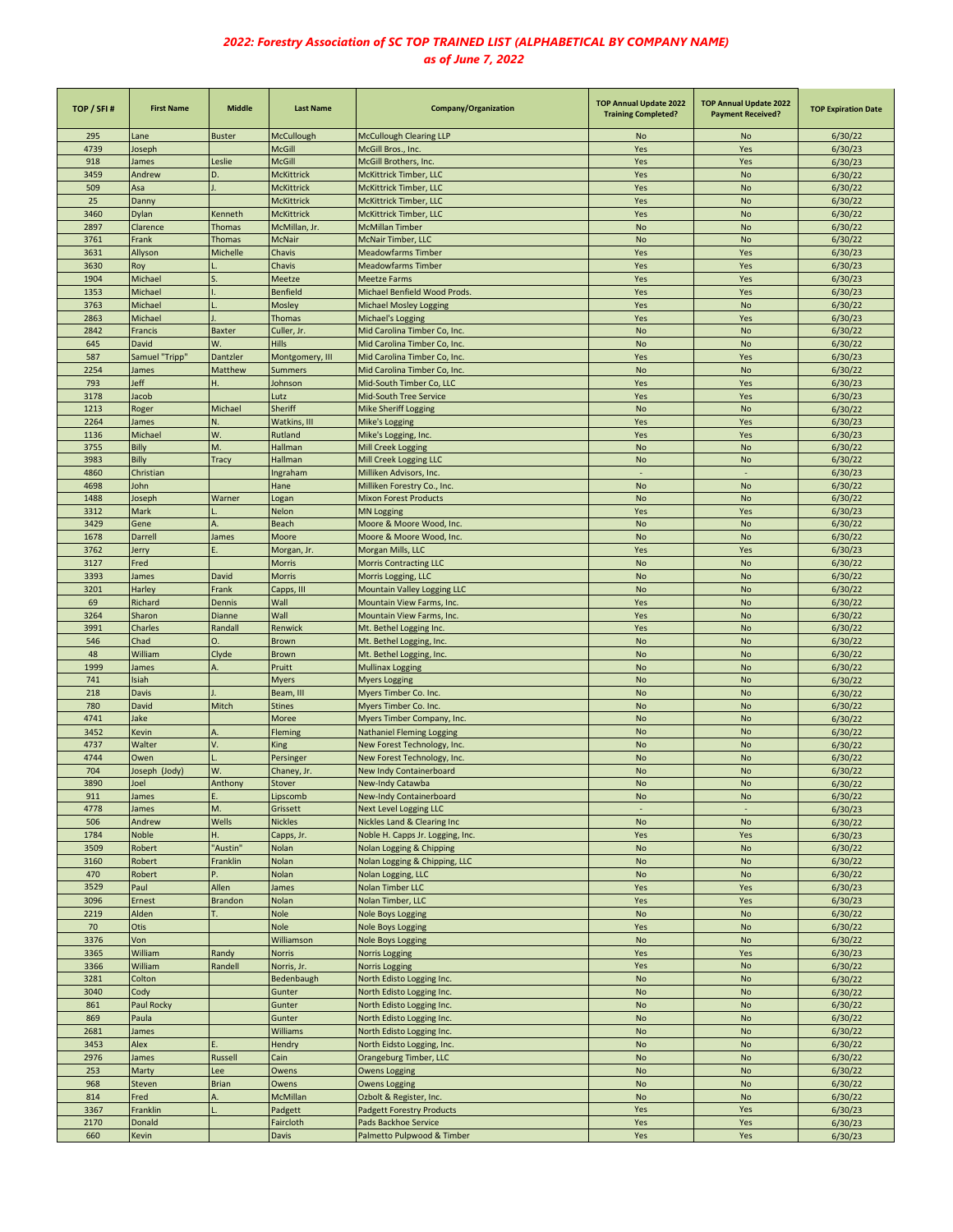| TOP / SFI#   | <b>First Name</b> | <b>Middle</b>   | <b>Last Name</b>       | Company/Organization                                                     | <b>TOP Annual Update 2022</b><br><b>Training Completed?</b> | <b>TOP Annual Update 2022</b><br><b>Payment Received?</b> | <b>TOP Expiration Date</b> |
|--------------|-------------------|-----------------|------------------------|--------------------------------------------------------------------------|-------------------------------------------------------------|-----------------------------------------------------------|----------------------------|
| 3243         | Stephen           | R.              | Eddins                 | Palmetto Pulpwood & Timber                                               | Yes                                                         | Yes                                                       | 6/30/23                    |
| 2920         | David             | Cody            | Freeman                | Palmetto Pulpwood & Timber                                               | Yes                                                         | Yes                                                       | 6/30/23                    |
| 209          | David             | G.              | Freeman                | Palmetto Pulpwood & Timber                                               | Yes                                                         | Yes                                                       | 6/30/23                    |
| 3551         | Zeb               | G.              | Freeman                | Palmetto Pulpwood & Timber                                               | Yes                                                         | Yes                                                       | 6/30/23                    |
| 600          | Clyde             |                 | Jordan, Jr.            | Palmetto Pulpwood & Timber                                               | Yes                                                         | Yes                                                       | 6/30/23                    |
| 3988         | Patrick           | Thomas          | <b>Phillips</b>        | Palmetto Pulpwood & Timber                                               | No                                                          | No                                                        | 6/30/22                    |
| 3946         | Kevin             |                 | Smith                  | Palmetto Pulpwood & Timber                                               | Yes                                                         | Yes                                                       | 6/30/23                    |
| 3809         | Tony              | D.              | Pierce                 | Palmetto Timber, LLC                                                     | <b>No</b>                                                   | <b>No</b>                                                 | 6/30/22                    |
| 3112         | Richard           | Skyler          | Patterson              | Patterson & Son                                                          | <b>No</b>                                                   | <b>No</b>                                                 | 6/30/22                    |
| 2478         | Mosely            | Clem            | Coleman, III           | Pee Dee Forestry Services                                                | Yes                                                         | Yes                                                       | 6/30/23                    |
| 4854         | James             | V.              | Hickson                | <b>PeeDee Outdoor Services</b>                                           | ÷.                                                          | ÷,                                                        | 6/30/23                    |
| 3665         | <b>Dusty</b>      | Jay             | <b>Phillips</b>        | <b>Phillips Enterprises</b>                                              | Yes                                                         | Yes                                                       | 6/30/23                    |
| 3664         | Junior            | Η.              | <b>Phillips</b>        | <b>Phillips Enterprises</b>                                              | Yes                                                         | Yes                                                       | 6/30/23                    |
| 49           | James             | A.              | Curry, Jr.             | Piedmont Pulp, Inc.                                                      | Yes                                                         | Yes                                                       | 6/30/23                    |
| 713          | Henry             | Dan             | Welch                  | Piedmont Pulp, Inc.                                                      | <b>No</b>                                                   | <b>No</b>                                                 | 6/30/22                    |
| 953          | Leroy             | D.              | Pilgrim                | Pilgrim Logging LLC                                                      | <b>No</b>                                                   | <b>No</b>                                                 | 6/30/22                    |
| 3050<br>3121 | Robert<br>Deryl   | Keith           | Popham<br>Porter       | Popham & Son Logging                                                     | No<br><b>No</b>                                             | <b>No</b><br><b>No</b>                                    | 6/30/22<br>6/30/22         |
| 1165         | Jeffrey           |                 |                        | <b>Porter Logging</b>                                                    |                                                             | Yes                                                       |                            |
| 977          | Melvin            | Wayne<br>"Jack" | Crawford               | Premier Land & Timber, Inc.                                              | Yes<br><b>No</b>                                            | <b>No</b>                                                 | 6/30/23<br>6/30/22         |
| 2851         | <b>Brian</b>      |                 | Propst<br>Jones        | Propst Lumber & Logging<br>PSC & C                                       | No                                                          | <b>No</b>                                                 | 6/30/22                    |
| 1986         | Calvin            |                 | James                  | Pulpco, Inc.                                                             | Yes                                                         | <b>No</b>                                                 | 6/30/22                    |
| 1737         |                   |                 |                        |                                                                          | <b>No</b>                                                   | <b>No</b>                                                 | 6/30/22                    |
| 1455         | Antoine<br>Danny  | Leroy           | Young<br><b>Bishop</b> | <b>Quality Logging</b>                                                   | Yes                                                         | Yes                                                       | 6/30/23                    |
| 4877         | Eric              |                 | Wehrmann               | R & D Timber Co., Inc.<br>R & W Wood Products LLC                        | ÷                                                           | ÷,                                                        | 6/30/23                    |
| 3642         |                   | Ċ.              | <b>Bishop</b>          |                                                                          | Yes                                                         | Yes                                                       |                            |
| 4857         | Ryan<br>Eric      | D.              | Hardy                  | R&D Timber Co., Inc.<br>R&D Timber Co., Inc.                             | ÷,                                                          | $\overline{\phantom{a}}$                                  | 6/30/23<br>6/30/23         |
| 4791         | Roderick          | C.              | Wright                 | R&R Landscaping, Inc.                                                    | ÷.                                                          | $\overline{a}$                                            | 6/30/23                    |
| 2497         | Allen             |                 | Ritter                 |                                                                          | Yes                                                         | Yes                                                       | 6/30/23                    |
| 109          | Rudy              |                 | Ritter, Sr.            | R.A. Ritter Logging Co., Inc<br>R.A. Ritter Logging Co., Inc.            | Yes                                                         | Yes                                                       | 6/30/23                    |
| 3990         | Vander            | A.              | Ragin                  | <b>Ragins Logging</b>                                                    | No                                                          | No                                                        | 6/30/22                    |
| 3776         | Huey              | Joseph          | Williams               | Raintree Logging, LLC                                                    | Yes                                                         | Yes                                                       | 6/30/23                    |
| 2983         | James             | M.              | Gibson, Jr.            |                                                                          | <b>No</b>                                                   | <b>No</b>                                                 | 6/30/22                    |
| 3006         |                   |                 |                        | <b>Ramsey Logging</b>                                                    |                                                             |                                                           |                            |
| 3020         | Timothy           |                 | Castelloe<br>Phillips  | Rango Williams Logging                                                   | No<br><b>No</b>                                             | No<br><b>No</b>                                           | 6/30/22<br>6/30/22         |
| 670          | Wyman<br>William  | Η.              | Ratliff, Jr.           | Rango Williams Logging                                                   | <b>No</b>                                                   | <b>No</b>                                                 |                            |
| 898          | Allen             |                 | Chewning               | Ratliff Woodyard, Inc.<br><b>Red Hill Logging</b>                        | <b>No</b>                                                   | <b>No</b>                                                 | 6/30/22<br>6/30/22         |
| 2850         | James             | S.              | Hollis, Jr.            | <b>Resolute Forest Products</b>                                          | No                                                          | <b>No</b>                                                 | 6/30/22                    |
| 76           | Scott             | A.              | <b>Bodiford</b>        | <b>Resource Management Service</b>                                       | No                                                          | No                                                        | 6/30/22                    |
| 2645         | Stephen           | E.              | Eaddy                  |                                                                          | <b>No</b>                                                   | <b>No</b>                                                 | 6/30/22                    |
| 3297         | <b>Drew</b>       |                 | Fasano                 | <b>Resource Management Service</b><br><b>Resource Management Service</b> | No                                                          | <b>No</b>                                                 | 6/30/22                    |
| 925          | Joey              | A               | Ferguson               | <b>Resource Management Service</b>                                       | <b>No</b>                                                   | <b>No</b>                                                 | 6/30/22                    |
| 1392         | Amy               |                 | McClellan              | <b>Resource Management Service</b>                                       | <b>No</b>                                                   | <b>No</b>                                                 | 6/30/22                    |
| 1404         | James             | Curtis          | Phillips, Jr.          | <b>Resource Management Service</b>                                       | No                                                          | No                                                        | 6/30/22                    |
| 1566         | David             | M.              | Watford, II            | <b>Resource Management Service</b>                                       | <b>No</b>                                                   | <b>No</b>                                                 | 6/30/22                    |
| 4710         | Adam              |                 | Powell                 | <b>Resource Management Service, LLC</b>                                  | <b>No</b>                                                   | <b>No</b>                                                 | 6/30/22                    |
| 4711         | Daniel            |                 | <b>Rutland</b>         | <b>RGR Farms LLC</b>                                                     | <b>No</b>                                                   | <b>No</b>                                                 | 6/30/22                    |
| 4712         | Roy               |                 | Rutland                | <b>RGR Farms LLC</b>                                                     | <b>No</b>                                                   | <b>No</b>                                                 | 6/30/22                    |
| 2069         | Daniel            | F               | Rhoad                  | Rhoad Timber Co. LLC                                                     | Yes                                                         | Yes                                                       | 6/30/23                    |
| 3080         | Rodell            |                 | <b>Brown</b>           | <b>Rhoden Forest Products</b>                                            | <b>No</b>                                                   | <b>No</b>                                                 | 6/30/22                    |
| 2673         | Vanice            |                 | Rhoden                 | Rhoden Forest Products                                                   | <b>No</b>                                                   | <b>No</b>                                                 | 6/30/22                    |
| 3992         | Dillan            |                 | Rhoden                 | <b>Rhoden Forestry Products</b>                                          | No                                                          | No                                                        | 6/30/22                    |
| 3123         | John              | R.              | Rice                   | Rice Land & Timber, LLC                                                  | No                                                          | <b>No</b>                                                 | 6/30/22                    |
| 3611         | Jeffrey           | P.              | Richardson             | <b>Richardson Enterprises LLC</b>                                        | No                                                          | Yes                                                       | 6/30/22                    |
| 1730         | William           | Danny           | Richardson             | <b>Richardson Logging</b>                                                | Yes                                                         | <b>No</b>                                                 | 6/30/22                    |
| 1445         | Matthew           | Η.              | <b>Buzhardt</b>        | Ridge Lumber, Inc.                                                       | <b>No</b>                                                   | <b>No</b>                                                 | 6/30/22                    |
| 2720         | Isaac             |                 | Riley                  | <b>Riley Forest Products, LLC</b>                                        | No                                                          | <b>No</b>                                                 | 6/30/22                    |
| 1271         | Robert            | G.              | Lambert                | Robert Lambert Logging, LLC                                              | Yes                                                         | Yes                                                       | 6/30/23                    |
| 4693         | Ronnie            |                 | <b>Buff</b>            | <b>Rocky Grove Timber LLC</b>                                            | Yes                                                         | Yes                                                       | 6/30/23                    |
| 515          | Joe               | G.              | Rodgers                | <b>Rodgers Logging</b>                                                   | No                                                          | No                                                        | 6/30/22                    |
| 1861         | Roy               | R.              | Williams, Jr.          | <b>Rogers Logging</b>                                                    | No                                                          | No                                                        | 6/30/22                    |
| 3119         | Thomas            | Jeff            | Jones                  | Ronnie L. Poston Logging                                                 | Yes                                                         | Yes                                                       | 6/30/23                    |
| 3021         | Ronnie            |                 | Poston, Jr.            | Ronnie L. Poston Logging                                                 | Yes                                                         | Yes                                                       | 6/30/23                    |
| 3709         | Xavier            |                 | Rouse                  | <b>Rouse Logging</b>                                                     | No                                                          | No                                                        | 6/30/22                    |
| 2625         | James "Runi"      | Ē.              | Rowland, III           | Rowland & Son Logging                                                    | No                                                          | No                                                        | 6/30/22                    |
| 1671         | James "Eddie"     | Edwin           | Rowland, Jr.           | Rowland & Son Logging                                                    | <b>No</b>                                                   | <b>No</b>                                                 | 6/30/22                    |
| 1746         | Roy               | E.              | Bell                   | <b>Roy Bell Logging</b>                                                  | Yes                                                         | Yes                                                       | 6/30/23                    |
| 2808         | Robert            | E.              | Saylors                | <b>S&amp;S Tractor Service, LLC</b>                                      | No                                                          | <b>No</b>                                                 | 6/30/22                    |
| 2119         | Joe               |                 | Dunn                   | S.C. Dunn & Sons                                                         | Yes                                                         | No                                                        | 6/30/22                    |
| 268          | Samuel            | C.              | Dunn, Jr.              | S.C. Dunn & Sons                                                         | Yes                                                         | No                                                        | 6/30/22                    |
| 1005         | Billy             |                 | <b>Bodiford</b>        | S.M. Bodiford & Sons Logging                                             | No                                                          | <b>No</b>                                                 | 6/30/22                    |
| 4733         | George            | Daniel          | Grice                  | Sabine & Waters, Inc.                                                    | No                                                          | <b>No</b>                                                 | 6/30/22                    |
| 3466         | Edward            | Η.              | Odom                   | <b>SAFE Logging</b>                                                      | No                                                          | <b>No</b>                                                 | 6/30/22                    |
| 2495         | Joseph            |                 | Odom                   | <b>SAFE Logging</b>                                                      | <b>No</b>                                                   | <b>No</b>                                                 | 6/30/22                    |
| 995          | Jeff              |                 | Powers                 | Sand Hill Timber LLC                                                     | Yes                                                         | Yes                                                       | 6/30/23                    |
| 2032         | Benjamin          | Rhett           | Sanders                | Sanders Timber Co., Inc.                                                 | Yes                                                         | Yes                                                       | 6/30/23                    |
| 801          | Jamiah            |                 | Sanders                | Sanders Timber Harvesting, LLC                                           | No                                                          | No                                                        | 6/30/22                    |
| 3917         | Marc              | W.              | Pasternak              | Sandhill Forest Products LLC                                             | Yes                                                         | Yes                                                       | 6/30/23                    |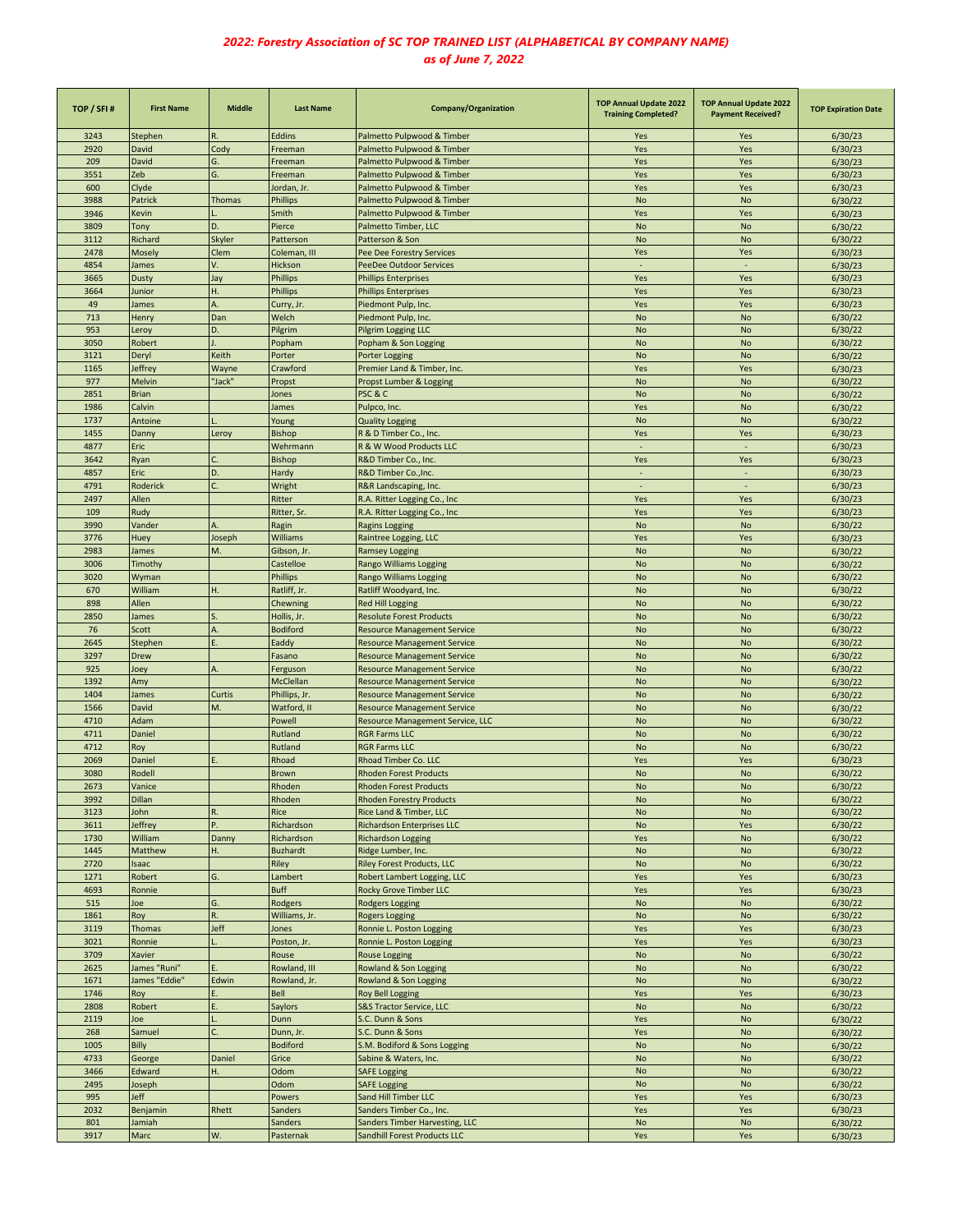| <b>Baker</b><br>77<br>Donald<br>Santee Land and Timber<br><b>No</b><br><b>No</b><br>6/30/22<br>19<br>Kenneth<br>T.<br>Holladay<br>Santee Pole & Piling, Inc.<br><b>No</b><br><b>No</b><br>6/30/22<br>3301<br>Hunter<br>Holladay<br><b>No</b><br><b>No</b><br>6/30/22<br>Kenneth<br>Santee Pole & Piling, Inc.<br>3798<br>Hutto<br><b>No</b><br><b>No</b><br>Benjamin<br>Ligon<br>Savannah Creek Logging LLC<br>6/30/22<br>3797<br>D.<br>Hutto<br><b>No</b><br>Louis<br><b>No</b><br>6/30/22<br>Savannah Creek Logging LLC<br>3900<br>$\overline{C}$<br>Kenneth<br><b>Byars</b><br><b>SC Forestry Commission</b><br>Yes<br>No<br>6/30/22<br>3866<br>Charles<br><b>Brian</b><br>Davis<br><b>No</b><br><b>No</b><br><b>SC Forestry Commission</b><br>6/30/22<br>3906<br>Wayne<br>Eaddy<br>Yes<br><b>No</b><br>6/30/22<br>Joseph<br><b>SC Forestry Commission</b><br>3699<br>Kendall<br><b>No</b><br><b>No</b><br>Benjamin<br><b>SC Forestry Commission</b><br>6/30/22<br>Chris<br>M.<br><b>No</b><br>3913<br><b>McCorkle</b><br><b>No</b><br>6/30/22<br><b>SC Forestry Commission</b><br>3914<br>6/30/22<br>Benjamin<br>A.<br>Melton<br><b>SC Forestry Commission</b><br>Yes<br>No<br>3987<br>Paul<br>Owen<br><b>No</b><br><b>No</b><br>Jonathan<br><b>SC Forestry Commission</b><br>6/30/22<br>W.<br>4745<br><b>Bradford</b><br><b>Phillips</b><br>Yes<br><b>No</b><br>6/30/22<br><b>SC Forestry Commission</b><br>2881<br>Alan<br>Yes<br><b>No</b><br>Rabon<br><b>SC Forestry Commission</b><br>6/30/22<br>3710<br>William<br>Charlie<br><b>No</b><br><b>SC Forestry Commission</b><br>Yes<br>6/30/22<br><b>Scruggs</b><br>3714<br>Roosevelt<br><b>SC Forestry Commission</b><br><b>No</b><br>No<br>6/30/22<br>Seegars<br><b>No</b><br>3712<br>Justin<br>D.<br>Smith<br>Yes<br>6/30/22<br><b>SC Forestry Commission</b><br>3931<br>N.<br>Williams<br>No<br><b>No</b><br>6/30/22<br>Thomas<br><b>SC Forestry Commission</b><br>3294<br>Robert<br>Yes<br><b>No</b><br>James<br>Douglas, III<br>6/30/22<br><b>SC Forestry Commission</b><br>3311<br>Miller<br>Yes<br><b>No</b><br>James<br>6/30/22<br><b>SC Forestry Commission</b><br>3322<br><b>No</b><br>Michael<br>Shealy<br><b>SC Forestry Commission</b><br><b>No</b><br>6/30/22<br>1905<br>No<br><b>No</b><br>6/30/22<br>Thomas<br>James<br>Rosson, Jr.<br>SC Pole & Piling, Inc.<br>1909<br>Ronnie<br>SC Pole & Piling, Inc.<br>No<br>No<br>6/30/22<br><b>Shealy</b><br>Clay<br>3767<br>Scott<br><b>No</b><br>Yes<br><b>Scott Logging</b><br>6/30/22<br>11<br>O.<br>Scott<br><b>No</b><br>Yes<br>6/30/22<br>Lominick<br><b>Scott Timber</b><br>W.<br>3591<br>Daniel<br>Griffin<br>Yes<br>Yes<br>6/30/23<br><b>Scruggs Timber Co</b><br>985<br>Yes<br>Yes<br>Lynn<br><b>Scruggs</b><br>Scruggs Timber Co.<br>6/30/23<br>3602<br>6/30/23<br>Yes<br>Yes<br><b>Bryson</b><br>Leon<br>Scruggs Timber Co.<br>Scruggs, Jr.<br>4853<br>Keith<br>Green<br>Sea Land Site Prep<br>÷,<br>6/30/23<br>$\overline{\phantom{a}}$<br>1407<br>Dennis<br>Ń.<br>Chassereau<br>Yes<br>Yes<br>6/30/23<br><b>Seckinger Forest Products</b><br>3476<br>Hunter<br>6/30/23<br>Jared<br>Seckinger<br>Seckinger Forest Products<br>Yes<br>Yes<br>1197<br>Yes<br>Yes<br>Anthony<br>Hickerson<br>6/30/23<br>Seckinger Forest Products, Inc.<br>Willis<br><b>No</b><br>1580<br>Wyman<br>Ward<br>Seckinger Forest Products, Inc.<br><b>No</b><br>6/30/22<br>3970<br><b>No</b><br><b>No</b><br>Joshua<br><b>Ammons</b><br><b>Seed Slingers LLC</b><br>6/30/22<br><b>No</b><br><b>No</b><br>3996<br>Wallace<br>Skipper<br><b>Seedslingers LLC</b><br>6/30/22<br>2860<br>Robert<br>'Don"<br>Smith<br>Select Wood Products, LLC<br><b>No</b><br><b>No</b><br>6/30/22<br>3099<br>6/30/22<br>Jonathan<br><b>Sellers</b><br>Sellers Forest Products, LLC<br>No<br>No<br>3922<br>D.<br>Shannon<br><b>Shannon LLC</b><br>Yes<br>6/30/23<br>Boyd<br>Yes<br>3290<br>Olin<br>B.<br>Crouch, III<br>Shannon, LLC<br>Yes<br>Yes<br>6/30/23<br>3238<br>Robert<br>E.<br>Campbell<br><b>No</b><br>6/30/22<br><b>Shaw Creek Timber</b><br><b>No</b><br>3228<br>Ronnie<br>No<br><b>No</b><br>Lee<br>Sheppard<br><b>Sheppard Brothers Logging</b><br>6/30/22<br>3162<br>Matthew<br>No<br>No<br>6/30/22<br>Herman<br>Sheppard<br>Sheppard Logging Co.<br>983<br><b>No</b><br><b>No</b><br>6/30/22<br>Vernon<br><b>Simmons</b><br><b>Simmons Logging</b><br>3229<br>Stephen<br><b>Sims</b><br><b>No</b><br>No<br><b>Sims Logging</b><br>6/30/22<br>3309<br><b>No</b><br><b>No</b><br>Kenneth<br>Maybank<br>Site Prep Development, LLC<br>6/30/22<br>3540<br><b>No</b><br><b>No</b><br>Allen<br>6/30/22<br>James<br>Sligh<br><b>Sligh Construction &amp; Logging</b><br>3659<br>Ronald<br><b>Taylor</b><br><b>SLT Logging</b><br>No<br>No<br>6/30/22<br>785<br>Taylor<br>6/30/22<br>Steven<br><b>SLT Logging</b><br><b>No</b><br><b>No</b><br>4871<br><b>Brandon</b><br><b>Smalls Construction &amp; Trucking</b><br>Jerrod<br><b>Smalls</b><br>÷,<br>÷.<br>6/30/23<br>2576<br>Ricky<br>Ε.<br>Smith<br><b>Smith Backhoe &amp; Construction</b><br>Yes<br>Yes<br>6/30/23<br>3778<br>Jacob<br>Philip<br>Arnold<br>Smith Backhoe and Construction, LLC<br>Yes<br>Yes<br>6/30/23<br>3811<br>Joshua<br>Todd<br>Pridemore<br>Smith Backhoe and Construction, LLC<br>Yes<br>Yes<br>6/30/23<br>T.<br>Smith Backhoe and Construction, LLC<br>6/30/23<br>3823<br>Watters<br>Yes<br>Logan<br>Yes<br>Yes<br>3403<br>Terrell<br>Alton<br>Smith<br>Smith Forest Management, LLC<br>Yes<br>6/30/23<br>3815<br>Smith<br>$\mathsf{No}$<br><b>No</b><br>6/30/22<br>Timmy<br><b>Smith Logging</b><br>3101<br>Christopher<br>Solomon<br><b>Smith Logging</b><br>No<br>No<br>6/30/22<br>2660<br>Kerry<br>Crosby<br>Smith Logging Co. of Gray's SC, Inc.<br>No<br>No<br>6/30/22<br>3100<br>Sherwood<br>Smith Logging Co. of Gray's SC, Inc.<br>No<br><b>No</b><br>6/30/22<br>Warren<br>Smith, Jr.<br>574<br>W.<br>Smith Logging of Grays, SC<br>Yes<br>Sherwood<br>Smith<br>Yes<br>6/30/23<br>662<br>6/30/23<br>Roger<br>Ε.<br>Cantley<br>Smith Logging, Inc.<br>Yes<br>Yes<br>3375<br>Fredderick<br>Smith Logging, Inc.<br>Yes<br>Yes<br>6/30/23<br><b>Timmons</b><br>3773<br>Webb<br>6/30/23<br>Dwayne<br>Lee<br>Smith Logging, Inc.<br>Yes<br>Yes<br>160<br>6/30/22<br>Anthony<br>Smith<br>Smith's Timber Co., LLC<br>No<br>No<br>4748<br>John<br>David<br>Snow<br>Snow Logging and Clearing<br>No<br>6/30/22<br>No<br>3780<br><b>Baker</b><br>No<br><b>No</b><br>6/30/22<br>Andrew<br><b>Soggy Bottom Logging</b><br>S<br>3278<br><b>Baker</b><br>No<br><b>Austin Brandy</b><br>Soggy Bottom Logging<br>No<br>6/30/22<br>4718<br><b>Baker</b><br>6/30/22<br>Averie<br><b>Soggy Bottom Logging</b><br>No<br>No<br>2042<br>No<br>6/30/22<br>Carson<br><b>Brandy</b><br><b>Baker</b><br><b>Soggy Bottom Logging</b><br>No<br>1460<br>Michael<br>'Chuckie"<br>Croxton, Sr.<br><b>Soggy Bottom Logging</b><br>No<br>6/30/22<br>No<br>3876<br>No<br><b>No</b><br>6/30/22<br>Tommy<br>Hutto<br><b>Soggy Bottom Logging</b><br>No<br><b>No</b><br>3477<br>Sheffield, Jr.<br>6/30/22<br>Donald<br><b>Soggy Bottom Logging</b><br>Roy<br>R.<br>2879<br>Richard<br>McCutchen<br>6/30/22<br>Sonoco<br>No<br>No<br>B.<br>Kirven<br>Yes<br>6/30/22<br>1485<br>Timothy<br>Sonoco Products Co.<br>No<br>2595<br>Leon<br>A.<br>Murph<br>Sonoco Products Co.<br>6/30/23<br>Yes<br>Yes<br>3083<br><b>Hollis</b><br>No<br><b>No</b><br>6/30/22<br>Samuel<br>Coker<br>South Carolina Pole & Piling<br>2213<br>Lee<br>Foy<br>No<br><b>No</b><br>Henry "Hank"<br>South Carolina Timber Company<br>6/30/22<br>3818<br>Hines<br>Swofford<br>No<br><b>No</b><br>6/30/22<br>Tucker<br>South Carolina Timber Company<br>3397<br>Jack<br>Daniel<br>Hoy<br>6/30/22<br><b>Southeast Timber Products</b><br>No<br>No | TOP / SFI# | <b>First Name</b> | <b>Middle</b> | <b>Last Name</b> | Company/Organization | <b>TOP Annual Update 2022</b><br><b>Training Completed?</b> | <b>TOP Annual Update 2022</b><br><b>Payment Received?</b> | <b>TOP Expiration Date</b> |
|----------------------------------------------------------------------------------------------------------------------------------------------------------------------------------------------------------------------------------------------------------------------------------------------------------------------------------------------------------------------------------------------------------------------------------------------------------------------------------------------------------------------------------------------------------------------------------------------------------------------------------------------------------------------------------------------------------------------------------------------------------------------------------------------------------------------------------------------------------------------------------------------------------------------------------------------------------------------------------------------------------------------------------------------------------------------------------------------------------------------------------------------------------------------------------------------------------------------------------------------------------------------------------------------------------------------------------------------------------------------------------------------------------------------------------------------------------------------------------------------------------------------------------------------------------------------------------------------------------------------------------------------------------------------------------------------------------------------------------------------------------------------------------------------------------------------------------------------------------------------------------------------------------------------------------------------------------------------------------------------------------------------------------------------------------------------------------------------------------------------------------------------------------------------------------------------------------------------------------------------------------------------------------------------------------------------------------------------------------------------------------------------------------------------------------------------------------------------------------------------------------------------------------------------------------------------------------------------------------------------------------------------------------------------------------------------------------------------------------------------------------------------------------------------------------------------------------------------------------------------------------------------------------------------------------------------------------------------------------------------------------------------------------------------------------------------------------------------------------------------------------------------------------------------------------------------------------------------------------------------------------------------------------------------------------------------------------------------------------------------------------------------------------------------------------------------------------------------------------------------------------------------------------------------------------------------------------------------------------------------------------------------------------------------------------------------------------------------------------------------------------------------------------------------------------------------------------------------------------------------------------------------------------------------------------------------------------------------------------------------------------------------------------------------------------------------------------------------------------------------------------------------------------------------------------------------------------------------------------------------------------------------------------------------------------------------------------------------------------------------------------------------------------------------------------------------------------------------------------------------------------------------------------------------------------------------------------------------------------------------------------------------------------------------------------------------------------------------------------------------------------------------------------------------------------------------------------------------------------------------------------------------------------------------------------------------------------------------------------------------------------------------------------------------------------------------------------------------------------------------------------------------------------------------------------------------------------------------------------------------------------------------------------------------------------------------------------------------------------------------------------------------------------------------------------------------------------------------------------------------------------------------------------------------------------------------------------------------------------------------------------------------------------------------------------------------------------------------------------------------------------------------------------------------------------------------------------------------------------------------------------------------------------------------------------------------------------------------------------------------------------------------------------------------------------------------------------------------------------------------------------------------------------------------------------------------------------------------------------------------------------------------------------------------------------------------------------------------------------------------------------------------------------------------------------------------------------------------------------------------------------------------------------------------------------------------------------------------------------------------------------------------------------------------------------------------------------------------------------------------------------------------------------------------------------------------------------------------------------------------------------------------------------------------------------------------------------------------------------------------------------------------------------------------------------------------------------------------------------------------------------------------------------------------------------------------------------------------------------------------------------------------------------------------------------------------------------------------------------------------------------------------------------------------------------------------------------------------------------------------------------------------------------------------------------------------------------------------------------------------------------------------------------------------------------------------------------------------------------------------------------------|------------|-------------------|---------------|------------------|----------------------|-------------------------------------------------------------|-----------------------------------------------------------|----------------------------|
|                                                                                                                                                                                                                                                                                                                                                                                                                                                                                                                                                                                                                                                                                                                                                                                                                                                                                                                                                                                                                                                                                                                                                                                                                                                                                                                                                                                                                                                                                                                                                                                                                                                                                                                                                                                                                                                                                                                                                                                                                                                                                                                                                                                                                                                                                                                                                                                                                                                                                                                                                                                                                                                                                                                                                                                                                                                                                                                                                                                                                                                                                                                                                                                                                                                                                                                                                                                                                                                                                                                                                                                                                                                                                                                                                                                                                                                                                                                                                                                                                                                                                                                                                                                                                                                                                                                                                                                                                                                                                                                                                                                                                                                                                                                                                                                                                                                                                                                                                                                                                                                                                                                                                                                                                                                                                                                                                                                                                                                                                                                                                                                                                                                                                                                                                                                                                                                                                                                                                                                                                                                                                                                                                                                                                                                                                                                                                                                                                                                                                                                                                                                                                                                                                                                                                                                                                                                                                                                                                                                                                                                                                                                                                                                                                                                                                                                                                                                                                                                                                                                                                                                                                                                                                                                                                                |            |                   |               |                  |                      |                                                             |                                                           |                            |
|                                                                                                                                                                                                                                                                                                                                                                                                                                                                                                                                                                                                                                                                                                                                                                                                                                                                                                                                                                                                                                                                                                                                                                                                                                                                                                                                                                                                                                                                                                                                                                                                                                                                                                                                                                                                                                                                                                                                                                                                                                                                                                                                                                                                                                                                                                                                                                                                                                                                                                                                                                                                                                                                                                                                                                                                                                                                                                                                                                                                                                                                                                                                                                                                                                                                                                                                                                                                                                                                                                                                                                                                                                                                                                                                                                                                                                                                                                                                                                                                                                                                                                                                                                                                                                                                                                                                                                                                                                                                                                                                                                                                                                                                                                                                                                                                                                                                                                                                                                                                                                                                                                                                                                                                                                                                                                                                                                                                                                                                                                                                                                                                                                                                                                                                                                                                                                                                                                                                                                                                                                                                                                                                                                                                                                                                                                                                                                                                                                                                                                                                                                                                                                                                                                                                                                                                                                                                                                                                                                                                                                                                                                                                                                                                                                                                                                                                                                                                                                                                                                                                                                                                                                                                                                                                                                |            |                   |               |                  |                      |                                                             |                                                           |                            |
|                                                                                                                                                                                                                                                                                                                                                                                                                                                                                                                                                                                                                                                                                                                                                                                                                                                                                                                                                                                                                                                                                                                                                                                                                                                                                                                                                                                                                                                                                                                                                                                                                                                                                                                                                                                                                                                                                                                                                                                                                                                                                                                                                                                                                                                                                                                                                                                                                                                                                                                                                                                                                                                                                                                                                                                                                                                                                                                                                                                                                                                                                                                                                                                                                                                                                                                                                                                                                                                                                                                                                                                                                                                                                                                                                                                                                                                                                                                                                                                                                                                                                                                                                                                                                                                                                                                                                                                                                                                                                                                                                                                                                                                                                                                                                                                                                                                                                                                                                                                                                                                                                                                                                                                                                                                                                                                                                                                                                                                                                                                                                                                                                                                                                                                                                                                                                                                                                                                                                                                                                                                                                                                                                                                                                                                                                                                                                                                                                                                                                                                                                                                                                                                                                                                                                                                                                                                                                                                                                                                                                                                                                                                                                                                                                                                                                                                                                                                                                                                                                                                                                                                                                                                                                                                                                                |            |                   |               |                  |                      |                                                             |                                                           |                            |
|                                                                                                                                                                                                                                                                                                                                                                                                                                                                                                                                                                                                                                                                                                                                                                                                                                                                                                                                                                                                                                                                                                                                                                                                                                                                                                                                                                                                                                                                                                                                                                                                                                                                                                                                                                                                                                                                                                                                                                                                                                                                                                                                                                                                                                                                                                                                                                                                                                                                                                                                                                                                                                                                                                                                                                                                                                                                                                                                                                                                                                                                                                                                                                                                                                                                                                                                                                                                                                                                                                                                                                                                                                                                                                                                                                                                                                                                                                                                                                                                                                                                                                                                                                                                                                                                                                                                                                                                                                                                                                                                                                                                                                                                                                                                                                                                                                                                                                                                                                                                                                                                                                                                                                                                                                                                                                                                                                                                                                                                                                                                                                                                                                                                                                                                                                                                                                                                                                                                                                                                                                                                                                                                                                                                                                                                                                                                                                                                                                                                                                                                                                                                                                                                                                                                                                                                                                                                                                                                                                                                                                                                                                                                                                                                                                                                                                                                                                                                                                                                                                                                                                                                                                                                                                                                                                |            |                   |               |                  |                      |                                                             |                                                           |                            |
|                                                                                                                                                                                                                                                                                                                                                                                                                                                                                                                                                                                                                                                                                                                                                                                                                                                                                                                                                                                                                                                                                                                                                                                                                                                                                                                                                                                                                                                                                                                                                                                                                                                                                                                                                                                                                                                                                                                                                                                                                                                                                                                                                                                                                                                                                                                                                                                                                                                                                                                                                                                                                                                                                                                                                                                                                                                                                                                                                                                                                                                                                                                                                                                                                                                                                                                                                                                                                                                                                                                                                                                                                                                                                                                                                                                                                                                                                                                                                                                                                                                                                                                                                                                                                                                                                                                                                                                                                                                                                                                                                                                                                                                                                                                                                                                                                                                                                                                                                                                                                                                                                                                                                                                                                                                                                                                                                                                                                                                                                                                                                                                                                                                                                                                                                                                                                                                                                                                                                                                                                                                                                                                                                                                                                                                                                                                                                                                                                                                                                                                                                                                                                                                                                                                                                                                                                                                                                                                                                                                                                                                                                                                                                                                                                                                                                                                                                                                                                                                                                                                                                                                                                                                                                                                                                                |            |                   |               |                  |                      |                                                             |                                                           |                            |
|                                                                                                                                                                                                                                                                                                                                                                                                                                                                                                                                                                                                                                                                                                                                                                                                                                                                                                                                                                                                                                                                                                                                                                                                                                                                                                                                                                                                                                                                                                                                                                                                                                                                                                                                                                                                                                                                                                                                                                                                                                                                                                                                                                                                                                                                                                                                                                                                                                                                                                                                                                                                                                                                                                                                                                                                                                                                                                                                                                                                                                                                                                                                                                                                                                                                                                                                                                                                                                                                                                                                                                                                                                                                                                                                                                                                                                                                                                                                                                                                                                                                                                                                                                                                                                                                                                                                                                                                                                                                                                                                                                                                                                                                                                                                                                                                                                                                                                                                                                                                                                                                                                                                                                                                                                                                                                                                                                                                                                                                                                                                                                                                                                                                                                                                                                                                                                                                                                                                                                                                                                                                                                                                                                                                                                                                                                                                                                                                                                                                                                                                                                                                                                                                                                                                                                                                                                                                                                                                                                                                                                                                                                                                                                                                                                                                                                                                                                                                                                                                                                                                                                                                                                                                                                                                                                |            |                   |               |                  |                      |                                                             |                                                           |                            |
|                                                                                                                                                                                                                                                                                                                                                                                                                                                                                                                                                                                                                                                                                                                                                                                                                                                                                                                                                                                                                                                                                                                                                                                                                                                                                                                                                                                                                                                                                                                                                                                                                                                                                                                                                                                                                                                                                                                                                                                                                                                                                                                                                                                                                                                                                                                                                                                                                                                                                                                                                                                                                                                                                                                                                                                                                                                                                                                                                                                                                                                                                                                                                                                                                                                                                                                                                                                                                                                                                                                                                                                                                                                                                                                                                                                                                                                                                                                                                                                                                                                                                                                                                                                                                                                                                                                                                                                                                                                                                                                                                                                                                                                                                                                                                                                                                                                                                                                                                                                                                                                                                                                                                                                                                                                                                                                                                                                                                                                                                                                                                                                                                                                                                                                                                                                                                                                                                                                                                                                                                                                                                                                                                                                                                                                                                                                                                                                                                                                                                                                                                                                                                                                                                                                                                                                                                                                                                                                                                                                                                                                                                                                                                                                                                                                                                                                                                                                                                                                                                                                                                                                                                                                                                                                                                                |            |                   |               |                  |                      |                                                             |                                                           |                            |
|                                                                                                                                                                                                                                                                                                                                                                                                                                                                                                                                                                                                                                                                                                                                                                                                                                                                                                                                                                                                                                                                                                                                                                                                                                                                                                                                                                                                                                                                                                                                                                                                                                                                                                                                                                                                                                                                                                                                                                                                                                                                                                                                                                                                                                                                                                                                                                                                                                                                                                                                                                                                                                                                                                                                                                                                                                                                                                                                                                                                                                                                                                                                                                                                                                                                                                                                                                                                                                                                                                                                                                                                                                                                                                                                                                                                                                                                                                                                                                                                                                                                                                                                                                                                                                                                                                                                                                                                                                                                                                                                                                                                                                                                                                                                                                                                                                                                                                                                                                                                                                                                                                                                                                                                                                                                                                                                                                                                                                                                                                                                                                                                                                                                                                                                                                                                                                                                                                                                                                                                                                                                                                                                                                                                                                                                                                                                                                                                                                                                                                                                                                                                                                                                                                                                                                                                                                                                                                                                                                                                                                                                                                                                                                                                                                                                                                                                                                                                                                                                                                                                                                                                                                                                                                                                                                |            |                   |               |                  |                      |                                                             |                                                           |                            |
|                                                                                                                                                                                                                                                                                                                                                                                                                                                                                                                                                                                                                                                                                                                                                                                                                                                                                                                                                                                                                                                                                                                                                                                                                                                                                                                                                                                                                                                                                                                                                                                                                                                                                                                                                                                                                                                                                                                                                                                                                                                                                                                                                                                                                                                                                                                                                                                                                                                                                                                                                                                                                                                                                                                                                                                                                                                                                                                                                                                                                                                                                                                                                                                                                                                                                                                                                                                                                                                                                                                                                                                                                                                                                                                                                                                                                                                                                                                                                                                                                                                                                                                                                                                                                                                                                                                                                                                                                                                                                                                                                                                                                                                                                                                                                                                                                                                                                                                                                                                                                                                                                                                                                                                                                                                                                                                                                                                                                                                                                                                                                                                                                                                                                                                                                                                                                                                                                                                                                                                                                                                                                                                                                                                                                                                                                                                                                                                                                                                                                                                                                                                                                                                                                                                                                                                                                                                                                                                                                                                                                                                                                                                                                                                                                                                                                                                                                                                                                                                                                                                                                                                                                                                                                                                                                                |            |                   |               |                  |                      |                                                             |                                                           |                            |
|                                                                                                                                                                                                                                                                                                                                                                                                                                                                                                                                                                                                                                                                                                                                                                                                                                                                                                                                                                                                                                                                                                                                                                                                                                                                                                                                                                                                                                                                                                                                                                                                                                                                                                                                                                                                                                                                                                                                                                                                                                                                                                                                                                                                                                                                                                                                                                                                                                                                                                                                                                                                                                                                                                                                                                                                                                                                                                                                                                                                                                                                                                                                                                                                                                                                                                                                                                                                                                                                                                                                                                                                                                                                                                                                                                                                                                                                                                                                                                                                                                                                                                                                                                                                                                                                                                                                                                                                                                                                                                                                                                                                                                                                                                                                                                                                                                                                                                                                                                                                                                                                                                                                                                                                                                                                                                                                                                                                                                                                                                                                                                                                                                                                                                                                                                                                                                                                                                                                                                                                                                                                                                                                                                                                                                                                                                                                                                                                                                                                                                                                                                                                                                                                                                                                                                                                                                                                                                                                                                                                                                                                                                                                                                                                                                                                                                                                                                                                                                                                                                                                                                                                                                                                                                                                                                |            |                   |               |                  |                      |                                                             |                                                           |                            |
|                                                                                                                                                                                                                                                                                                                                                                                                                                                                                                                                                                                                                                                                                                                                                                                                                                                                                                                                                                                                                                                                                                                                                                                                                                                                                                                                                                                                                                                                                                                                                                                                                                                                                                                                                                                                                                                                                                                                                                                                                                                                                                                                                                                                                                                                                                                                                                                                                                                                                                                                                                                                                                                                                                                                                                                                                                                                                                                                                                                                                                                                                                                                                                                                                                                                                                                                                                                                                                                                                                                                                                                                                                                                                                                                                                                                                                                                                                                                                                                                                                                                                                                                                                                                                                                                                                                                                                                                                                                                                                                                                                                                                                                                                                                                                                                                                                                                                                                                                                                                                                                                                                                                                                                                                                                                                                                                                                                                                                                                                                                                                                                                                                                                                                                                                                                                                                                                                                                                                                                                                                                                                                                                                                                                                                                                                                                                                                                                                                                                                                                                                                                                                                                                                                                                                                                                                                                                                                                                                                                                                                                                                                                                                                                                                                                                                                                                                                                                                                                                                                                                                                                                                                                                                                                                                                |            |                   |               |                  |                      |                                                             |                                                           |                            |
|                                                                                                                                                                                                                                                                                                                                                                                                                                                                                                                                                                                                                                                                                                                                                                                                                                                                                                                                                                                                                                                                                                                                                                                                                                                                                                                                                                                                                                                                                                                                                                                                                                                                                                                                                                                                                                                                                                                                                                                                                                                                                                                                                                                                                                                                                                                                                                                                                                                                                                                                                                                                                                                                                                                                                                                                                                                                                                                                                                                                                                                                                                                                                                                                                                                                                                                                                                                                                                                                                                                                                                                                                                                                                                                                                                                                                                                                                                                                                                                                                                                                                                                                                                                                                                                                                                                                                                                                                                                                                                                                                                                                                                                                                                                                                                                                                                                                                                                                                                                                                                                                                                                                                                                                                                                                                                                                                                                                                                                                                                                                                                                                                                                                                                                                                                                                                                                                                                                                                                                                                                                                                                                                                                                                                                                                                                                                                                                                                                                                                                                                                                                                                                                                                                                                                                                                                                                                                                                                                                                                                                                                                                                                                                                                                                                                                                                                                                                                                                                                                                                                                                                                                                                                                                                                                                |            |                   |               |                  |                      |                                                             |                                                           |                            |
|                                                                                                                                                                                                                                                                                                                                                                                                                                                                                                                                                                                                                                                                                                                                                                                                                                                                                                                                                                                                                                                                                                                                                                                                                                                                                                                                                                                                                                                                                                                                                                                                                                                                                                                                                                                                                                                                                                                                                                                                                                                                                                                                                                                                                                                                                                                                                                                                                                                                                                                                                                                                                                                                                                                                                                                                                                                                                                                                                                                                                                                                                                                                                                                                                                                                                                                                                                                                                                                                                                                                                                                                                                                                                                                                                                                                                                                                                                                                                                                                                                                                                                                                                                                                                                                                                                                                                                                                                                                                                                                                                                                                                                                                                                                                                                                                                                                                                                                                                                                                                                                                                                                                                                                                                                                                                                                                                                                                                                                                                                                                                                                                                                                                                                                                                                                                                                                                                                                                                                                                                                                                                                                                                                                                                                                                                                                                                                                                                                                                                                                                                                                                                                                                                                                                                                                                                                                                                                                                                                                                                                                                                                                                                                                                                                                                                                                                                                                                                                                                                                                                                                                                                                                                                                                                                                |            |                   |               |                  |                      |                                                             |                                                           |                            |
|                                                                                                                                                                                                                                                                                                                                                                                                                                                                                                                                                                                                                                                                                                                                                                                                                                                                                                                                                                                                                                                                                                                                                                                                                                                                                                                                                                                                                                                                                                                                                                                                                                                                                                                                                                                                                                                                                                                                                                                                                                                                                                                                                                                                                                                                                                                                                                                                                                                                                                                                                                                                                                                                                                                                                                                                                                                                                                                                                                                                                                                                                                                                                                                                                                                                                                                                                                                                                                                                                                                                                                                                                                                                                                                                                                                                                                                                                                                                                                                                                                                                                                                                                                                                                                                                                                                                                                                                                                                                                                                                                                                                                                                                                                                                                                                                                                                                                                                                                                                                                                                                                                                                                                                                                                                                                                                                                                                                                                                                                                                                                                                                                                                                                                                                                                                                                                                                                                                                                                                                                                                                                                                                                                                                                                                                                                                                                                                                                                                                                                                                                                                                                                                                                                                                                                                                                                                                                                                                                                                                                                                                                                                                                                                                                                                                                                                                                                                                                                                                                                                                                                                                                                                                                                                                                                |            |                   |               |                  |                      |                                                             |                                                           |                            |
|                                                                                                                                                                                                                                                                                                                                                                                                                                                                                                                                                                                                                                                                                                                                                                                                                                                                                                                                                                                                                                                                                                                                                                                                                                                                                                                                                                                                                                                                                                                                                                                                                                                                                                                                                                                                                                                                                                                                                                                                                                                                                                                                                                                                                                                                                                                                                                                                                                                                                                                                                                                                                                                                                                                                                                                                                                                                                                                                                                                                                                                                                                                                                                                                                                                                                                                                                                                                                                                                                                                                                                                                                                                                                                                                                                                                                                                                                                                                                                                                                                                                                                                                                                                                                                                                                                                                                                                                                                                                                                                                                                                                                                                                                                                                                                                                                                                                                                                                                                                                                                                                                                                                                                                                                                                                                                                                                                                                                                                                                                                                                                                                                                                                                                                                                                                                                                                                                                                                                                                                                                                                                                                                                                                                                                                                                                                                                                                                                                                                                                                                                                                                                                                                                                                                                                                                                                                                                                                                                                                                                                                                                                                                                                                                                                                                                                                                                                                                                                                                                                                                                                                                                                                                                                                                                                |            |                   |               |                  |                      |                                                             |                                                           |                            |
|                                                                                                                                                                                                                                                                                                                                                                                                                                                                                                                                                                                                                                                                                                                                                                                                                                                                                                                                                                                                                                                                                                                                                                                                                                                                                                                                                                                                                                                                                                                                                                                                                                                                                                                                                                                                                                                                                                                                                                                                                                                                                                                                                                                                                                                                                                                                                                                                                                                                                                                                                                                                                                                                                                                                                                                                                                                                                                                                                                                                                                                                                                                                                                                                                                                                                                                                                                                                                                                                                                                                                                                                                                                                                                                                                                                                                                                                                                                                                                                                                                                                                                                                                                                                                                                                                                                                                                                                                                                                                                                                                                                                                                                                                                                                                                                                                                                                                                                                                                                                                                                                                                                                                                                                                                                                                                                                                                                                                                                                                                                                                                                                                                                                                                                                                                                                                                                                                                                                                                                                                                                                                                                                                                                                                                                                                                                                                                                                                                                                                                                                                                                                                                                                                                                                                                                                                                                                                                                                                                                                                                                                                                                                                                                                                                                                                                                                                                                                                                                                                                                                                                                                                                                                                                                                                                |            |                   |               |                  |                      |                                                             |                                                           |                            |
|                                                                                                                                                                                                                                                                                                                                                                                                                                                                                                                                                                                                                                                                                                                                                                                                                                                                                                                                                                                                                                                                                                                                                                                                                                                                                                                                                                                                                                                                                                                                                                                                                                                                                                                                                                                                                                                                                                                                                                                                                                                                                                                                                                                                                                                                                                                                                                                                                                                                                                                                                                                                                                                                                                                                                                                                                                                                                                                                                                                                                                                                                                                                                                                                                                                                                                                                                                                                                                                                                                                                                                                                                                                                                                                                                                                                                                                                                                                                                                                                                                                                                                                                                                                                                                                                                                                                                                                                                                                                                                                                                                                                                                                                                                                                                                                                                                                                                                                                                                                                                                                                                                                                                                                                                                                                                                                                                                                                                                                                                                                                                                                                                                                                                                                                                                                                                                                                                                                                                                                                                                                                                                                                                                                                                                                                                                                                                                                                                                                                                                                                                                                                                                                                                                                                                                                                                                                                                                                                                                                                                                                                                                                                                                                                                                                                                                                                                                                                                                                                                                                                                                                                                                                                                                                                                                |            |                   |               |                  |                      |                                                             |                                                           |                            |
|                                                                                                                                                                                                                                                                                                                                                                                                                                                                                                                                                                                                                                                                                                                                                                                                                                                                                                                                                                                                                                                                                                                                                                                                                                                                                                                                                                                                                                                                                                                                                                                                                                                                                                                                                                                                                                                                                                                                                                                                                                                                                                                                                                                                                                                                                                                                                                                                                                                                                                                                                                                                                                                                                                                                                                                                                                                                                                                                                                                                                                                                                                                                                                                                                                                                                                                                                                                                                                                                                                                                                                                                                                                                                                                                                                                                                                                                                                                                                                                                                                                                                                                                                                                                                                                                                                                                                                                                                                                                                                                                                                                                                                                                                                                                                                                                                                                                                                                                                                                                                                                                                                                                                                                                                                                                                                                                                                                                                                                                                                                                                                                                                                                                                                                                                                                                                                                                                                                                                                                                                                                                                                                                                                                                                                                                                                                                                                                                                                                                                                                                                                                                                                                                                                                                                                                                                                                                                                                                                                                                                                                                                                                                                                                                                                                                                                                                                                                                                                                                                                                                                                                                                                                                                                                                                                |            |                   |               |                  |                      |                                                             |                                                           |                            |
|                                                                                                                                                                                                                                                                                                                                                                                                                                                                                                                                                                                                                                                                                                                                                                                                                                                                                                                                                                                                                                                                                                                                                                                                                                                                                                                                                                                                                                                                                                                                                                                                                                                                                                                                                                                                                                                                                                                                                                                                                                                                                                                                                                                                                                                                                                                                                                                                                                                                                                                                                                                                                                                                                                                                                                                                                                                                                                                                                                                                                                                                                                                                                                                                                                                                                                                                                                                                                                                                                                                                                                                                                                                                                                                                                                                                                                                                                                                                                                                                                                                                                                                                                                                                                                                                                                                                                                                                                                                                                                                                                                                                                                                                                                                                                                                                                                                                                                                                                                                                                                                                                                                                                                                                                                                                                                                                                                                                                                                                                                                                                                                                                                                                                                                                                                                                                                                                                                                                                                                                                                                                                                                                                                                                                                                                                                                                                                                                                                                                                                                                                                                                                                                                                                                                                                                                                                                                                                                                                                                                                                                                                                                                                                                                                                                                                                                                                                                                                                                                                                                                                                                                                                                                                                                                                                |            |                   |               |                  |                      |                                                             |                                                           |                            |
|                                                                                                                                                                                                                                                                                                                                                                                                                                                                                                                                                                                                                                                                                                                                                                                                                                                                                                                                                                                                                                                                                                                                                                                                                                                                                                                                                                                                                                                                                                                                                                                                                                                                                                                                                                                                                                                                                                                                                                                                                                                                                                                                                                                                                                                                                                                                                                                                                                                                                                                                                                                                                                                                                                                                                                                                                                                                                                                                                                                                                                                                                                                                                                                                                                                                                                                                                                                                                                                                                                                                                                                                                                                                                                                                                                                                                                                                                                                                                                                                                                                                                                                                                                                                                                                                                                                                                                                                                                                                                                                                                                                                                                                                                                                                                                                                                                                                                                                                                                                                                                                                                                                                                                                                                                                                                                                                                                                                                                                                                                                                                                                                                                                                                                                                                                                                                                                                                                                                                                                                                                                                                                                                                                                                                                                                                                                                                                                                                                                                                                                                                                                                                                                                                                                                                                                                                                                                                                                                                                                                                                                                                                                                                                                                                                                                                                                                                                                                                                                                                                                                                                                                                                                                                                                                                                |            |                   |               |                  |                      |                                                             |                                                           |                            |
|                                                                                                                                                                                                                                                                                                                                                                                                                                                                                                                                                                                                                                                                                                                                                                                                                                                                                                                                                                                                                                                                                                                                                                                                                                                                                                                                                                                                                                                                                                                                                                                                                                                                                                                                                                                                                                                                                                                                                                                                                                                                                                                                                                                                                                                                                                                                                                                                                                                                                                                                                                                                                                                                                                                                                                                                                                                                                                                                                                                                                                                                                                                                                                                                                                                                                                                                                                                                                                                                                                                                                                                                                                                                                                                                                                                                                                                                                                                                                                                                                                                                                                                                                                                                                                                                                                                                                                                                                                                                                                                                                                                                                                                                                                                                                                                                                                                                                                                                                                                                                                                                                                                                                                                                                                                                                                                                                                                                                                                                                                                                                                                                                                                                                                                                                                                                                                                                                                                                                                                                                                                                                                                                                                                                                                                                                                                                                                                                                                                                                                                                                                                                                                                                                                                                                                                                                                                                                                                                                                                                                                                                                                                                                                                                                                                                                                                                                                                                                                                                                                                                                                                                                                                                                                                                                                |            |                   |               |                  |                      |                                                             |                                                           |                            |
|                                                                                                                                                                                                                                                                                                                                                                                                                                                                                                                                                                                                                                                                                                                                                                                                                                                                                                                                                                                                                                                                                                                                                                                                                                                                                                                                                                                                                                                                                                                                                                                                                                                                                                                                                                                                                                                                                                                                                                                                                                                                                                                                                                                                                                                                                                                                                                                                                                                                                                                                                                                                                                                                                                                                                                                                                                                                                                                                                                                                                                                                                                                                                                                                                                                                                                                                                                                                                                                                                                                                                                                                                                                                                                                                                                                                                                                                                                                                                                                                                                                                                                                                                                                                                                                                                                                                                                                                                                                                                                                                                                                                                                                                                                                                                                                                                                                                                                                                                                                                                                                                                                                                                                                                                                                                                                                                                                                                                                                                                                                                                                                                                                                                                                                                                                                                                                                                                                                                                                                                                                                                                                                                                                                                                                                                                                                                                                                                                                                                                                                                                                                                                                                                                                                                                                                                                                                                                                                                                                                                                                                                                                                                                                                                                                                                                                                                                                                                                                                                                                                                                                                                                                                                                                                                                                |            |                   |               |                  |                      |                                                             |                                                           |                            |
|                                                                                                                                                                                                                                                                                                                                                                                                                                                                                                                                                                                                                                                                                                                                                                                                                                                                                                                                                                                                                                                                                                                                                                                                                                                                                                                                                                                                                                                                                                                                                                                                                                                                                                                                                                                                                                                                                                                                                                                                                                                                                                                                                                                                                                                                                                                                                                                                                                                                                                                                                                                                                                                                                                                                                                                                                                                                                                                                                                                                                                                                                                                                                                                                                                                                                                                                                                                                                                                                                                                                                                                                                                                                                                                                                                                                                                                                                                                                                                                                                                                                                                                                                                                                                                                                                                                                                                                                                                                                                                                                                                                                                                                                                                                                                                                                                                                                                                                                                                                                                                                                                                                                                                                                                                                                                                                                                                                                                                                                                                                                                                                                                                                                                                                                                                                                                                                                                                                                                                                                                                                                                                                                                                                                                                                                                                                                                                                                                                                                                                                                                                                                                                                                                                                                                                                                                                                                                                                                                                                                                                                                                                                                                                                                                                                                                                                                                                                                                                                                                                                                                                                                                                                                                                                                                                |            |                   |               |                  |                      |                                                             |                                                           |                            |
|                                                                                                                                                                                                                                                                                                                                                                                                                                                                                                                                                                                                                                                                                                                                                                                                                                                                                                                                                                                                                                                                                                                                                                                                                                                                                                                                                                                                                                                                                                                                                                                                                                                                                                                                                                                                                                                                                                                                                                                                                                                                                                                                                                                                                                                                                                                                                                                                                                                                                                                                                                                                                                                                                                                                                                                                                                                                                                                                                                                                                                                                                                                                                                                                                                                                                                                                                                                                                                                                                                                                                                                                                                                                                                                                                                                                                                                                                                                                                                                                                                                                                                                                                                                                                                                                                                                                                                                                                                                                                                                                                                                                                                                                                                                                                                                                                                                                                                                                                                                                                                                                                                                                                                                                                                                                                                                                                                                                                                                                                                                                                                                                                                                                                                                                                                                                                                                                                                                                                                                                                                                                                                                                                                                                                                                                                                                                                                                                                                                                                                                                                                                                                                                                                                                                                                                                                                                                                                                                                                                                                                                                                                                                                                                                                                                                                                                                                                                                                                                                                                                                                                                                                                                                                                                                                                |            |                   |               |                  |                      |                                                             |                                                           |                            |
|                                                                                                                                                                                                                                                                                                                                                                                                                                                                                                                                                                                                                                                                                                                                                                                                                                                                                                                                                                                                                                                                                                                                                                                                                                                                                                                                                                                                                                                                                                                                                                                                                                                                                                                                                                                                                                                                                                                                                                                                                                                                                                                                                                                                                                                                                                                                                                                                                                                                                                                                                                                                                                                                                                                                                                                                                                                                                                                                                                                                                                                                                                                                                                                                                                                                                                                                                                                                                                                                                                                                                                                                                                                                                                                                                                                                                                                                                                                                                                                                                                                                                                                                                                                                                                                                                                                                                                                                                                                                                                                                                                                                                                                                                                                                                                                                                                                                                                                                                                                                                                                                                                                                                                                                                                                                                                                                                                                                                                                                                                                                                                                                                                                                                                                                                                                                                                                                                                                                                                                                                                                                                                                                                                                                                                                                                                                                                                                                                                                                                                                                                                                                                                                                                                                                                                                                                                                                                                                                                                                                                                                                                                                                                                                                                                                                                                                                                                                                                                                                                                                                                                                                                                                                                                                                                                |            |                   |               |                  |                      |                                                             |                                                           |                            |
|                                                                                                                                                                                                                                                                                                                                                                                                                                                                                                                                                                                                                                                                                                                                                                                                                                                                                                                                                                                                                                                                                                                                                                                                                                                                                                                                                                                                                                                                                                                                                                                                                                                                                                                                                                                                                                                                                                                                                                                                                                                                                                                                                                                                                                                                                                                                                                                                                                                                                                                                                                                                                                                                                                                                                                                                                                                                                                                                                                                                                                                                                                                                                                                                                                                                                                                                                                                                                                                                                                                                                                                                                                                                                                                                                                                                                                                                                                                                                                                                                                                                                                                                                                                                                                                                                                                                                                                                                                                                                                                                                                                                                                                                                                                                                                                                                                                                                                                                                                                                                                                                                                                                                                                                                                                                                                                                                                                                                                                                                                                                                                                                                                                                                                                                                                                                                                                                                                                                                                                                                                                                                                                                                                                                                                                                                                                                                                                                                                                                                                                                                                                                                                                                                                                                                                                                                                                                                                                                                                                                                                                                                                                                                                                                                                                                                                                                                                                                                                                                                                                                                                                                                                                                                                                                                                |            |                   |               |                  |                      |                                                             |                                                           |                            |
|                                                                                                                                                                                                                                                                                                                                                                                                                                                                                                                                                                                                                                                                                                                                                                                                                                                                                                                                                                                                                                                                                                                                                                                                                                                                                                                                                                                                                                                                                                                                                                                                                                                                                                                                                                                                                                                                                                                                                                                                                                                                                                                                                                                                                                                                                                                                                                                                                                                                                                                                                                                                                                                                                                                                                                                                                                                                                                                                                                                                                                                                                                                                                                                                                                                                                                                                                                                                                                                                                                                                                                                                                                                                                                                                                                                                                                                                                                                                                                                                                                                                                                                                                                                                                                                                                                                                                                                                                                                                                                                                                                                                                                                                                                                                                                                                                                                                                                                                                                                                                                                                                                                                                                                                                                                                                                                                                                                                                                                                                                                                                                                                                                                                                                                                                                                                                                                                                                                                                                                                                                                                                                                                                                                                                                                                                                                                                                                                                                                                                                                                                                                                                                                                                                                                                                                                                                                                                                                                                                                                                                                                                                                                                                                                                                                                                                                                                                                                                                                                                                                                                                                                                                                                                                                                                                |            |                   |               |                  |                      |                                                             |                                                           |                            |
|                                                                                                                                                                                                                                                                                                                                                                                                                                                                                                                                                                                                                                                                                                                                                                                                                                                                                                                                                                                                                                                                                                                                                                                                                                                                                                                                                                                                                                                                                                                                                                                                                                                                                                                                                                                                                                                                                                                                                                                                                                                                                                                                                                                                                                                                                                                                                                                                                                                                                                                                                                                                                                                                                                                                                                                                                                                                                                                                                                                                                                                                                                                                                                                                                                                                                                                                                                                                                                                                                                                                                                                                                                                                                                                                                                                                                                                                                                                                                                                                                                                                                                                                                                                                                                                                                                                                                                                                                                                                                                                                                                                                                                                                                                                                                                                                                                                                                                                                                                                                                                                                                                                                                                                                                                                                                                                                                                                                                                                                                                                                                                                                                                                                                                                                                                                                                                                                                                                                                                                                                                                                                                                                                                                                                                                                                                                                                                                                                                                                                                                                                                                                                                                                                                                                                                                                                                                                                                                                                                                                                                                                                                                                                                                                                                                                                                                                                                                                                                                                                                                                                                                                                                                                                                                                                                |            |                   |               |                  |                      |                                                             |                                                           |                            |
|                                                                                                                                                                                                                                                                                                                                                                                                                                                                                                                                                                                                                                                                                                                                                                                                                                                                                                                                                                                                                                                                                                                                                                                                                                                                                                                                                                                                                                                                                                                                                                                                                                                                                                                                                                                                                                                                                                                                                                                                                                                                                                                                                                                                                                                                                                                                                                                                                                                                                                                                                                                                                                                                                                                                                                                                                                                                                                                                                                                                                                                                                                                                                                                                                                                                                                                                                                                                                                                                                                                                                                                                                                                                                                                                                                                                                                                                                                                                                                                                                                                                                                                                                                                                                                                                                                                                                                                                                                                                                                                                                                                                                                                                                                                                                                                                                                                                                                                                                                                                                                                                                                                                                                                                                                                                                                                                                                                                                                                                                                                                                                                                                                                                                                                                                                                                                                                                                                                                                                                                                                                                                                                                                                                                                                                                                                                                                                                                                                                                                                                                                                                                                                                                                                                                                                                                                                                                                                                                                                                                                                                                                                                                                                                                                                                                                                                                                                                                                                                                                                                                                                                                                                                                                                                                                                |            |                   |               |                  |                      |                                                             |                                                           |                            |
|                                                                                                                                                                                                                                                                                                                                                                                                                                                                                                                                                                                                                                                                                                                                                                                                                                                                                                                                                                                                                                                                                                                                                                                                                                                                                                                                                                                                                                                                                                                                                                                                                                                                                                                                                                                                                                                                                                                                                                                                                                                                                                                                                                                                                                                                                                                                                                                                                                                                                                                                                                                                                                                                                                                                                                                                                                                                                                                                                                                                                                                                                                                                                                                                                                                                                                                                                                                                                                                                                                                                                                                                                                                                                                                                                                                                                                                                                                                                                                                                                                                                                                                                                                                                                                                                                                                                                                                                                                                                                                                                                                                                                                                                                                                                                                                                                                                                                                                                                                                                                                                                                                                                                                                                                                                                                                                                                                                                                                                                                                                                                                                                                                                                                                                                                                                                                                                                                                                                                                                                                                                                                                                                                                                                                                                                                                                                                                                                                                                                                                                                                                                                                                                                                                                                                                                                                                                                                                                                                                                                                                                                                                                                                                                                                                                                                                                                                                                                                                                                                                                                                                                                                                                                                                                                                                |            |                   |               |                  |                      |                                                             |                                                           |                            |
|                                                                                                                                                                                                                                                                                                                                                                                                                                                                                                                                                                                                                                                                                                                                                                                                                                                                                                                                                                                                                                                                                                                                                                                                                                                                                                                                                                                                                                                                                                                                                                                                                                                                                                                                                                                                                                                                                                                                                                                                                                                                                                                                                                                                                                                                                                                                                                                                                                                                                                                                                                                                                                                                                                                                                                                                                                                                                                                                                                                                                                                                                                                                                                                                                                                                                                                                                                                                                                                                                                                                                                                                                                                                                                                                                                                                                                                                                                                                                                                                                                                                                                                                                                                                                                                                                                                                                                                                                                                                                                                                                                                                                                                                                                                                                                                                                                                                                                                                                                                                                                                                                                                                                                                                                                                                                                                                                                                                                                                                                                                                                                                                                                                                                                                                                                                                                                                                                                                                                                                                                                                                                                                                                                                                                                                                                                                                                                                                                                                                                                                                                                                                                                                                                                                                                                                                                                                                                                                                                                                                                                                                                                                                                                                                                                                                                                                                                                                                                                                                                                                                                                                                                                                                                                                                                                |            |                   |               |                  |                      |                                                             |                                                           |                            |
|                                                                                                                                                                                                                                                                                                                                                                                                                                                                                                                                                                                                                                                                                                                                                                                                                                                                                                                                                                                                                                                                                                                                                                                                                                                                                                                                                                                                                                                                                                                                                                                                                                                                                                                                                                                                                                                                                                                                                                                                                                                                                                                                                                                                                                                                                                                                                                                                                                                                                                                                                                                                                                                                                                                                                                                                                                                                                                                                                                                                                                                                                                                                                                                                                                                                                                                                                                                                                                                                                                                                                                                                                                                                                                                                                                                                                                                                                                                                                                                                                                                                                                                                                                                                                                                                                                                                                                                                                                                                                                                                                                                                                                                                                                                                                                                                                                                                                                                                                                                                                                                                                                                                                                                                                                                                                                                                                                                                                                                                                                                                                                                                                                                                                                                                                                                                                                                                                                                                                                                                                                                                                                                                                                                                                                                                                                                                                                                                                                                                                                                                                                                                                                                                                                                                                                                                                                                                                                                                                                                                                                                                                                                                                                                                                                                                                                                                                                                                                                                                                                                                                                                                                                                                                                                                                                |            |                   |               |                  |                      |                                                             |                                                           |                            |
|                                                                                                                                                                                                                                                                                                                                                                                                                                                                                                                                                                                                                                                                                                                                                                                                                                                                                                                                                                                                                                                                                                                                                                                                                                                                                                                                                                                                                                                                                                                                                                                                                                                                                                                                                                                                                                                                                                                                                                                                                                                                                                                                                                                                                                                                                                                                                                                                                                                                                                                                                                                                                                                                                                                                                                                                                                                                                                                                                                                                                                                                                                                                                                                                                                                                                                                                                                                                                                                                                                                                                                                                                                                                                                                                                                                                                                                                                                                                                                                                                                                                                                                                                                                                                                                                                                                                                                                                                                                                                                                                                                                                                                                                                                                                                                                                                                                                                                                                                                                                                                                                                                                                                                                                                                                                                                                                                                                                                                                                                                                                                                                                                                                                                                                                                                                                                                                                                                                                                                                                                                                                                                                                                                                                                                                                                                                                                                                                                                                                                                                                                                                                                                                                                                                                                                                                                                                                                                                                                                                                                                                                                                                                                                                                                                                                                                                                                                                                                                                                                                                                                                                                                                                                                                                                                                |            |                   |               |                  |                      |                                                             |                                                           |                            |
|                                                                                                                                                                                                                                                                                                                                                                                                                                                                                                                                                                                                                                                                                                                                                                                                                                                                                                                                                                                                                                                                                                                                                                                                                                                                                                                                                                                                                                                                                                                                                                                                                                                                                                                                                                                                                                                                                                                                                                                                                                                                                                                                                                                                                                                                                                                                                                                                                                                                                                                                                                                                                                                                                                                                                                                                                                                                                                                                                                                                                                                                                                                                                                                                                                                                                                                                                                                                                                                                                                                                                                                                                                                                                                                                                                                                                                                                                                                                                                                                                                                                                                                                                                                                                                                                                                                                                                                                                                                                                                                                                                                                                                                                                                                                                                                                                                                                                                                                                                                                                                                                                                                                                                                                                                                                                                                                                                                                                                                                                                                                                                                                                                                                                                                                                                                                                                                                                                                                                                                                                                                                                                                                                                                                                                                                                                                                                                                                                                                                                                                                                                                                                                                                                                                                                                                                                                                                                                                                                                                                                                                                                                                                                                                                                                                                                                                                                                                                                                                                                                                                                                                                                                                                                                                                                                |            |                   |               |                  |                      |                                                             |                                                           |                            |
|                                                                                                                                                                                                                                                                                                                                                                                                                                                                                                                                                                                                                                                                                                                                                                                                                                                                                                                                                                                                                                                                                                                                                                                                                                                                                                                                                                                                                                                                                                                                                                                                                                                                                                                                                                                                                                                                                                                                                                                                                                                                                                                                                                                                                                                                                                                                                                                                                                                                                                                                                                                                                                                                                                                                                                                                                                                                                                                                                                                                                                                                                                                                                                                                                                                                                                                                                                                                                                                                                                                                                                                                                                                                                                                                                                                                                                                                                                                                                                                                                                                                                                                                                                                                                                                                                                                                                                                                                                                                                                                                                                                                                                                                                                                                                                                                                                                                                                                                                                                                                                                                                                                                                                                                                                                                                                                                                                                                                                                                                                                                                                                                                                                                                                                                                                                                                                                                                                                                                                                                                                                                                                                                                                                                                                                                                                                                                                                                                                                                                                                                                                                                                                                                                                                                                                                                                                                                                                                                                                                                                                                                                                                                                                                                                                                                                                                                                                                                                                                                                                                                                                                                                                                                                                                                                                |            |                   |               |                  |                      |                                                             |                                                           |                            |
|                                                                                                                                                                                                                                                                                                                                                                                                                                                                                                                                                                                                                                                                                                                                                                                                                                                                                                                                                                                                                                                                                                                                                                                                                                                                                                                                                                                                                                                                                                                                                                                                                                                                                                                                                                                                                                                                                                                                                                                                                                                                                                                                                                                                                                                                                                                                                                                                                                                                                                                                                                                                                                                                                                                                                                                                                                                                                                                                                                                                                                                                                                                                                                                                                                                                                                                                                                                                                                                                                                                                                                                                                                                                                                                                                                                                                                                                                                                                                                                                                                                                                                                                                                                                                                                                                                                                                                                                                                                                                                                                                                                                                                                                                                                                                                                                                                                                                                                                                                                                                                                                                                                                                                                                                                                                                                                                                                                                                                                                                                                                                                                                                                                                                                                                                                                                                                                                                                                                                                                                                                                                                                                                                                                                                                                                                                                                                                                                                                                                                                                                                                                                                                                                                                                                                                                                                                                                                                                                                                                                                                                                                                                                                                                                                                                                                                                                                                                                                                                                                                                                                                                                                                                                                                                                                                |            |                   |               |                  |                      |                                                             |                                                           |                            |
|                                                                                                                                                                                                                                                                                                                                                                                                                                                                                                                                                                                                                                                                                                                                                                                                                                                                                                                                                                                                                                                                                                                                                                                                                                                                                                                                                                                                                                                                                                                                                                                                                                                                                                                                                                                                                                                                                                                                                                                                                                                                                                                                                                                                                                                                                                                                                                                                                                                                                                                                                                                                                                                                                                                                                                                                                                                                                                                                                                                                                                                                                                                                                                                                                                                                                                                                                                                                                                                                                                                                                                                                                                                                                                                                                                                                                                                                                                                                                                                                                                                                                                                                                                                                                                                                                                                                                                                                                                                                                                                                                                                                                                                                                                                                                                                                                                                                                                                                                                                                                                                                                                                                                                                                                                                                                                                                                                                                                                                                                                                                                                                                                                                                                                                                                                                                                                                                                                                                                                                                                                                                                                                                                                                                                                                                                                                                                                                                                                                                                                                                                                                                                                                                                                                                                                                                                                                                                                                                                                                                                                                                                                                                                                                                                                                                                                                                                                                                                                                                                                                                                                                                                                                                                                                                                                |            |                   |               |                  |                      |                                                             |                                                           |                            |
|                                                                                                                                                                                                                                                                                                                                                                                                                                                                                                                                                                                                                                                                                                                                                                                                                                                                                                                                                                                                                                                                                                                                                                                                                                                                                                                                                                                                                                                                                                                                                                                                                                                                                                                                                                                                                                                                                                                                                                                                                                                                                                                                                                                                                                                                                                                                                                                                                                                                                                                                                                                                                                                                                                                                                                                                                                                                                                                                                                                                                                                                                                                                                                                                                                                                                                                                                                                                                                                                                                                                                                                                                                                                                                                                                                                                                                                                                                                                                                                                                                                                                                                                                                                                                                                                                                                                                                                                                                                                                                                                                                                                                                                                                                                                                                                                                                                                                                                                                                                                                                                                                                                                                                                                                                                                                                                                                                                                                                                                                                                                                                                                                                                                                                                                                                                                                                                                                                                                                                                                                                                                                                                                                                                                                                                                                                                                                                                                                                                                                                                                                                                                                                                                                                                                                                                                                                                                                                                                                                                                                                                                                                                                                                                                                                                                                                                                                                                                                                                                                                                                                                                                                                                                                                                                                                |            |                   |               |                  |                      |                                                             |                                                           |                            |
|                                                                                                                                                                                                                                                                                                                                                                                                                                                                                                                                                                                                                                                                                                                                                                                                                                                                                                                                                                                                                                                                                                                                                                                                                                                                                                                                                                                                                                                                                                                                                                                                                                                                                                                                                                                                                                                                                                                                                                                                                                                                                                                                                                                                                                                                                                                                                                                                                                                                                                                                                                                                                                                                                                                                                                                                                                                                                                                                                                                                                                                                                                                                                                                                                                                                                                                                                                                                                                                                                                                                                                                                                                                                                                                                                                                                                                                                                                                                                                                                                                                                                                                                                                                                                                                                                                                                                                                                                                                                                                                                                                                                                                                                                                                                                                                                                                                                                                                                                                                                                                                                                                                                                                                                                                                                                                                                                                                                                                                                                                                                                                                                                                                                                                                                                                                                                                                                                                                                                                                                                                                                                                                                                                                                                                                                                                                                                                                                                                                                                                                                                                                                                                                                                                                                                                                                                                                                                                                                                                                                                                                                                                                                                                                                                                                                                                                                                                                                                                                                                                                                                                                                                                                                                                                                                                |            |                   |               |                  |                      |                                                             |                                                           |                            |
|                                                                                                                                                                                                                                                                                                                                                                                                                                                                                                                                                                                                                                                                                                                                                                                                                                                                                                                                                                                                                                                                                                                                                                                                                                                                                                                                                                                                                                                                                                                                                                                                                                                                                                                                                                                                                                                                                                                                                                                                                                                                                                                                                                                                                                                                                                                                                                                                                                                                                                                                                                                                                                                                                                                                                                                                                                                                                                                                                                                                                                                                                                                                                                                                                                                                                                                                                                                                                                                                                                                                                                                                                                                                                                                                                                                                                                                                                                                                                                                                                                                                                                                                                                                                                                                                                                                                                                                                                                                                                                                                                                                                                                                                                                                                                                                                                                                                                                                                                                                                                                                                                                                                                                                                                                                                                                                                                                                                                                                                                                                                                                                                                                                                                                                                                                                                                                                                                                                                                                                                                                                                                                                                                                                                                                                                                                                                                                                                                                                                                                                                                                                                                                                                                                                                                                                                                                                                                                                                                                                                                                                                                                                                                                                                                                                                                                                                                                                                                                                                                                                                                                                                                                                                                                                                                                |            |                   |               |                  |                      |                                                             |                                                           |                            |
|                                                                                                                                                                                                                                                                                                                                                                                                                                                                                                                                                                                                                                                                                                                                                                                                                                                                                                                                                                                                                                                                                                                                                                                                                                                                                                                                                                                                                                                                                                                                                                                                                                                                                                                                                                                                                                                                                                                                                                                                                                                                                                                                                                                                                                                                                                                                                                                                                                                                                                                                                                                                                                                                                                                                                                                                                                                                                                                                                                                                                                                                                                                                                                                                                                                                                                                                                                                                                                                                                                                                                                                                                                                                                                                                                                                                                                                                                                                                                                                                                                                                                                                                                                                                                                                                                                                                                                                                                                                                                                                                                                                                                                                                                                                                                                                                                                                                                                                                                                                                                                                                                                                                                                                                                                                                                                                                                                                                                                                                                                                                                                                                                                                                                                                                                                                                                                                                                                                                                                                                                                                                                                                                                                                                                                                                                                                                                                                                                                                                                                                                                                                                                                                                                                                                                                                                                                                                                                                                                                                                                                                                                                                                                                                                                                                                                                                                                                                                                                                                                                                                                                                                                                                                                                                                                                |            |                   |               |                  |                      |                                                             |                                                           |                            |
|                                                                                                                                                                                                                                                                                                                                                                                                                                                                                                                                                                                                                                                                                                                                                                                                                                                                                                                                                                                                                                                                                                                                                                                                                                                                                                                                                                                                                                                                                                                                                                                                                                                                                                                                                                                                                                                                                                                                                                                                                                                                                                                                                                                                                                                                                                                                                                                                                                                                                                                                                                                                                                                                                                                                                                                                                                                                                                                                                                                                                                                                                                                                                                                                                                                                                                                                                                                                                                                                                                                                                                                                                                                                                                                                                                                                                                                                                                                                                                                                                                                                                                                                                                                                                                                                                                                                                                                                                                                                                                                                                                                                                                                                                                                                                                                                                                                                                                                                                                                                                                                                                                                                                                                                                                                                                                                                                                                                                                                                                                                                                                                                                                                                                                                                                                                                                                                                                                                                                                                                                                                                                                                                                                                                                                                                                                                                                                                                                                                                                                                                                                                                                                                                                                                                                                                                                                                                                                                                                                                                                                                                                                                                                                                                                                                                                                                                                                                                                                                                                                                                                                                                                                                                                                                                                                |            |                   |               |                  |                      |                                                             |                                                           |                            |
|                                                                                                                                                                                                                                                                                                                                                                                                                                                                                                                                                                                                                                                                                                                                                                                                                                                                                                                                                                                                                                                                                                                                                                                                                                                                                                                                                                                                                                                                                                                                                                                                                                                                                                                                                                                                                                                                                                                                                                                                                                                                                                                                                                                                                                                                                                                                                                                                                                                                                                                                                                                                                                                                                                                                                                                                                                                                                                                                                                                                                                                                                                                                                                                                                                                                                                                                                                                                                                                                                                                                                                                                                                                                                                                                                                                                                                                                                                                                                                                                                                                                                                                                                                                                                                                                                                                                                                                                                                                                                                                                                                                                                                                                                                                                                                                                                                                                                                                                                                                                                                                                                                                                                                                                                                                                                                                                                                                                                                                                                                                                                                                                                                                                                                                                                                                                                                                                                                                                                                                                                                                                                                                                                                                                                                                                                                                                                                                                                                                                                                                                                                                                                                                                                                                                                                                                                                                                                                                                                                                                                                                                                                                                                                                                                                                                                                                                                                                                                                                                                                                                                                                                                                                                                                                                                                |            |                   |               |                  |                      |                                                             |                                                           |                            |
|                                                                                                                                                                                                                                                                                                                                                                                                                                                                                                                                                                                                                                                                                                                                                                                                                                                                                                                                                                                                                                                                                                                                                                                                                                                                                                                                                                                                                                                                                                                                                                                                                                                                                                                                                                                                                                                                                                                                                                                                                                                                                                                                                                                                                                                                                                                                                                                                                                                                                                                                                                                                                                                                                                                                                                                                                                                                                                                                                                                                                                                                                                                                                                                                                                                                                                                                                                                                                                                                                                                                                                                                                                                                                                                                                                                                                                                                                                                                                                                                                                                                                                                                                                                                                                                                                                                                                                                                                                                                                                                                                                                                                                                                                                                                                                                                                                                                                                                                                                                                                                                                                                                                                                                                                                                                                                                                                                                                                                                                                                                                                                                                                                                                                                                                                                                                                                                                                                                                                                                                                                                                                                                                                                                                                                                                                                                                                                                                                                                                                                                                                                                                                                                                                                                                                                                                                                                                                                                                                                                                                                                                                                                                                                                                                                                                                                                                                                                                                                                                                                                                                                                                                                                                                                                                                                |            |                   |               |                  |                      |                                                             |                                                           |                            |
|                                                                                                                                                                                                                                                                                                                                                                                                                                                                                                                                                                                                                                                                                                                                                                                                                                                                                                                                                                                                                                                                                                                                                                                                                                                                                                                                                                                                                                                                                                                                                                                                                                                                                                                                                                                                                                                                                                                                                                                                                                                                                                                                                                                                                                                                                                                                                                                                                                                                                                                                                                                                                                                                                                                                                                                                                                                                                                                                                                                                                                                                                                                                                                                                                                                                                                                                                                                                                                                                                                                                                                                                                                                                                                                                                                                                                                                                                                                                                                                                                                                                                                                                                                                                                                                                                                                                                                                                                                                                                                                                                                                                                                                                                                                                                                                                                                                                                                                                                                                                                                                                                                                                                                                                                                                                                                                                                                                                                                                                                                                                                                                                                                                                                                                                                                                                                                                                                                                                                                                                                                                                                                                                                                                                                                                                                                                                                                                                                                                                                                                                                                                                                                                                                                                                                                                                                                                                                                                                                                                                                                                                                                                                                                                                                                                                                                                                                                                                                                                                                                                                                                                                                                                                                                                                                                |            |                   |               |                  |                      |                                                             |                                                           |                            |
|                                                                                                                                                                                                                                                                                                                                                                                                                                                                                                                                                                                                                                                                                                                                                                                                                                                                                                                                                                                                                                                                                                                                                                                                                                                                                                                                                                                                                                                                                                                                                                                                                                                                                                                                                                                                                                                                                                                                                                                                                                                                                                                                                                                                                                                                                                                                                                                                                                                                                                                                                                                                                                                                                                                                                                                                                                                                                                                                                                                                                                                                                                                                                                                                                                                                                                                                                                                                                                                                                                                                                                                                                                                                                                                                                                                                                                                                                                                                                                                                                                                                                                                                                                                                                                                                                                                                                                                                                                                                                                                                                                                                                                                                                                                                                                                                                                                                                                                                                                                                                                                                                                                                                                                                                                                                                                                                                                                                                                                                                                                                                                                                                                                                                                                                                                                                                                                                                                                                                                                                                                                                                                                                                                                                                                                                                                                                                                                                                                                                                                                                                                                                                                                                                                                                                                                                                                                                                                                                                                                                                                                                                                                                                                                                                                                                                                                                                                                                                                                                                                                                                                                                                                                                                                                                                                |            |                   |               |                  |                      |                                                             |                                                           |                            |
|                                                                                                                                                                                                                                                                                                                                                                                                                                                                                                                                                                                                                                                                                                                                                                                                                                                                                                                                                                                                                                                                                                                                                                                                                                                                                                                                                                                                                                                                                                                                                                                                                                                                                                                                                                                                                                                                                                                                                                                                                                                                                                                                                                                                                                                                                                                                                                                                                                                                                                                                                                                                                                                                                                                                                                                                                                                                                                                                                                                                                                                                                                                                                                                                                                                                                                                                                                                                                                                                                                                                                                                                                                                                                                                                                                                                                                                                                                                                                                                                                                                                                                                                                                                                                                                                                                                                                                                                                                                                                                                                                                                                                                                                                                                                                                                                                                                                                                                                                                                                                                                                                                                                                                                                                                                                                                                                                                                                                                                                                                                                                                                                                                                                                                                                                                                                                                                                                                                                                                                                                                                                                                                                                                                                                                                                                                                                                                                                                                                                                                                                                                                                                                                                                                                                                                                                                                                                                                                                                                                                                                                                                                                                                                                                                                                                                                                                                                                                                                                                                                                                                                                                                                                                                                                                                                |            |                   |               |                  |                      |                                                             |                                                           |                            |
|                                                                                                                                                                                                                                                                                                                                                                                                                                                                                                                                                                                                                                                                                                                                                                                                                                                                                                                                                                                                                                                                                                                                                                                                                                                                                                                                                                                                                                                                                                                                                                                                                                                                                                                                                                                                                                                                                                                                                                                                                                                                                                                                                                                                                                                                                                                                                                                                                                                                                                                                                                                                                                                                                                                                                                                                                                                                                                                                                                                                                                                                                                                                                                                                                                                                                                                                                                                                                                                                                                                                                                                                                                                                                                                                                                                                                                                                                                                                                                                                                                                                                                                                                                                                                                                                                                                                                                                                                                                                                                                                                                                                                                                                                                                                                                                                                                                                                                                                                                                                                                                                                                                                                                                                                                                                                                                                                                                                                                                                                                                                                                                                                                                                                                                                                                                                                                                                                                                                                                                                                                                                                                                                                                                                                                                                                                                                                                                                                                                                                                                                                                                                                                                                                                                                                                                                                                                                                                                                                                                                                                                                                                                                                                                                                                                                                                                                                                                                                                                                                                                                                                                                                                                                                                                                                                |            |                   |               |                  |                      |                                                             |                                                           |                            |
|                                                                                                                                                                                                                                                                                                                                                                                                                                                                                                                                                                                                                                                                                                                                                                                                                                                                                                                                                                                                                                                                                                                                                                                                                                                                                                                                                                                                                                                                                                                                                                                                                                                                                                                                                                                                                                                                                                                                                                                                                                                                                                                                                                                                                                                                                                                                                                                                                                                                                                                                                                                                                                                                                                                                                                                                                                                                                                                                                                                                                                                                                                                                                                                                                                                                                                                                                                                                                                                                                                                                                                                                                                                                                                                                                                                                                                                                                                                                                                                                                                                                                                                                                                                                                                                                                                                                                                                                                                                                                                                                                                                                                                                                                                                                                                                                                                                                                                                                                                                                                                                                                                                                                                                                                                                                                                                                                                                                                                                                                                                                                                                                                                                                                                                                                                                                                                                                                                                                                                                                                                                                                                                                                                                                                                                                                                                                                                                                                                                                                                                                                                                                                                                                                                                                                                                                                                                                                                                                                                                                                                                                                                                                                                                                                                                                                                                                                                                                                                                                                                                                                                                                                                                                                                                                                                |            |                   |               |                  |                      |                                                             |                                                           |                            |
|                                                                                                                                                                                                                                                                                                                                                                                                                                                                                                                                                                                                                                                                                                                                                                                                                                                                                                                                                                                                                                                                                                                                                                                                                                                                                                                                                                                                                                                                                                                                                                                                                                                                                                                                                                                                                                                                                                                                                                                                                                                                                                                                                                                                                                                                                                                                                                                                                                                                                                                                                                                                                                                                                                                                                                                                                                                                                                                                                                                                                                                                                                                                                                                                                                                                                                                                                                                                                                                                                                                                                                                                                                                                                                                                                                                                                                                                                                                                                                                                                                                                                                                                                                                                                                                                                                                                                                                                                                                                                                                                                                                                                                                                                                                                                                                                                                                                                                                                                                                                                                                                                                                                                                                                                                                                                                                                                                                                                                                                                                                                                                                                                                                                                                                                                                                                                                                                                                                                                                                                                                                                                                                                                                                                                                                                                                                                                                                                                                                                                                                                                                                                                                                                                                                                                                                                                                                                                                                                                                                                                                                                                                                                                                                                                                                                                                                                                                                                                                                                                                                                                                                                                                                                                                                                                                |            |                   |               |                  |                      |                                                             |                                                           |                            |
|                                                                                                                                                                                                                                                                                                                                                                                                                                                                                                                                                                                                                                                                                                                                                                                                                                                                                                                                                                                                                                                                                                                                                                                                                                                                                                                                                                                                                                                                                                                                                                                                                                                                                                                                                                                                                                                                                                                                                                                                                                                                                                                                                                                                                                                                                                                                                                                                                                                                                                                                                                                                                                                                                                                                                                                                                                                                                                                                                                                                                                                                                                                                                                                                                                                                                                                                                                                                                                                                                                                                                                                                                                                                                                                                                                                                                                                                                                                                                                                                                                                                                                                                                                                                                                                                                                                                                                                                                                                                                                                                                                                                                                                                                                                                                                                                                                                                                                                                                                                                                                                                                                                                                                                                                                                                                                                                                                                                                                                                                                                                                                                                                                                                                                                                                                                                                                                                                                                                                                                                                                                                                                                                                                                                                                                                                                                                                                                                                                                                                                                                                                                                                                                                                                                                                                                                                                                                                                                                                                                                                                                                                                                                                                                                                                                                                                                                                                                                                                                                                                                                                                                                                                                                                                                                                                |            |                   |               |                  |                      |                                                             |                                                           |                            |
|                                                                                                                                                                                                                                                                                                                                                                                                                                                                                                                                                                                                                                                                                                                                                                                                                                                                                                                                                                                                                                                                                                                                                                                                                                                                                                                                                                                                                                                                                                                                                                                                                                                                                                                                                                                                                                                                                                                                                                                                                                                                                                                                                                                                                                                                                                                                                                                                                                                                                                                                                                                                                                                                                                                                                                                                                                                                                                                                                                                                                                                                                                                                                                                                                                                                                                                                                                                                                                                                                                                                                                                                                                                                                                                                                                                                                                                                                                                                                                                                                                                                                                                                                                                                                                                                                                                                                                                                                                                                                                                                                                                                                                                                                                                                                                                                                                                                                                                                                                                                                                                                                                                                                                                                                                                                                                                                                                                                                                                                                                                                                                                                                                                                                                                                                                                                                                                                                                                                                                                                                                                                                                                                                                                                                                                                                                                                                                                                                                                                                                                                                                                                                                                                                                                                                                                                                                                                                                                                                                                                                                                                                                                                                                                                                                                                                                                                                                                                                                                                                                                                                                                                                                                                                                                                                                |            |                   |               |                  |                      |                                                             |                                                           |                            |
|                                                                                                                                                                                                                                                                                                                                                                                                                                                                                                                                                                                                                                                                                                                                                                                                                                                                                                                                                                                                                                                                                                                                                                                                                                                                                                                                                                                                                                                                                                                                                                                                                                                                                                                                                                                                                                                                                                                                                                                                                                                                                                                                                                                                                                                                                                                                                                                                                                                                                                                                                                                                                                                                                                                                                                                                                                                                                                                                                                                                                                                                                                                                                                                                                                                                                                                                                                                                                                                                                                                                                                                                                                                                                                                                                                                                                                                                                                                                                                                                                                                                                                                                                                                                                                                                                                                                                                                                                                                                                                                                                                                                                                                                                                                                                                                                                                                                                                                                                                                                                                                                                                                                                                                                                                                                                                                                                                                                                                                                                                                                                                                                                                                                                                                                                                                                                                                                                                                                                                                                                                                                                                                                                                                                                                                                                                                                                                                                                                                                                                                                                                                                                                                                                                                                                                                                                                                                                                                                                                                                                                                                                                                                                                                                                                                                                                                                                                                                                                                                                                                                                                                                                                                                                                                                                                |            |                   |               |                  |                      |                                                             |                                                           |                            |
|                                                                                                                                                                                                                                                                                                                                                                                                                                                                                                                                                                                                                                                                                                                                                                                                                                                                                                                                                                                                                                                                                                                                                                                                                                                                                                                                                                                                                                                                                                                                                                                                                                                                                                                                                                                                                                                                                                                                                                                                                                                                                                                                                                                                                                                                                                                                                                                                                                                                                                                                                                                                                                                                                                                                                                                                                                                                                                                                                                                                                                                                                                                                                                                                                                                                                                                                                                                                                                                                                                                                                                                                                                                                                                                                                                                                                                                                                                                                                                                                                                                                                                                                                                                                                                                                                                                                                                                                                                                                                                                                                                                                                                                                                                                                                                                                                                                                                                                                                                                                                                                                                                                                                                                                                                                                                                                                                                                                                                                                                                                                                                                                                                                                                                                                                                                                                                                                                                                                                                                                                                                                                                                                                                                                                                                                                                                                                                                                                                                                                                                                                                                                                                                                                                                                                                                                                                                                                                                                                                                                                                                                                                                                                                                                                                                                                                                                                                                                                                                                                                                                                                                                                                                                                                                                                                |            |                   |               |                  |                      |                                                             |                                                           |                            |
|                                                                                                                                                                                                                                                                                                                                                                                                                                                                                                                                                                                                                                                                                                                                                                                                                                                                                                                                                                                                                                                                                                                                                                                                                                                                                                                                                                                                                                                                                                                                                                                                                                                                                                                                                                                                                                                                                                                                                                                                                                                                                                                                                                                                                                                                                                                                                                                                                                                                                                                                                                                                                                                                                                                                                                                                                                                                                                                                                                                                                                                                                                                                                                                                                                                                                                                                                                                                                                                                                                                                                                                                                                                                                                                                                                                                                                                                                                                                                                                                                                                                                                                                                                                                                                                                                                                                                                                                                                                                                                                                                                                                                                                                                                                                                                                                                                                                                                                                                                                                                                                                                                                                                                                                                                                                                                                                                                                                                                                                                                                                                                                                                                                                                                                                                                                                                                                                                                                                                                                                                                                                                                                                                                                                                                                                                                                                                                                                                                                                                                                                                                                                                                                                                                                                                                                                                                                                                                                                                                                                                                                                                                                                                                                                                                                                                                                                                                                                                                                                                                                                                                                                                                                                                                                                                                |            |                   |               |                  |                      |                                                             |                                                           |                            |
|                                                                                                                                                                                                                                                                                                                                                                                                                                                                                                                                                                                                                                                                                                                                                                                                                                                                                                                                                                                                                                                                                                                                                                                                                                                                                                                                                                                                                                                                                                                                                                                                                                                                                                                                                                                                                                                                                                                                                                                                                                                                                                                                                                                                                                                                                                                                                                                                                                                                                                                                                                                                                                                                                                                                                                                                                                                                                                                                                                                                                                                                                                                                                                                                                                                                                                                                                                                                                                                                                                                                                                                                                                                                                                                                                                                                                                                                                                                                                                                                                                                                                                                                                                                                                                                                                                                                                                                                                                                                                                                                                                                                                                                                                                                                                                                                                                                                                                                                                                                                                                                                                                                                                                                                                                                                                                                                                                                                                                                                                                                                                                                                                                                                                                                                                                                                                                                                                                                                                                                                                                                                                                                                                                                                                                                                                                                                                                                                                                                                                                                                                                                                                                                                                                                                                                                                                                                                                                                                                                                                                                                                                                                                                                                                                                                                                                                                                                                                                                                                                                                                                                                                                                                                                                                                                                |            |                   |               |                  |                      |                                                             |                                                           |                            |
|                                                                                                                                                                                                                                                                                                                                                                                                                                                                                                                                                                                                                                                                                                                                                                                                                                                                                                                                                                                                                                                                                                                                                                                                                                                                                                                                                                                                                                                                                                                                                                                                                                                                                                                                                                                                                                                                                                                                                                                                                                                                                                                                                                                                                                                                                                                                                                                                                                                                                                                                                                                                                                                                                                                                                                                                                                                                                                                                                                                                                                                                                                                                                                                                                                                                                                                                                                                                                                                                                                                                                                                                                                                                                                                                                                                                                                                                                                                                                                                                                                                                                                                                                                                                                                                                                                                                                                                                                                                                                                                                                                                                                                                                                                                                                                                                                                                                                                                                                                                                                                                                                                                                                                                                                                                                                                                                                                                                                                                                                                                                                                                                                                                                                                                                                                                                                                                                                                                                                                                                                                                                                                                                                                                                                                                                                                                                                                                                                                                                                                                                                                                                                                                                                                                                                                                                                                                                                                                                                                                                                                                                                                                                                                                                                                                                                                                                                                                                                                                                                                                                                                                                                                                                                                                                                                |            |                   |               |                  |                      |                                                             |                                                           |                            |
|                                                                                                                                                                                                                                                                                                                                                                                                                                                                                                                                                                                                                                                                                                                                                                                                                                                                                                                                                                                                                                                                                                                                                                                                                                                                                                                                                                                                                                                                                                                                                                                                                                                                                                                                                                                                                                                                                                                                                                                                                                                                                                                                                                                                                                                                                                                                                                                                                                                                                                                                                                                                                                                                                                                                                                                                                                                                                                                                                                                                                                                                                                                                                                                                                                                                                                                                                                                                                                                                                                                                                                                                                                                                                                                                                                                                                                                                                                                                                                                                                                                                                                                                                                                                                                                                                                                                                                                                                                                                                                                                                                                                                                                                                                                                                                                                                                                                                                                                                                                                                                                                                                                                                                                                                                                                                                                                                                                                                                                                                                                                                                                                                                                                                                                                                                                                                                                                                                                                                                                                                                                                                                                                                                                                                                                                                                                                                                                                                                                                                                                                                                                                                                                                                                                                                                                                                                                                                                                                                                                                                                                                                                                                                                                                                                                                                                                                                                                                                                                                                                                                                                                                                                                                                                                                                                |            |                   |               |                  |                      |                                                             |                                                           |                            |
|                                                                                                                                                                                                                                                                                                                                                                                                                                                                                                                                                                                                                                                                                                                                                                                                                                                                                                                                                                                                                                                                                                                                                                                                                                                                                                                                                                                                                                                                                                                                                                                                                                                                                                                                                                                                                                                                                                                                                                                                                                                                                                                                                                                                                                                                                                                                                                                                                                                                                                                                                                                                                                                                                                                                                                                                                                                                                                                                                                                                                                                                                                                                                                                                                                                                                                                                                                                                                                                                                                                                                                                                                                                                                                                                                                                                                                                                                                                                                                                                                                                                                                                                                                                                                                                                                                                                                                                                                                                                                                                                                                                                                                                                                                                                                                                                                                                                                                                                                                                                                                                                                                                                                                                                                                                                                                                                                                                                                                                                                                                                                                                                                                                                                                                                                                                                                                                                                                                                                                                                                                                                                                                                                                                                                                                                                                                                                                                                                                                                                                                                                                                                                                                                                                                                                                                                                                                                                                                                                                                                                                                                                                                                                                                                                                                                                                                                                                                                                                                                                                                                                                                                                                                                                                                                                                |            |                   |               |                  |                      |                                                             |                                                           |                            |
|                                                                                                                                                                                                                                                                                                                                                                                                                                                                                                                                                                                                                                                                                                                                                                                                                                                                                                                                                                                                                                                                                                                                                                                                                                                                                                                                                                                                                                                                                                                                                                                                                                                                                                                                                                                                                                                                                                                                                                                                                                                                                                                                                                                                                                                                                                                                                                                                                                                                                                                                                                                                                                                                                                                                                                                                                                                                                                                                                                                                                                                                                                                                                                                                                                                                                                                                                                                                                                                                                                                                                                                                                                                                                                                                                                                                                                                                                                                                                                                                                                                                                                                                                                                                                                                                                                                                                                                                                                                                                                                                                                                                                                                                                                                                                                                                                                                                                                                                                                                                                                                                                                                                                                                                                                                                                                                                                                                                                                                                                                                                                                                                                                                                                                                                                                                                                                                                                                                                                                                                                                                                                                                                                                                                                                                                                                                                                                                                                                                                                                                                                                                                                                                                                                                                                                                                                                                                                                                                                                                                                                                                                                                                                                                                                                                                                                                                                                                                                                                                                                                                                                                                                                                                                                                                                                |            |                   |               |                  |                      |                                                             |                                                           |                            |
|                                                                                                                                                                                                                                                                                                                                                                                                                                                                                                                                                                                                                                                                                                                                                                                                                                                                                                                                                                                                                                                                                                                                                                                                                                                                                                                                                                                                                                                                                                                                                                                                                                                                                                                                                                                                                                                                                                                                                                                                                                                                                                                                                                                                                                                                                                                                                                                                                                                                                                                                                                                                                                                                                                                                                                                                                                                                                                                                                                                                                                                                                                                                                                                                                                                                                                                                                                                                                                                                                                                                                                                                                                                                                                                                                                                                                                                                                                                                                                                                                                                                                                                                                                                                                                                                                                                                                                                                                                                                                                                                                                                                                                                                                                                                                                                                                                                                                                                                                                                                                                                                                                                                                                                                                                                                                                                                                                                                                                                                                                                                                                                                                                                                                                                                                                                                                                                                                                                                                                                                                                                                                                                                                                                                                                                                                                                                                                                                                                                                                                                                                                                                                                                                                                                                                                                                                                                                                                                                                                                                                                                                                                                                                                                                                                                                                                                                                                                                                                                                                                                                                                                                                                                                                                                                                                |            |                   |               |                  |                      |                                                             |                                                           |                            |
|                                                                                                                                                                                                                                                                                                                                                                                                                                                                                                                                                                                                                                                                                                                                                                                                                                                                                                                                                                                                                                                                                                                                                                                                                                                                                                                                                                                                                                                                                                                                                                                                                                                                                                                                                                                                                                                                                                                                                                                                                                                                                                                                                                                                                                                                                                                                                                                                                                                                                                                                                                                                                                                                                                                                                                                                                                                                                                                                                                                                                                                                                                                                                                                                                                                                                                                                                                                                                                                                                                                                                                                                                                                                                                                                                                                                                                                                                                                                                                                                                                                                                                                                                                                                                                                                                                                                                                                                                                                                                                                                                                                                                                                                                                                                                                                                                                                                                                                                                                                                                                                                                                                                                                                                                                                                                                                                                                                                                                                                                                                                                                                                                                                                                                                                                                                                                                                                                                                                                                                                                                                                                                                                                                                                                                                                                                                                                                                                                                                                                                                                                                                                                                                                                                                                                                                                                                                                                                                                                                                                                                                                                                                                                                                                                                                                                                                                                                                                                                                                                                                                                                                                                                                                                                                                                                |            |                   |               |                  |                      |                                                             |                                                           |                            |
|                                                                                                                                                                                                                                                                                                                                                                                                                                                                                                                                                                                                                                                                                                                                                                                                                                                                                                                                                                                                                                                                                                                                                                                                                                                                                                                                                                                                                                                                                                                                                                                                                                                                                                                                                                                                                                                                                                                                                                                                                                                                                                                                                                                                                                                                                                                                                                                                                                                                                                                                                                                                                                                                                                                                                                                                                                                                                                                                                                                                                                                                                                                                                                                                                                                                                                                                                                                                                                                                                                                                                                                                                                                                                                                                                                                                                                                                                                                                                                                                                                                                                                                                                                                                                                                                                                                                                                                                                                                                                                                                                                                                                                                                                                                                                                                                                                                                                                                                                                                                                                                                                                                                                                                                                                                                                                                                                                                                                                                                                                                                                                                                                                                                                                                                                                                                                                                                                                                                                                                                                                                                                                                                                                                                                                                                                                                                                                                                                                                                                                                                                                                                                                                                                                                                                                                                                                                                                                                                                                                                                                                                                                                                                                                                                                                                                                                                                                                                                                                                                                                                                                                                                                                                                                                                                                |            |                   |               |                  |                      |                                                             |                                                           |                            |
|                                                                                                                                                                                                                                                                                                                                                                                                                                                                                                                                                                                                                                                                                                                                                                                                                                                                                                                                                                                                                                                                                                                                                                                                                                                                                                                                                                                                                                                                                                                                                                                                                                                                                                                                                                                                                                                                                                                                                                                                                                                                                                                                                                                                                                                                                                                                                                                                                                                                                                                                                                                                                                                                                                                                                                                                                                                                                                                                                                                                                                                                                                                                                                                                                                                                                                                                                                                                                                                                                                                                                                                                                                                                                                                                                                                                                                                                                                                                                                                                                                                                                                                                                                                                                                                                                                                                                                                                                                                                                                                                                                                                                                                                                                                                                                                                                                                                                                                                                                                                                                                                                                                                                                                                                                                                                                                                                                                                                                                                                                                                                                                                                                                                                                                                                                                                                                                                                                                                                                                                                                                                                                                                                                                                                                                                                                                                                                                                                                                                                                                                                                                                                                                                                                                                                                                                                                                                                                                                                                                                                                                                                                                                                                                                                                                                                                                                                                                                                                                                                                                                                                                                                                                                                                                                                                |            |                   |               |                  |                      |                                                             |                                                           |                            |
|                                                                                                                                                                                                                                                                                                                                                                                                                                                                                                                                                                                                                                                                                                                                                                                                                                                                                                                                                                                                                                                                                                                                                                                                                                                                                                                                                                                                                                                                                                                                                                                                                                                                                                                                                                                                                                                                                                                                                                                                                                                                                                                                                                                                                                                                                                                                                                                                                                                                                                                                                                                                                                                                                                                                                                                                                                                                                                                                                                                                                                                                                                                                                                                                                                                                                                                                                                                                                                                                                                                                                                                                                                                                                                                                                                                                                                                                                                                                                                                                                                                                                                                                                                                                                                                                                                                                                                                                                                                                                                                                                                                                                                                                                                                                                                                                                                                                                                                                                                                                                                                                                                                                                                                                                                                                                                                                                                                                                                                                                                                                                                                                                                                                                                                                                                                                                                                                                                                                                                                                                                                                                                                                                                                                                                                                                                                                                                                                                                                                                                                                                                                                                                                                                                                                                                                                                                                                                                                                                                                                                                                                                                                                                                                                                                                                                                                                                                                                                                                                                                                                                                                                                                                                                                                                                                |            |                   |               |                  |                      |                                                             |                                                           |                            |
|                                                                                                                                                                                                                                                                                                                                                                                                                                                                                                                                                                                                                                                                                                                                                                                                                                                                                                                                                                                                                                                                                                                                                                                                                                                                                                                                                                                                                                                                                                                                                                                                                                                                                                                                                                                                                                                                                                                                                                                                                                                                                                                                                                                                                                                                                                                                                                                                                                                                                                                                                                                                                                                                                                                                                                                                                                                                                                                                                                                                                                                                                                                                                                                                                                                                                                                                                                                                                                                                                                                                                                                                                                                                                                                                                                                                                                                                                                                                                                                                                                                                                                                                                                                                                                                                                                                                                                                                                                                                                                                                                                                                                                                                                                                                                                                                                                                                                                                                                                                                                                                                                                                                                                                                                                                                                                                                                                                                                                                                                                                                                                                                                                                                                                                                                                                                                                                                                                                                                                                                                                                                                                                                                                                                                                                                                                                                                                                                                                                                                                                                                                                                                                                                                                                                                                                                                                                                                                                                                                                                                                                                                                                                                                                                                                                                                                                                                                                                                                                                                                                                                                                                                                                                                                                                                                |            |                   |               |                  |                      |                                                             |                                                           |                            |
|                                                                                                                                                                                                                                                                                                                                                                                                                                                                                                                                                                                                                                                                                                                                                                                                                                                                                                                                                                                                                                                                                                                                                                                                                                                                                                                                                                                                                                                                                                                                                                                                                                                                                                                                                                                                                                                                                                                                                                                                                                                                                                                                                                                                                                                                                                                                                                                                                                                                                                                                                                                                                                                                                                                                                                                                                                                                                                                                                                                                                                                                                                                                                                                                                                                                                                                                                                                                                                                                                                                                                                                                                                                                                                                                                                                                                                                                                                                                                                                                                                                                                                                                                                                                                                                                                                                                                                                                                                                                                                                                                                                                                                                                                                                                                                                                                                                                                                                                                                                                                                                                                                                                                                                                                                                                                                                                                                                                                                                                                                                                                                                                                                                                                                                                                                                                                                                                                                                                                                                                                                                                                                                                                                                                                                                                                                                                                                                                                                                                                                                                                                                                                                                                                                                                                                                                                                                                                                                                                                                                                                                                                                                                                                                                                                                                                                                                                                                                                                                                                                                                                                                                                                                                                                                                                                |            |                   |               |                  |                      |                                                             |                                                           |                            |
|                                                                                                                                                                                                                                                                                                                                                                                                                                                                                                                                                                                                                                                                                                                                                                                                                                                                                                                                                                                                                                                                                                                                                                                                                                                                                                                                                                                                                                                                                                                                                                                                                                                                                                                                                                                                                                                                                                                                                                                                                                                                                                                                                                                                                                                                                                                                                                                                                                                                                                                                                                                                                                                                                                                                                                                                                                                                                                                                                                                                                                                                                                                                                                                                                                                                                                                                                                                                                                                                                                                                                                                                                                                                                                                                                                                                                                                                                                                                                                                                                                                                                                                                                                                                                                                                                                                                                                                                                                                                                                                                                                                                                                                                                                                                                                                                                                                                                                                                                                                                                                                                                                                                                                                                                                                                                                                                                                                                                                                                                                                                                                                                                                                                                                                                                                                                                                                                                                                                                                                                                                                                                                                                                                                                                                                                                                                                                                                                                                                                                                                                                                                                                                                                                                                                                                                                                                                                                                                                                                                                                                                                                                                                                                                                                                                                                                                                                                                                                                                                                                                                                                                                                                                                                                                                                                |            |                   |               |                  |                      |                                                             |                                                           |                            |
|                                                                                                                                                                                                                                                                                                                                                                                                                                                                                                                                                                                                                                                                                                                                                                                                                                                                                                                                                                                                                                                                                                                                                                                                                                                                                                                                                                                                                                                                                                                                                                                                                                                                                                                                                                                                                                                                                                                                                                                                                                                                                                                                                                                                                                                                                                                                                                                                                                                                                                                                                                                                                                                                                                                                                                                                                                                                                                                                                                                                                                                                                                                                                                                                                                                                                                                                                                                                                                                                                                                                                                                                                                                                                                                                                                                                                                                                                                                                                                                                                                                                                                                                                                                                                                                                                                                                                                                                                                                                                                                                                                                                                                                                                                                                                                                                                                                                                                                                                                                                                                                                                                                                                                                                                                                                                                                                                                                                                                                                                                                                                                                                                                                                                                                                                                                                                                                                                                                                                                                                                                                                                                                                                                                                                                                                                                                                                                                                                                                                                                                                                                                                                                                                                                                                                                                                                                                                                                                                                                                                                                                                                                                                                                                                                                                                                                                                                                                                                                                                                                                                                                                                                                                                                                                                                                |            |                   |               |                  |                      |                                                             |                                                           |                            |
|                                                                                                                                                                                                                                                                                                                                                                                                                                                                                                                                                                                                                                                                                                                                                                                                                                                                                                                                                                                                                                                                                                                                                                                                                                                                                                                                                                                                                                                                                                                                                                                                                                                                                                                                                                                                                                                                                                                                                                                                                                                                                                                                                                                                                                                                                                                                                                                                                                                                                                                                                                                                                                                                                                                                                                                                                                                                                                                                                                                                                                                                                                                                                                                                                                                                                                                                                                                                                                                                                                                                                                                                                                                                                                                                                                                                                                                                                                                                                                                                                                                                                                                                                                                                                                                                                                                                                                                                                                                                                                                                                                                                                                                                                                                                                                                                                                                                                                                                                                                                                                                                                                                                                                                                                                                                                                                                                                                                                                                                                                                                                                                                                                                                                                                                                                                                                                                                                                                                                                                                                                                                                                                                                                                                                                                                                                                                                                                                                                                                                                                                                                                                                                                                                                                                                                                                                                                                                                                                                                                                                                                                                                                                                                                                                                                                                                                                                                                                                                                                                                                                                                                                                                                                                                                                                                |            |                   |               |                  |                      |                                                             |                                                           |                            |
|                                                                                                                                                                                                                                                                                                                                                                                                                                                                                                                                                                                                                                                                                                                                                                                                                                                                                                                                                                                                                                                                                                                                                                                                                                                                                                                                                                                                                                                                                                                                                                                                                                                                                                                                                                                                                                                                                                                                                                                                                                                                                                                                                                                                                                                                                                                                                                                                                                                                                                                                                                                                                                                                                                                                                                                                                                                                                                                                                                                                                                                                                                                                                                                                                                                                                                                                                                                                                                                                                                                                                                                                                                                                                                                                                                                                                                                                                                                                                                                                                                                                                                                                                                                                                                                                                                                                                                                                                                                                                                                                                                                                                                                                                                                                                                                                                                                                                                                                                                                                                                                                                                                                                                                                                                                                                                                                                                                                                                                                                                                                                                                                                                                                                                                                                                                                                                                                                                                                                                                                                                                                                                                                                                                                                                                                                                                                                                                                                                                                                                                                                                                                                                                                                                                                                                                                                                                                                                                                                                                                                                                                                                                                                                                                                                                                                                                                                                                                                                                                                                                                                                                                                                                                                                                                                                |            |                   |               |                  |                      |                                                             |                                                           |                            |
|                                                                                                                                                                                                                                                                                                                                                                                                                                                                                                                                                                                                                                                                                                                                                                                                                                                                                                                                                                                                                                                                                                                                                                                                                                                                                                                                                                                                                                                                                                                                                                                                                                                                                                                                                                                                                                                                                                                                                                                                                                                                                                                                                                                                                                                                                                                                                                                                                                                                                                                                                                                                                                                                                                                                                                                                                                                                                                                                                                                                                                                                                                                                                                                                                                                                                                                                                                                                                                                                                                                                                                                                                                                                                                                                                                                                                                                                                                                                                                                                                                                                                                                                                                                                                                                                                                                                                                                                                                                                                                                                                                                                                                                                                                                                                                                                                                                                                                                                                                                                                                                                                                                                                                                                                                                                                                                                                                                                                                                                                                                                                                                                                                                                                                                                                                                                                                                                                                                                                                                                                                                                                                                                                                                                                                                                                                                                                                                                                                                                                                                                                                                                                                                                                                                                                                                                                                                                                                                                                                                                                                                                                                                                                                                                                                                                                                                                                                                                                                                                                                                                                                                                                                                                                                                                                                |            |                   |               |                  |                      |                                                             |                                                           |                            |
|                                                                                                                                                                                                                                                                                                                                                                                                                                                                                                                                                                                                                                                                                                                                                                                                                                                                                                                                                                                                                                                                                                                                                                                                                                                                                                                                                                                                                                                                                                                                                                                                                                                                                                                                                                                                                                                                                                                                                                                                                                                                                                                                                                                                                                                                                                                                                                                                                                                                                                                                                                                                                                                                                                                                                                                                                                                                                                                                                                                                                                                                                                                                                                                                                                                                                                                                                                                                                                                                                                                                                                                                                                                                                                                                                                                                                                                                                                                                                                                                                                                                                                                                                                                                                                                                                                                                                                                                                                                                                                                                                                                                                                                                                                                                                                                                                                                                                                                                                                                                                                                                                                                                                                                                                                                                                                                                                                                                                                                                                                                                                                                                                                                                                                                                                                                                                                                                                                                                                                                                                                                                                                                                                                                                                                                                                                                                                                                                                                                                                                                                                                                                                                                                                                                                                                                                                                                                                                                                                                                                                                                                                                                                                                                                                                                                                                                                                                                                                                                                                                                                                                                                                                                                                                                                                                |            |                   |               |                  |                      |                                                             |                                                           |                            |
|                                                                                                                                                                                                                                                                                                                                                                                                                                                                                                                                                                                                                                                                                                                                                                                                                                                                                                                                                                                                                                                                                                                                                                                                                                                                                                                                                                                                                                                                                                                                                                                                                                                                                                                                                                                                                                                                                                                                                                                                                                                                                                                                                                                                                                                                                                                                                                                                                                                                                                                                                                                                                                                                                                                                                                                                                                                                                                                                                                                                                                                                                                                                                                                                                                                                                                                                                                                                                                                                                                                                                                                                                                                                                                                                                                                                                                                                                                                                                                                                                                                                                                                                                                                                                                                                                                                                                                                                                                                                                                                                                                                                                                                                                                                                                                                                                                                                                                                                                                                                                                                                                                                                                                                                                                                                                                                                                                                                                                                                                                                                                                                                                                                                                                                                                                                                                                                                                                                                                                                                                                                                                                                                                                                                                                                                                                                                                                                                                                                                                                                                                                                                                                                                                                                                                                                                                                                                                                                                                                                                                                                                                                                                                                                                                                                                                                                                                                                                                                                                                                                                                                                                                                                                                                                                                                |            |                   |               |                  |                      |                                                             |                                                           |                            |
|                                                                                                                                                                                                                                                                                                                                                                                                                                                                                                                                                                                                                                                                                                                                                                                                                                                                                                                                                                                                                                                                                                                                                                                                                                                                                                                                                                                                                                                                                                                                                                                                                                                                                                                                                                                                                                                                                                                                                                                                                                                                                                                                                                                                                                                                                                                                                                                                                                                                                                                                                                                                                                                                                                                                                                                                                                                                                                                                                                                                                                                                                                                                                                                                                                                                                                                                                                                                                                                                                                                                                                                                                                                                                                                                                                                                                                                                                                                                                                                                                                                                                                                                                                                                                                                                                                                                                                                                                                                                                                                                                                                                                                                                                                                                                                                                                                                                                                                                                                                                                                                                                                                                                                                                                                                                                                                                                                                                                                                                                                                                                                                                                                                                                                                                                                                                                                                                                                                                                                                                                                                                                                                                                                                                                                                                                                                                                                                                                                                                                                                                                                                                                                                                                                                                                                                                                                                                                                                                                                                                                                                                                                                                                                                                                                                                                                                                                                                                                                                                                                                                                                                                                                                                                                                                                                |            |                   |               |                  |                      |                                                             |                                                           |                            |
|                                                                                                                                                                                                                                                                                                                                                                                                                                                                                                                                                                                                                                                                                                                                                                                                                                                                                                                                                                                                                                                                                                                                                                                                                                                                                                                                                                                                                                                                                                                                                                                                                                                                                                                                                                                                                                                                                                                                                                                                                                                                                                                                                                                                                                                                                                                                                                                                                                                                                                                                                                                                                                                                                                                                                                                                                                                                                                                                                                                                                                                                                                                                                                                                                                                                                                                                                                                                                                                                                                                                                                                                                                                                                                                                                                                                                                                                                                                                                                                                                                                                                                                                                                                                                                                                                                                                                                                                                                                                                                                                                                                                                                                                                                                                                                                                                                                                                                                                                                                                                                                                                                                                                                                                                                                                                                                                                                                                                                                                                                                                                                                                                                                                                                                                                                                                                                                                                                                                                                                                                                                                                                                                                                                                                                                                                                                                                                                                                                                                                                                                                                                                                                                                                                                                                                                                                                                                                                                                                                                                                                                                                                                                                                                                                                                                                                                                                                                                                                                                                                                                                                                                                                                                                                                                                                |            |                   |               |                  |                      |                                                             |                                                           |                            |
|                                                                                                                                                                                                                                                                                                                                                                                                                                                                                                                                                                                                                                                                                                                                                                                                                                                                                                                                                                                                                                                                                                                                                                                                                                                                                                                                                                                                                                                                                                                                                                                                                                                                                                                                                                                                                                                                                                                                                                                                                                                                                                                                                                                                                                                                                                                                                                                                                                                                                                                                                                                                                                                                                                                                                                                                                                                                                                                                                                                                                                                                                                                                                                                                                                                                                                                                                                                                                                                                                                                                                                                                                                                                                                                                                                                                                                                                                                                                                                                                                                                                                                                                                                                                                                                                                                                                                                                                                                                                                                                                                                                                                                                                                                                                                                                                                                                                                                                                                                                                                                                                                                                                                                                                                                                                                                                                                                                                                                                                                                                                                                                                                                                                                                                                                                                                                                                                                                                                                                                                                                                                                                                                                                                                                                                                                                                                                                                                                                                                                                                                                                                                                                                                                                                                                                                                                                                                                                                                                                                                                                                                                                                                                                                                                                                                                                                                                                                                                                                                                                                                                                                                                                                                                                                                                                |            |                   |               |                  |                      |                                                             |                                                           |                            |
|                                                                                                                                                                                                                                                                                                                                                                                                                                                                                                                                                                                                                                                                                                                                                                                                                                                                                                                                                                                                                                                                                                                                                                                                                                                                                                                                                                                                                                                                                                                                                                                                                                                                                                                                                                                                                                                                                                                                                                                                                                                                                                                                                                                                                                                                                                                                                                                                                                                                                                                                                                                                                                                                                                                                                                                                                                                                                                                                                                                                                                                                                                                                                                                                                                                                                                                                                                                                                                                                                                                                                                                                                                                                                                                                                                                                                                                                                                                                                                                                                                                                                                                                                                                                                                                                                                                                                                                                                                                                                                                                                                                                                                                                                                                                                                                                                                                                                                                                                                                                                                                                                                                                                                                                                                                                                                                                                                                                                                                                                                                                                                                                                                                                                                                                                                                                                                                                                                                                                                                                                                                                                                                                                                                                                                                                                                                                                                                                                                                                                                                                                                                                                                                                                                                                                                                                                                                                                                                                                                                                                                                                                                                                                                                                                                                                                                                                                                                                                                                                                                                                                                                                                                                                                                                                                                |            |                   |               |                  |                      |                                                             |                                                           |                            |
|                                                                                                                                                                                                                                                                                                                                                                                                                                                                                                                                                                                                                                                                                                                                                                                                                                                                                                                                                                                                                                                                                                                                                                                                                                                                                                                                                                                                                                                                                                                                                                                                                                                                                                                                                                                                                                                                                                                                                                                                                                                                                                                                                                                                                                                                                                                                                                                                                                                                                                                                                                                                                                                                                                                                                                                                                                                                                                                                                                                                                                                                                                                                                                                                                                                                                                                                                                                                                                                                                                                                                                                                                                                                                                                                                                                                                                                                                                                                                                                                                                                                                                                                                                                                                                                                                                                                                                                                                                                                                                                                                                                                                                                                                                                                                                                                                                                                                                                                                                                                                                                                                                                                                                                                                                                                                                                                                                                                                                                                                                                                                                                                                                                                                                                                                                                                                                                                                                                                                                                                                                                                                                                                                                                                                                                                                                                                                                                                                                                                                                                                                                                                                                                                                                                                                                                                                                                                                                                                                                                                                                                                                                                                                                                                                                                                                                                                                                                                                                                                                                                                                                                                                                                                                                                                                                |            |                   |               |                  |                      |                                                             |                                                           |                            |
|                                                                                                                                                                                                                                                                                                                                                                                                                                                                                                                                                                                                                                                                                                                                                                                                                                                                                                                                                                                                                                                                                                                                                                                                                                                                                                                                                                                                                                                                                                                                                                                                                                                                                                                                                                                                                                                                                                                                                                                                                                                                                                                                                                                                                                                                                                                                                                                                                                                                                                                                                                                                                                                                                                                                                                                                                                                                                                                                                                                                                                                                                                                                                                                                                                                                                                                                                                                                                                                                                                                                                                                                                                                                                                                                                                                                                                                                                                                                                                                                                                                                                                                                                                                                                                                                                                                                                                                                                                                                                                                                                                                                                                                                                                                                                                                                                                                                                                                                                                                                                                                                                                                                                                                                                                                                                                                                                                                                                                                                                                                                                                                                                                                                                                                                                                                                                                                                                                                                                                                                                                                                                                                                                                                                                                                                                                                                                                                                                                                                                                                                                                                                                                                                                                                                                                                                                                                                                                                                                                                                                                                                                                                                                                                                                                                                                                                                                                                                                                                                                                                                                                                                                                                                                                                                                                |            |                   |               |                  |                      |                                                             |                                                           |                            |
|                                                                                                                                                                                                                                                                                                                                                                                                                                                                                                                                                                                                                                                                                                                                                                                                                                                                                                                                                                                                                                                                                                                                                                                                                                                                                                                                                                                                                                                                                                                                                                                                                                                                                                                                                                                                                                                                                                                                                                                                                                                                                                                                                                                                                                                                                                                                                                                                                                                                                                                                                                                                                                                                                                                                                                                                                                                                                                                                                                                                                                                                                                                                                                                                                                                                                                                                                                                                                                                                                                                                                                                                                                                                                                                                                                                                                                                                                                                                                                                                                                                                                                                                                                                                                                                                                                                                                                                                                                                                                                                                                                                                                                                                                                                                                                                                                                                                                                                                                                                                                                                                                                                                                                                                                                                                                                                                                                                                                                                                                                                                                                                                                                                                                                                                                                                                                                                                                                                                                                                                                                                                                                                                                                                                                                                                                                                                                                                                                                                                                                                                                                                                                                                                                                                                                                                                                                                                                                                                                                                                                                                                                                                                                                                                                                                                                                                                                                                                                                                                                                                                                                                                                                                                                                                                                                |            |                   |               |                  |                      |                                                             |                                                           |                            |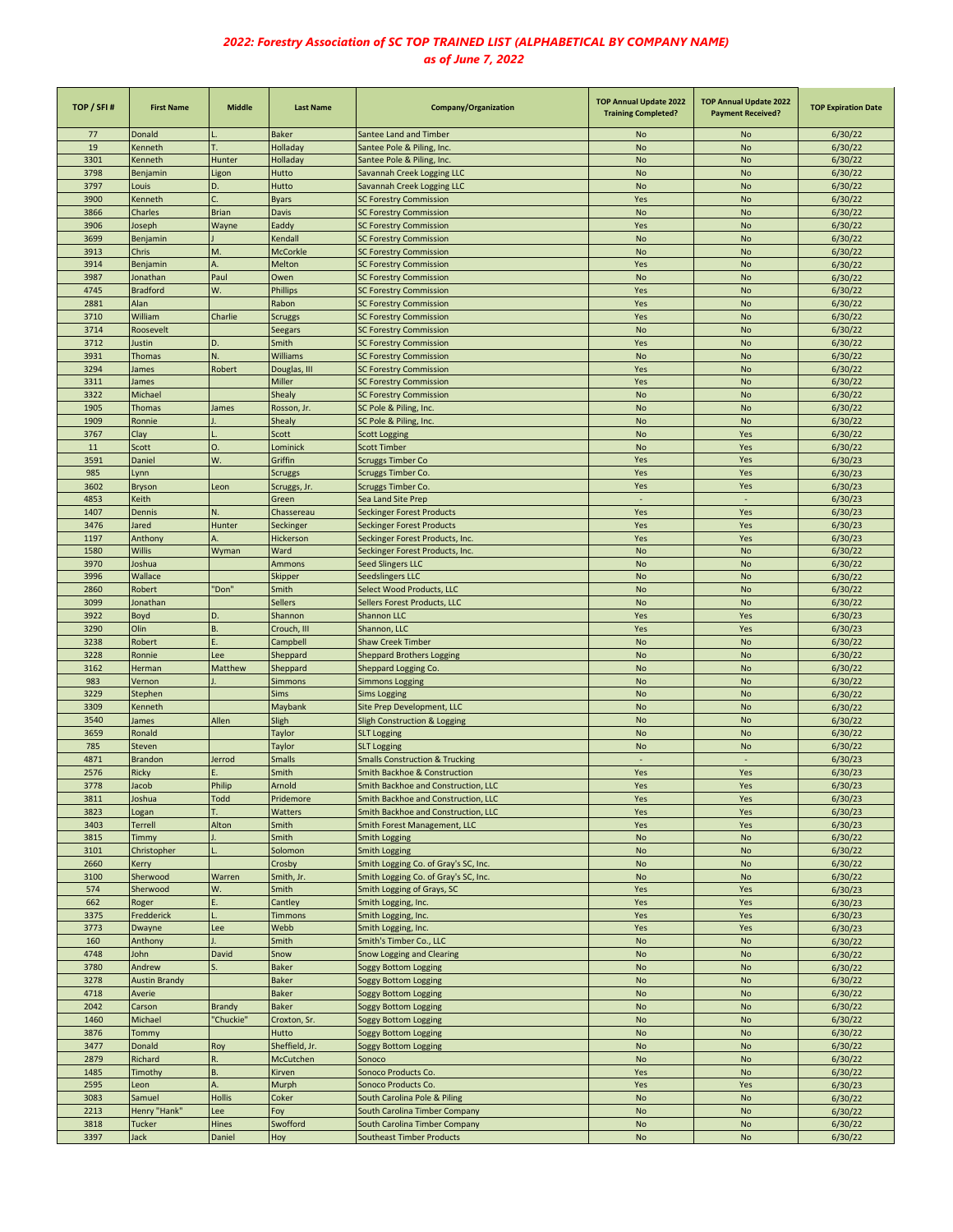| TOP / SFI# | <b>First Name</b> | <b>Middle</b>                                                                                              | <b>Last Name</b> | Company/Organization                       | <b>TOP Annual Update 2022</b><br><b>Training Completed?</b> | <b>TOP Annual Update 2022</b><br><b>Payment Received?</b> | <b>TOP Expiration Date</b> |
|------------|-------------------|------------------------------------------------------------------------------------------------------------|------------------|--------------------------------------------|-------------------------------------------------------------|-----------------------------------------------------------|----------------------------|
| 3269       | Christopher       | K.                                                                                                         | Wood             | <b>Southeast Timber Products</b>           | No                                                          | No                                                        | 6/30/22                    |
| 3651       | Justin            | S                                                                                                          | <b>McMillan</b>  | Southeastern Forestry, Inc.                | Yes                                                         | Yes                                                       | 6/30/23                    |
| 3828       | William (Bill)    | B.                                                                                                         | Steele, Sr.      | Southeastern Forestry, Inc.                | No                                                          | No                                                        | 6/30/22                    |
| 3661       | Andrew            | D.                                                                                                         | Woodham          | Southeastern Forestry, Inc.                | <b>No</b>                                                   | <b>No</b>                                                 | 6/30/22                    |
| 2425       | James             | Adam                                                                                                       | Ayer             | <b>Southern Forest Products</b>            | <b>No</b>                                                   | <b>No</b>                                                 | 6/30/22                    |
| 3439       | Bryan             | <b>Bruce</b>                                                                                               | <b>Bishop</b>    | <b>Southern Forest Products</b>            | <b>No</b>                                                   | <b>No</b>                                                 | 6/30/22                    |
| 3572       | Clint             |                                                                                                            | Smith            | Southern Land Service, LLC                 | <b>No</b>                                                   | <b>No</b>                                                 | 6/30/22                    |
| 4768       | Donald            | E.                                                                                                         | Cannon           | Southern Land Services, LLC                | $\sim$                                                      | $\overline{\phantom{a}}$                                  | 6/30/23                    |
| 4783       | Fuller            | Dwayne                                                                                                     | Locklear         | Southern Land Services, LLC                | ÷                                                           |                                                           | 6/30/23                    |
| 3241       | Mark              | Andrew                                                                                                     | Cooper           | Southern Pines Land & Timber               | No                                                          | No                                                        | 6/30/22                    |
| 3941       | Tony              | E.                                                                                                         | Graham, III      | Southern Pines Land & Timber               | <b>No</b>                                                   | <b>No</b>                                                 | 6/30/22                    |
| 3250       | Dustin            |                                                                                                            | Kunasek          | Southern Pines Land & Timber               | No                                                          | No                                                        | 6/30/22                    |
| 4787       | Hayden            | Mark                                                                                                       | Sullivan         | Southern Pines Land and Timber LLC         | ٠                                                           | ٠                                                         | 6/30/23                    |
| 4874       | Ethan             | C.                                                                                                         | <b>Tisdale</b>   | Southern Pines Land and Timber LLC         | ×.                                                          | ÷.                                                        | 6/30/23                    |
| 3570       | Mandy             | B.                                                                                                         | <b>Taylor</b>    | Southern Timber, Inc.                      | Yes                                                         | Yes                                                       | 6/30/23                    |
| 843<br>120 | Tony              | M.                                                                                                         | <b>Taylor</b>    | Southern Timber, Inc.                      | Yes                                                         | Yes                                                       | 6/30/23                    |
|            | Don               | P.                                                                                                         | Smith            | Southern Wood Products, Inc.               | Yes                                                         | <b>No</b>                                                 | 6/30/22                    |
| 1571       | Michael           |                                                                                                            | <b>Bowers</b>    | <b>Specialty Logging</b>                   | Yes                                                         | Yes                                                       | 6/30/23                    |
| 3596       | <b>Blake</b>      | Ε.                                                                                                         | Mixson           | <b>Specialty Logging</b>                   | Yes                                                         | Yes                                                       | 6/30/23                    |
| 3999       | Clary             |                                                                                                            | <b>Spires</b>    | Spires Logging inc                         | No                                                          | No                                                        | 6/30/22                    |
| 1883       | Danny             | Shane                                                                                                      | <b>Spires</b>    | Spires Logging inc                         | <b>No</b>                                                   | <b>No</b>                                                 | 6/30/22                    |
| 3055       | Donald            | R.                                                                                                         | Sprouse          | Sprouse's Landscaping/Logging              | <b>No</b>                                                   | <b>No</b>                                                 | 6/30/22                    |
| 2021       | Reta              |                                                                                                            | Sprouse          | Sprouse's Landscaping/Logging              | No                                                          | No                                                        | 6/30/22                    |
| 3232       | Walt              |                                                                                                            | Smith            | SS Enterprises, LLC                        | <b>No</b>                                                   | <b>No</b>                                                 | 6/30/22                    |
| 3478       | Ben               |                                                                                                            | <b>Stallings</b> | <b>Stallings Logging LLC</b>               | No                                                          | No                                                        | 6/30/22                    |
| 80         | Edward            |                                                                                                            | <b>Stallings</b> | <b>Stallings Logging, LLC</b>              | <b>No</b>                                                   | <b>No</b>                                                 | 6/30/22                    |
| 4000       | Donna             | B.                                                                                                         | <b>Stanley</b>   | Stanley Timber & Trucking Ptr.             | <b>No</b>                                                   | <b>No</b>                                                 | 6/30/22                    |
| 4007       | <b>Nicole</b>     |                                                                                                            | <b>Stanley</b>   | <b>Stanley Timber &amp; Trucking Ptr.</b>  | <b>No</b>                                                   | <b>No</b>                                                 | 6/30/22                    |
| 1231       | Donald "Buck"     | M.                                                                                                         | <b>Stanley</b>   | <b>Stanley Timber and Trucking</b>         | <b>No</b>                                                   | <b>No</b>                                                 | 6/30/22                    |
| 3678       | Ronnie            | Timmy                                                                                                      | <b>Barnes</b>    | <b>State Tree Service, LLC</b>             | <b>No</b>                                                   | <b>No</b>                                                 | 6/30/22                    |
| 4005       | Stephon           |                                                                                                            | Washington       | <b>Step Logging LLC</b>                    | Yes                                                         | Yes                                                       | 6/30/23                    |
| 3541       | Jacob             | Steven                                                                                                     | Thomasson        | Steve Thomasson Pulpwood, LLC              | No                                                          | <b>No</b>                                                 | 6/30/22                    |
| 83         | <b>Steve</b>      | Edward                                                                                                     | Thomasson        | Steve Thomasson Pulpwood, LLC              | <b>No</b>                                                   | <b>No</b>                                                 | 6/30/22                    |
| 1689       | Wallace           |                                                                                                            | Stevenson        | <b>Stevenson Logging</b>                   | No                                                          | No                                                        | 6/30/22                    |
| 1151       | Steve             |                                                                                                            | Moran            | <b>Steve's Logging</b>                     | <b>No</b>                                                   | <b>No</b>                                                 | 6/30/22                    |
| 3853       | John              |                                                                                                            | Player           | <b>Steve's Logging</b>                     | <b>No</b>                                                   | <b>No</b>                                                 | 6/30/22                    |
| 3370       | William           | Reynolds                                                                                                   | Stewart          | Stewart Timber Co.                         | <b>No</b>                                                   | <b>No</b>                                                 | 6/30/22                    |
| 1463       | William           |                                                                                                            | Stone            | <b>Stone Logging</b>                       | Yes                                                         | Yes                                                       | 6/30/23                    |
| 1091       | Michael           | н.                                                                                                         | <b>Stowe</b>     | <b>Stowe Timber Company</b>                | Yes                                                         | Yes                                                       | 6/30/23                    |
| 3514       | Clifford          | "Neal"                                                                                                     | Hall             | <b>Streamline Timber</b>                   | <b>No</b>                                                   | <b>No</b>                                                 | 6/30/22                    |
| 44         | Whitney           | Lyle                                                                                                       | Ott              | Streamline Timber Co.                      | No                                                          | <b>No</b>                                                 | 6/30/22                    |
| 3869       | Tyler             | M.                                                                                                         | Garrett          | <b>Streamline Timber LLC</b>               | <b>No</b>                                                   | <b>No</b>                                                 | 6/30/22                    |
| 2154       | Keith             |                                                                                                            | Harrelson        | <b>Sunbelt Forest Products</b>             | No                                                          | <b>No</b>                                                 | 6/30/22                    |
| 4742       | William           | Thomas                                                                                                     | Newman, Jr.      | Super Green of Clarendon, Inc.             | No                                                          | No                                                        | 6/30/22                    |
| 3802       | Gregory           | Scott                                                                                                      | Looney           | Super-cut Landscaping, LLC                 | Yes                                                         | <b>No</b>                                                 | 6/30/22                    |
| 3398       | Sandy             |                                                                                                            | Hunt             | <b>Superior Forestry</b>                   | No                                                          | No                                                        | 6/30/22                    |
| 2158       | <b>Dustin</b>     | Louis                                                                                                      | Moran            | <b>Swamp Fox Agency</b>                    | <b>No</b>                                                   | <b>No</b>                                                 | 6/30/22                    |
| 3500       | James             | Thomas                                                                                                     | McElveen         | Swamp Fox Timber Co.                       | Yes                                                         | Yes                                                       | 6/30/23                    |
| 3845       | Melvin            | Anthony                                                                                                    | <b>Elliott</b>   | T & D Logging Inc.                         | Yes                                                         | Yes                                                       | 6/30/23                    |
| 4692       | Ronald            |                                                                                                            | <b>Britton</b>   | T & D Logging, Inc.                        | Yes                                                         | Yes                                                       | 6/30/23                    |
| 4701       | Harold            |                                                                                                            | Hughes           | T & D Logging, Inc.                        | Yes                                                         | Yes                                                       | 6/30/23                    |
| 3362       | Willie            | Thomas                                                                                                     | McCants, Sr.     | T & D Logging, Inc.                        | No                                                          | Yes                                                       | 6/30/22                    |
| 1226       | <b>Travis</b>     | Heyward                                                                                                    | Moore            | T & D Logging, Inc.                        | Yes                                                         | Yes                                                       | 6/30/23                    |
| 4726       | Jeffrey           | Tyrone                                                                                                     | Davis            | T&D Landscaptin and Lot Clearing           | <b>No</b>                                                   | <b>No</b>                                                 | 6/30/22                    |
| 3984       | Charlie           | N.                                                                                                         | Kelly, Jr.       | <b>T&amp;T Timber LLC</b>                  | No                                                          | <b>No</b>                                                 | 6/30/22                    |
| 1765       | Tracy             | C.                                                                                                         | Gunter, III      | <b>T3 Chipping</b>                         | No                                                          | <b>No</b>                                                 | 6/30/22                    |
| 147        | Timothy           | Α.                                                                                                         | Carter           | <b>TAC Logging</b>                         | Yes                                                         | Yes                                                       | 6/30/23                    |
| 3584       | Timothy           |                                                                                                            | Carter, Jr.      | TAC Logging, Inc.                          | Yes                                                         | Yes                                                       | 6/30/23                    |
| 251        | Eddie             |                                                                                                            | <b>Taylor</b>    | <b>Taylor &amp; Son Logging</b>            | No                                                          | No                                                        | 6/30/22                    |
| 3927       | Richard           | Dale                                                                                                       | <b>Taylor</b>    | <b>Taylor and Sons Logging</b>             | No                                                          | No                                                        | 6/30/22                    |
| 4001       | Tanner            | A.                                                                                                         | <b>Taylor</b>    | <b>Taylor Logging</b>                      | No                                                          | No                                                        | 6/30/22                    |
| 4873       | Wade              | M.                                                                                                         | Taylor           | Taylor's Site Work, LLC                    | $\overline{\phantom{a}}$                                    | ٠                                                         | 6/30/23                    |
| 4851       | Jessica           |                                                                                                            | Golston          | <b>TG Trucking</b>                         | $\sim$                                                      | $\blacksquare$                                            | 6/30/23                    |
| 4852       | Troy              |                                                                                                            | Golston          | TG Trucking<br>Thigpen Forest Product, LLC | $\overline{\phantom{a}}$                                    | $\overline{\phantom{a}}$                                  | 6/30/23                    |
| 2862       | William           | Η.                                                                                                         | Thigpen, Jr.     |                                            | No                                                          | No                                                        | 6/30/22                    |
| 293        | James             | Larry                                                                                                      | Connelly         | Three Gen Inc.                             | No                                                          | No                                                        | 6/30/22                    |
| 4839       | Joshua            | M.                                                                                                         | Armstrong        | Three Persons Strong LLC                   | $\sim$                                                      | $\overline{\phantom{a}}$                                  | 6/30/23                    |
| 1317       | Alan              | Roger                                                                                                      | Smith            | Three Rivers Timber, Inc.                  | Yes                                                         | Yes                                                       | 6/30/23                    |
| 2366       | Jeremy            | A.                                                                                                         | Kessinger        | TIAA Timberlands II, LLC                   | No                                                          | No                                                        | 6/30/22                    |
| 3971       | Tony              | $\mathsf{M}% _{T}=\mathsf{M}_{T}\!\left( a,b\right) ,\ \mathsf{M}_{T}=\mathsf{M}_{T}\!\left( a,b\right) ,$ | Artman           | Tidewater Forest Products Inc.             | No                                                          | No                                                        | 6/30/22                    |
| 3998       | William           | E.                                                                                                         | Southard, Jr.    | Tidewater Forest Products Inc.             | No                                                          | No                                                        | 6/30/22                    |
| 2494       | <b>Tige</b>       |                                                                                                            | Moran            | Tiger Logging & Land Clearing              | No                                                          | No                                                        | 6/30/22                    |
| 1035       | Tim               |                                                                                                            | Morgan           | <b>Tim Morgan Logging</b>                  | Yes                                                         | Yes                                                       | 6/30/23                    |
| 3774       | Marvin            | R.                                                                                                         | White            | <b>Timber Express LLC</b>                  | No                                                          | No                                                        | 6/30/22                    |
| 3775       | Marvin            | R.                                                                                                         | White, II        | <b>Timber Express LLC</b>                  | No                                                          | <b>No</b>                                                 | 6/30/22                    |
| 3612       | Herman            | Coy                                                                                                        | Garbade          | Timber Products, Inc.                      | No                                                          | No                                                        | 6/30/22                    |
| 1054       | Donnie            | Α.                                                                                                         | Brown, Jr.       | Timber Resources, Inc.                     | No                                                          | No                                                        | 6/30/22                    |
| 256        | Bobby             | Shannon                                                                                                    | York             | Timber Resources, Inc.                     | No                                                          | No                                                        | 6/30/22                    |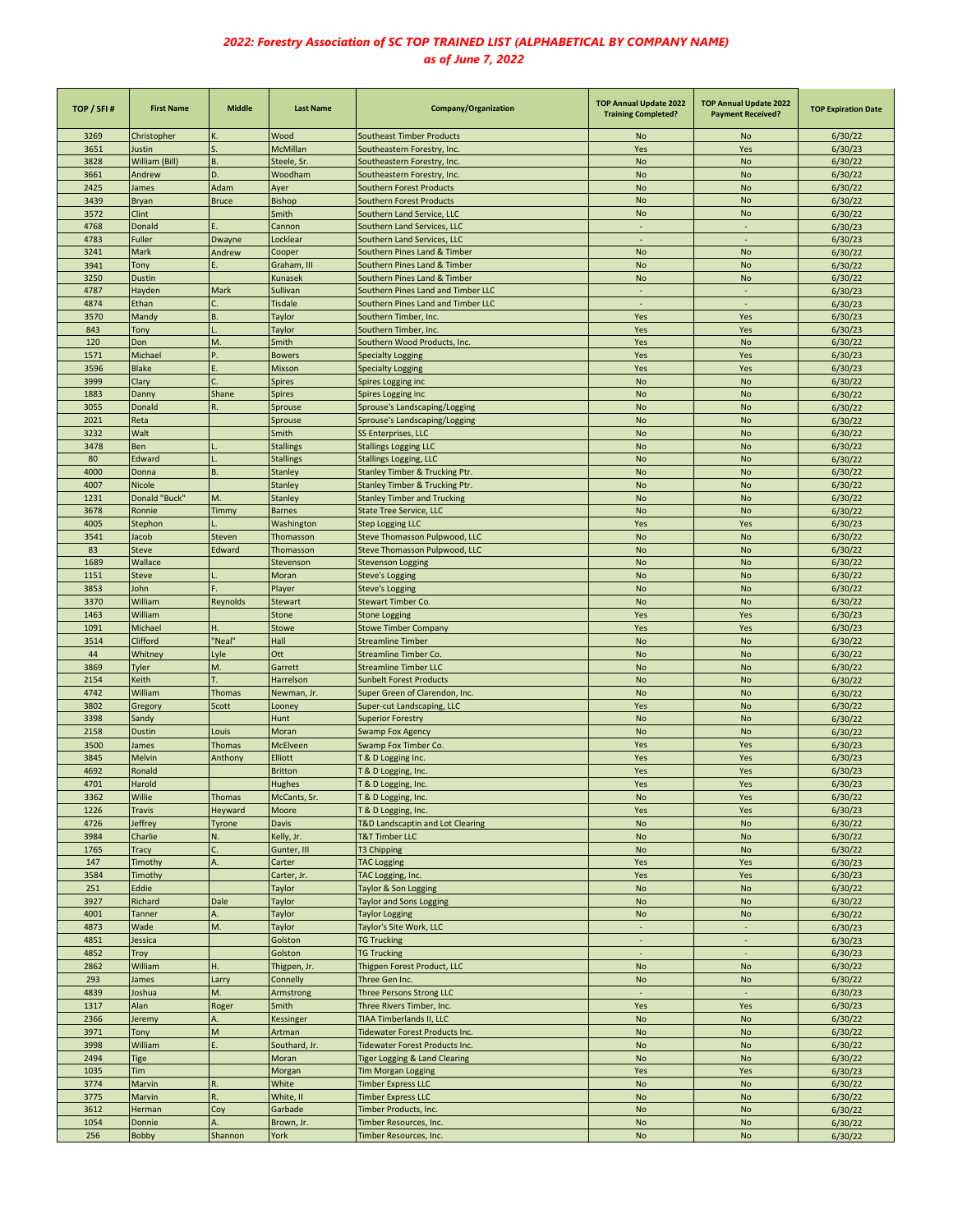| TOP / SFI#     | <b>First Name</b>      | <b>Middle</b>  | <b>Last Name</b>  | Company/Organization                   | <b>TOP Annual Update 2022</b><br><b>Training Completed?</b> | <b>TOP Annual Update 2022</b><br><b>Payment Received?</b> | <b>TOP Expiration Date</b> |
|----------------|------------------------|----------------|-------------------|----------------------------------------|-------------------------------------------------------------|-----------------------------------------------------------|----------------------------|
| 3892           | James                  | <b>Brandon</b> | <b>Timms</b>      | <b>Timms Timber</b>                    | <b>No</b>                                                   | <b>No</b>                                                 | 6/30/22                    |
| 2572           | Rebecca                |                | <b>Marks</b>      | Toby Marks Development Inc.            | Yes                                                         | Yes                                                       | 6/30/23                    |
| 3751           | Tom                    |                | Furman            | Tom Furman Logging                     | <b>No</b>                                                   | <b>No</b>                                                 | 6/30/22                    |
| 3919           | Jonathan               | G.             | Powell            | <b>Tower Timber Industries</b>         | Yes                                                         | Yes                                                       | 6/30/23                    |
| 3558           | Nolen                  | M.             | Tuten             | <b>Tracys Logging Forest Products</b>  | <b>No</b>                                                   | <b>No</b>                                                 | 6/30/22                    |
| 2163           | Todd                   |                | Sweat             | <b>Tracy's Logging Forest Products</b> | <b>No</b>                                                   | <b>No</b>                                                 | 6/30/22                    |
| 3645           | John                   |                | Covington         | Tracy's Logging, LLC                   | <b>No</b>                                                   | <b>No</b>                                                 | 6/30/22                    |
| $\overline{7}$ | <b>Tracy</b>           | Ċ.             | Gunter, Jr.       | Tracy's Logging, LLC                   | No                                                          | <b>No</b>                                                 | 6/30/22                    |
| 3513           | Jeff                   | Allen          | <b>Strickland</b> | Tracy's Logging, LLC                   | <b>No</b>                                                   | <b>No</b>                                                 | 6/30/22                    |
| 4875           | Pierre                 | Raymon         | Trapp             | <b>Trapp's Tree Service, LLC</b>       | ÷.                                                          | ÷.                                                        | 6/30/23                    |
| 2501           | <b>Travis</b>          |                | <b>Stokes</b>     | <b>Travis Logging, LLC</b>             | <b>No</b>                                                   | <b>No</b>                                                 | 6/30/22                    |
| 3016           | Tre                    |                | Maybin            | <b>Tre's Logging</b>                   | No                                                          | <b>No</b>                                                 | 6/30/22                    |
| 640            | Michael                | D.             | Watson            | <b>Tri County Timber</b>               | <b>No</b>                                                   | <b>No</b>                                                 | 6/30/22                    |
| 2582           | Jammie                 | Ray            | Williams          | <b>Tri County Timber</b>               | No                                                          | <b>No</b>                                                 | 6/30/22                    |
| 4869           | Robert                 | D.             | Priester          |                                        | $\omega$                                                    | $\sim$                                                    | 6/30/23                    |
|                |                        |                |                   | <b>Triple P Logging</b>                |                                                             |                                                           |                            |
| 3030           | Daryl                  |                | <b>Bange</b>      | <b>True Ax Logging</b>                 | <b>No</b>                                                   | <b>No</b>                                                 | 6/30/22                    |
| 609            | Gary                   |                | <b>Burton</b>     | Tugaloo Wood Co.                       | No                                                          | <b>No</b>                                                 | 6/30/22                    |
| 2551           | Benjamin 'Rocky'       | W.             | Reavis            | Turn Bull Lumber Co.                   | <b>No</b>                                                   | <b>No</b>                                                 | 6/30/22                    |
| 3256           | Clinton                | Denver         | Padgett           | <b>Twin City Forest Products</b>       | Yes                                                         | <b>No</b>                                                 | 6/30/22                    |
| 311            | Wilton                 | Rowdy          | Gleaton, Jr.      | Twin Creek, Inc.                       | No                                                          | <b>No</b>                                                 | 6/30/22                    |
| 4847           | Tyler                  |                | Crocker           | <b>Tyler's Timber LLC</b>              |                                                             |                                                           | 6/30/23                    |
| 4876           | Don                    |                | Walton            | <b>Tyler's Timber LLC</b>              | $\sim$                                                      | $\blacksquare$                                            | 6/30/23                    |
| 4863           | Tyrike                 | N.             | Lewis             | <b>Tyrike Logging</b>                  |                                                             |                                                           | 6/30/23                    |
| 4864           | Cephus                 |                | Lewis, Jr.        | <b>Tyrike Logging</b>                  |                                                             |                                                           | 6/30/23                    |
| 2853           | Cephus                 |                | Lewis             | Tyrike Logging, LLC                    | No                                                          | <b>No</b>                                                 | 6/30/22                    |
| 2449           | Phillip                | Q.             | Tyson             | <b>Tyson Pulpwood Corp</b>             | <b>No</b>                                                   | <b>No</b>                                                 | 6/30/22                    |
| 3646           | Willie                 |                | Derrick           | <b>Uncle Willie's Tree Service</b>     | Yes                                                         | Yes                                                       | 6/30/23                    |
| 402            | Bobby                  |                | <b>Atkins</b>     | Universal Timber Co., Inc.             | <b>No</b>                                                   | <b>No</b>                                                 | 6/30/22                    |
| 4678           | William                |                | <b>Ricketts</b>   | <b>Upstate Surveying Assoc.</b>        | <b>No</b>                                                   | <b>No</b>                                                 | 6/30/22                    |
| 4798           | Alexandra              | Houston        | Lewis             | <b>US Forest Service</b>               | $\mathcal{L}$                                               | $\sim$                                                    | 6/30/23                    |
| 3282           | <b>Vincent Matthew</b> | Vincent        | <b>Belton</b>     | V.M. Timber                            | <b>No</b>                                                   | <b>No</b>                                                 | 6/30/22                    |
| 3230           | John                   | Carroll        | Walters           | W & W Logging, Inc.                    | Yes                                                         | <b>No</b>                                                 | 6/30/22                    |
| 2922           | William                | <b>Brett</b>   | Henry             | W. B. Henry Contracting, Inc           | <b>No</b>                                                   | <b>No</b>                                                 | 6/30/22                    |
| 929            |                        | $\overline{R}$ | <b>Nickles</b>    |                                        | <b>No</b>                                                   | <b>No</b>                                                 | 6/30/22                    |
| 1493           | Lang                   | 'Chuck'        | Prescott          | W. K. Brown Timber Corp.               | <b>No</b>                                                   | <b>No</b>                                                 | 6/30/22                    |
|                | Charles                |                |                   | W. W. Equipment & Construction         |                                                             |                                                           |                            |
| 1066           | William                | Mark           | Abercrombie       | W.D. Abercrombie Logging               | <b>No</b>                                                   | <b>No</b>                                                 | 6/30/22                    |
| 1540           | Woody                  | Η.             | Ringer            | W.H. Ringer Logging, Inc.              | <b>No</b>                                                   | <b>No</b>                                                 | 6/30/22                    |
| 611            | <b>Brannon</b>         | M.             | <b>Babb</b>       | W.K. Brown Timber Corp.                | No                                                          | <b>No</b>                                                 | 6/30/22                    |
| 3980           | Chamberlin             | Fallz          | Dial              | W.L. Holmes Farms LLC                  | <b>No</b>                                                   | <b>No</b>                                                 | 6/30/22                    |
| 4558           | Jamie                  | W.             | Holmes            | W.L. Holmes Farms LLC                  | <b>No</b>                                                   | <b>No</b>                                                 | 6/30/22                    |
| 935            | William                | Lee            | Ramsey            | W.M. Ramsey Logging                    | No                                                          | <b>No</b>                                                 | 6/30/22                    |
| 3894           | Christopher            | Leonard        | Wadsworth         | <b>Wadsworth and Sons LLC</b>          | <b>No</b>                                                   | <b>No</b>                                                 | 6/30/22                    |
| 2679           | Daniel                 | Ryan           | Walker            | Walker & Walker Logging, LLC           | No                                                          | <b>No</b>                                                 | 6/30/22                    |
| 2680           | Tyler                  | A.             | Walker            | Walker & Walker Logging, LLC           | Yes                                                         | Yes                                                       | 6/30/23                    |
| 3696           | Joseph                 | $\overline{A}$ | Harter            | Wall Timber Co. LLC                    | Yes                                                         | Yes                                                       | 6/30/23                    |
| 2654           | Jason                  | W.             | Wall              | Wall Timber Co. LLC                    | Yes                                                         | Yes                                                       | 6/30/23                    |
| 2994           |                        | Wyman          | Wall, III         | Wall Timber Co., LLC                   | Yes                                                         | Yes                                                       | 6/30/23                    |
| 1658           | George                 | Michael        | Ware              | Ware Land & Timber                     | No                                                          | <b>No</b>                                                 | 6/30/22                    |
| 4758           | <b>Derrick</b>         | McCray         | Washington        | Washington Bros. Logging, LLC          | <b>No</b>                                                   | <b>No</b>                                                 | 6/30/22                    |
| 3814           | William                | Chris          | Smith             | WC Smith & Son, Inc.                   | Yes                                                         | <b>No</b>                                                 | 6/30/22                    |
| 4789           | Henry                  |                | Weatherford       | Weatherford Logging, Inc.              | $\sim$                                                      | $\overline{\phantom{a}}$                                  | 6/30/23                    |
| 3929           | Marion                 | <b>Bricen</b>  | Welch             | Welch Forest Prod. LLC                 | Yes                                                         | <b>No</b>                                                 | 6/30/22                    |
| 3148           | Jason                  |                | Welch             | <b>Welch Land Clearing LLC</b>         | No                                                          | <b>No</b>                                                 | 6/30/22                    |
| 3442           | <b>Brian</b>           | Michael        | Council           | <b>West Fraser</b>                     | No                                                          | <b>No</b>                                                 | 6/30/22                    |
| 1109           | Christopher            | B.             | Gordy             | <b>West Fraser</b>                     | Yes                                                         | <b>No</b>                                                 | 6/30/22                    |
|                |                        |                |                   | <b>West Fraser</b>                     |                                                             |                                                           |                            |
| 3482           | William                | <b>B.</b>      | Warren            |                                        | No                                                          | <b>No</b>                                                 | 6/30/22                    |
| 3544           | Julian                 | Tanner         | Workman           | <b>West Fraser</b>                     | Yes                                                         | <b>No</b>                                                 | 6/30/22                    |
| 3564           | Don                    | Randle         | Faulk             | West Fraser, Inc.                      | No                                                          | <b>No</b>                                                 | 6/30/22                    |
| 1441           | Diedra                 | C.             | Rankin            | West Fraser, Inc.                      | No                                                          | <b>No</b>                                                 | 6/30/22                    |
| 729            | Steve                  |                | Salisbury         | West Fraser, Inc.                      | No                                                          | <b>No</b>                                                 | 6/30/22                    |
| 722            | James                  | <b>B.</b>      | Avent             | WestRock                               | No                                                          | <b>No</b>                                                 | 6/30/22                    |
| 3842           | William "Gus"          | Α.             | <b>Burbage</b>    | WestRock                               | Yes                                                         | <b>No</b>                                                 | 6/30/22                    |
| 168            | <b>Bruce</b>           |                | Gritzinger        | WestRock                               | Yes                                                         | No                                                        | 6/30/22                    |
| 4855           | Steven                 | A.             | Ham               | WestRock                               | ٠                                                           | $\overline{\phantom{a}}$                                  | 6/30/23                    |
| 4861           | <b>Brady</b>           |                | Lawson            | WestRock                               | $\mathcal{L}_{\mathcal{A}}$                                 | ÷,                                                        | 6/30/23                    |
| 4762           | Garrick                |                | Logue             | WestRock                               | No                                                          | <b>No</b>                                                 | 6/30/22                    |
| 3910           | L.T                    | F              | Lyell             | WestRock                               | Yes                                                         | <b>No</b>                                                 | 6/30/22                    |
| 3554           | Barry                  | Lee            | Norton            | WestRock                               | Yes                                                         | <b>No</b>                                                 | 6/30/22                    |
| 565            | Scott                  |                | Pellum            | WestRock                               | $\mathsf{No}$                                               | <b>No</b>                                                 | 6/30/22                    |
| 754            | Dan                    |                | Pernell           | WestRock                               | Yes                                                         | Yes                                                       | 6/30/23                    |
| 1526           | Mark                   | A.             | Rehme             | WestRock                               | Yes                                                         | Yes                                                       | 6/30/23                    |
| 994            | Eric                   | W.             | Smith             | WestRock                               | Yes                                                         | Yes                                                       | 6/30/23                    |
| 3935           | Chris                  | C.             | Yauger            | WestRock                               | Yes                                                         | Yes                                                       | 6/30/23                    |
| 1099           | Jason                  | Larry          | Zettler           | WestRock                               | Yes                                                         | Yes                                                       | 6/30/23                    |
| 33             | Herman                 | 'Buff'         | Green             | WestRock (Ret.)                        | No                                                          | <b>No</b>                                                 |                            |
| 3972           |                        |                |                   |                                        |                                                             |                                                           | 6/30/22<br>6/30/22         |
|                | Hunter                 | Jordan<br>D.   | <b>Bessent</b>    | WestRock CP, LLC                       | Yes                                                         | <b>No</b>                                                 |                            |
| 3973           | Vincent                |                | <b>Bradshaw</b>   | Weyerhaeuser                           | <b>No</b>                                                   | <b>No</b>                                                 | 6/30/22                    |
| 3846           | Daniel                 |                | Gotter            | Weyerhaeuser                           | $\mathsf{No}$                                               | $\mathsf{No}$                                             | 6/30/22                    |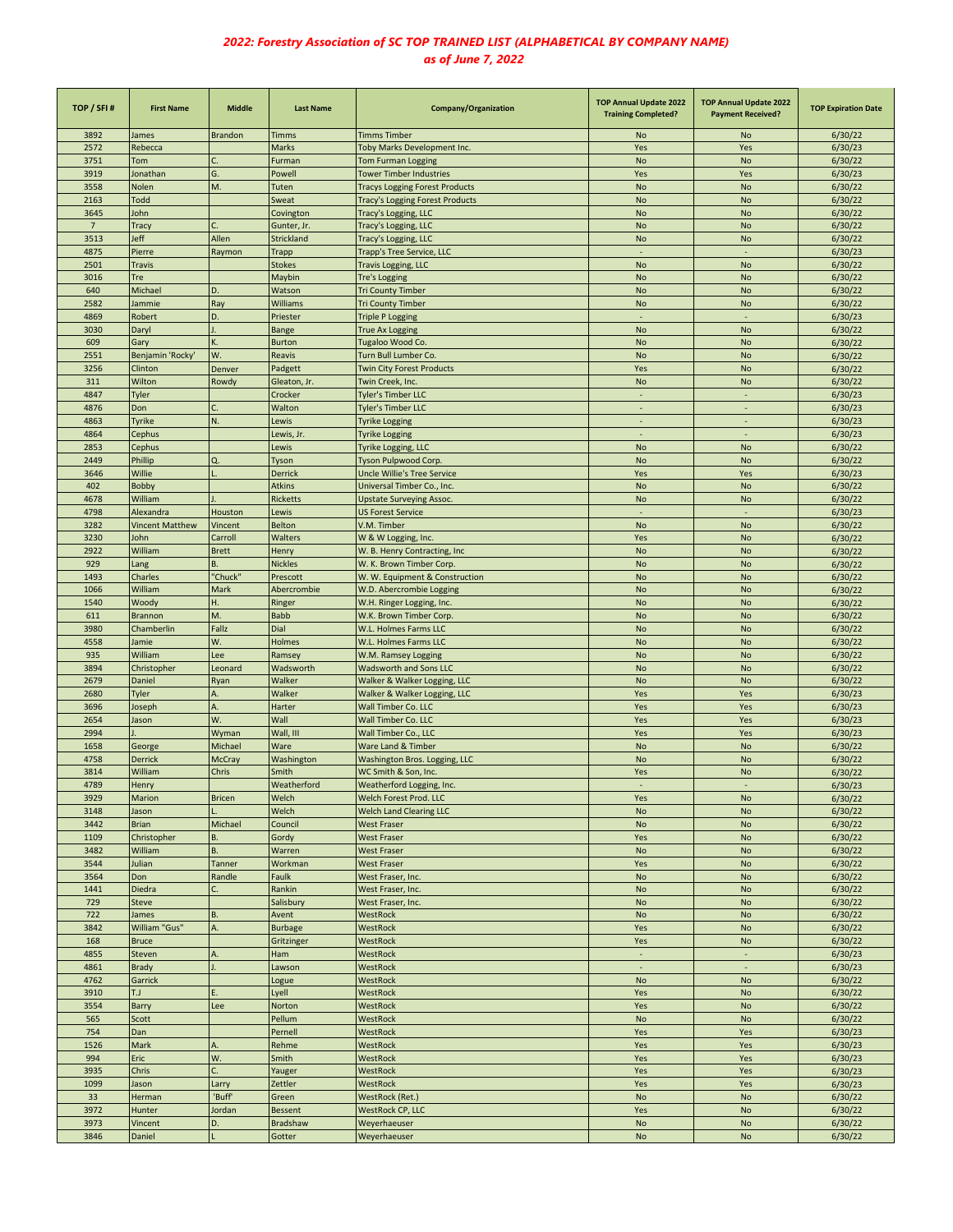| TOP / SFI#   | <b>First Name</b> | <b>Middle</b>   | <b>Last Name</b>   | Company/Organization                                      | <b>TOP Annual Update 2022</b><br><b>Training Completed?</b> | <b>TOP Annual Update 2022</b><br><b>Payment Received?</b> | <b>TOP Expiration Date</b> |
|--------------|-------------------|-----------------|--------------------|-----------------------------------------------------------|-------------------------------------------------------------|-----------------------------------------------------------|----------------------------|
| 3716         | Frank             |                 | Lavender           | Weyerhaeuser                                              | <b>No</b>                                                   | <b>No</b>                                                 | 6/30/22                    |
| 4790         | Leah              | $\Delta$        | Wood               | Weyerhaeuser                                              | ÷,                                                          | $\sim$                                                    | 6/30/23                    |
| 718          | Joel              | W.              | <b>Burgess</b>     | Weyerhaeuser                                              | <b>No</b>                                                   | <b>No</b>                                                 | 6/30/22                    |
| 1323         | Lucas             | Shannon         | Pellum             | Weyerhaeuser                                              | <b>No</b>                                                   | <b>No</b>                                                 | 6/30/22                    |
| 3408         | Chris             | D.              | Sawyer             | Weyerhaeuser                                              | <b>No</b>                                                   | <b>No</b>                                                 | 6/30/22                    |
| 2507         | Byron             | S               | Toney              | Weyerhaeuser                                              | <b>No</b>                                                   | <b>No</b>                                                 | 6/30/22                    |
| 2509         | Jon               |                 | Welch              | Weyerhaeuser                                              | <b>No</b>                                                   | <b>No</b>                                                 | 6/30/22                    |
| 3571         | Marcus            | <b>Tremaine</b> | White              | White Logging LLC                                         | No                                                          | No                                                        | 6/30/22                    |
| 2455         | William           |                 | Caulder            | White Oak Forest Management                               | <b>No</b>                                                   | <b>No</b>                                                 | 6/30/22                    |
| 3260         | Dugger            | Reed            | Rimmer             | <b>White Oak Forest Management</b>                        | No                                                          | <b>No</b>                                                 | 6/30/22                    |
| 3479         | Garrett           | D.              | <b>Taylor</b>      | <b>White Oak Forest Management</b>                        | <b>No</b>                                                   | <b>No</b>                                                 | 6/30/22                    |
| 3433         | Niki              | M               | Stenner            | White Oak Forest Management, Inc.                         | No                                                          | No                                                        | 6/30/22                    |
| 839          | Joseph "Jody'     | N.              | White              | White Timber Co., Inc.                                    | <b>No</b>                                                   | <b>No</b>                                                 | 6/30/22                    |
| 2795         | William           | Chad            | Bishop             | White Wood 3, LLC                                         | <b>No</b><br><b>No</b>                                      | <b>No</b><br><b>No</b>                                    | 6/30/22                    |
| 3450<br>3655 | Henry<br>Donald   | E.              | Grayson, Jr.       | White Wood 3, LLC<br>White Wood 3, LLC                    | No                                                          | No                                                        | 6/30/22                    |
| 1562         | Randy             |                 | Searson<br>White   | White Wood Inc.                                           | Yes                                                         | Yes                                                       | 6/30/22<br>6/30/23         |
| 2279         | Madison           | "Buck"          | Howell, III        | White Wood, Inc.                                          | Yes                                                         | Yes                                                       | 6/30/23                    |
| 3930         |                   | M.              |                    |                                                           |                                                             |                                                           |                            |
| 4760         | Carmen<br>William |                 | White<br>Wilkerson | <b>White's Logging</b>                                    | No                                                          | No                                                        | 6/30/22<br>6/30/23         |
| 406          | Linda             | C.              | Wilkerson          | Wilkerson Logging Inc                                     | Yes<br>Yes                                                  | Yes<br>No                                                 |                            |
| 3331         | Michael           | <b>Thomas</b>   | Wilkerson          | Wilkerson Logging, Inc.<br>Wilkerson Logging, Inc.        | <b>No</b>                                                   | <b>No</b>                                                 | 6/30/22<br>6/30/22         |
| 3332         | Robert            | Shane           | Wilkerson          | Wilkerson Logging, Inc.                                   | Yes                                                         | Yes                                                       | 6/30/23                    |
| 3333         | William           | Arthur          | Wilkerson, Jr.     | Wilkerson Logging, Inc.                                   | Yes                                                         | No                                                        | 6/30/22                    |
| 405          | William           | A               | Wilkerson, Sr.     |                                                           | Yes                                                         | Yes                                                       | 6/30/23                    |
| 3218         |                   | Whit            | Fleming            | Wilkerson Logging, Inc.                                   | No                                                          | No                                                        |                            |
| 1628         | Guy<br>Jason      | E.              | <b>Wilks</b>       | Wilks Logging, Inc.                                       | Yes                                                         | Yes                                                       | 6/30/22<br>6/30/23         |
| 2182         | William           | Earl            | Craine             | Wilks Logging, Inc.<br><b>William Earl Craine Logging</b> | Yes                                                         | <b>No</b>                                                 | 6/30/22                    |
| 3858         | Tommy             |                 | Barnes, Jr.        | <b>Williams Forest Products</b>                           | <b>No</b>                                                   | No                                                        | 6/30/22                    |
| 3574         | Robert            | Henry           | <b>Blair</b>       | <b>Williams Forest Products</b>                           | <b>No</b>                                                   | <b>No</b>                                                 | 6/30/22                    |
| 3680         | Robert            | Mason           | Blair              | <b>Williams Forest Products</b>                           | No                                                          | No                                                        | 6/30/22                    |
| 4006         | Ben               |                 | Wright             | Williams Forest Prouducts, Inc.                           | <b>No</b>                                                   | Yes                                                       | 6/30/22                    |
| 3879         | Andrew            | Tyler           | Mathis             | Willimon Hauling Inv.                                     | Yes                                                         | Yes                                                       | 6/30/23                    |
| 3644         | Wesley            | Kenneth         | Cope               | <b>Wilridge Forestry</b>                                  | Yes                                                         | Yes                                                       | 6/30/23                    |
| 3938         | <b>Brennon</b>    | Edward          | Lipscomb           |                                                           | Yes                                                         | Yes                                                       | 6/30/23                    |
| 4870         | William           |                 | Sadler             | <b>Wilridge Forestry</b>                                  | $\overline{\phantom{a}}$                                    | $\overline{\phantom{a}}$                                  |                            |
| 3638         | Griffith          | B               | Wilson             | <b>Wilridge Forestry</b><br><b>WilRidge Forestry</b>      | <b>No</b>                                                   | <b>No</b>                                                 | 6/30/23<br>6/30/22         |
| 2215         | Morris            | "Andy'          | Latham             | <b>Wilson Creek Logging</b>                               | No                                                          | <b>No</b>                                                 | 6/30/22                    |
| 3268         | Charles           | D.              | Wilson             | Wilson Forest Products, LLC                               | Yes                                                         | No                                                        | 6/30/22                    |
| 2818         | Clayton           |                 | Crawford           | Winyah Land & Timber                                      | <b>No</b>                                                   | <b>No</b>                                                 | 6/30/22                    |
| 108          | Leon              | 'Chuck'         | Fonvielle          | Winyah Land & Timber                                      | No                                                          | No                                                        | 6/30/22                    |
| 1681         | Seth              |                 | Hayden             | Winyah Land & Timber                                      | <b>No</b>                                                   | <b>No</b>                                                 | 6/30/22                    |
| 3369         | Gregory           | Ryan            | Smith              | Winyah Land & Timber                                      | No                                                          | <b>No</b>                                                 | 6/30/22                    |
| 2419         | Benjamin          |                 | Cromer             | Winyah Land & Timber, Inc.                                | No                                                          | <b>No</b>                                                 | 6/30/22                    |
| 4858         | Winston           |                 | Harris             | <b>WMC Forestry Ops, LLC</b>                              | ÷                                                           | ÷,                                                        | 6/30/23                    |
| 3578         | Christopher       | "Bud"           | Bedenbaugh         | <b>Woodhaulers LLC</b>                                    | Yes                                                         | Yes                                                       | 6/30/23                    |
| 3758         | Heath             | T.              | Humphries          | <b>Woodhaulers LLC</b>                                    | <b>No</b>                                                   | No                                                        | 6/30/22                    |
| 4793         | <b>Travis</b>     | R.              | Bell               | Woodlands Unlimited, Inc.                                 | ä,                                                          | ÷.                                                        | 6/30/23                    |
| 831          | John              |                 | Bell, Jr.          | Woodlands Unlimited, Inc.                                 | No                                                          | No                                                        | 6/30/22                    |
| 541          | Kenneth           | Dean            | <b>Ilderton</b>    | Woodlawn Oaks Timber, LLC                                 | <b>No</b>                                                   | <b>No</b>                                                 | 6/30/22                    |
| 1769         | William           | Henry           | Lockey, Jr.        | Woodlawn Oaks Timber, LLC                                 | N <sub>o</sub>                                              | <b>No</b>                                                 | 6/30/22                    |
| 3837         | Henry             | "Doc"           | Young              | Young Bros., Inc.                                         | <b>No</b>                                                   | No                                                        | 6/30/22                    |
| 349          | Henry             | Lewis           | Young, III         | Young Bros., Inc.                                         | No                                                          | No                                                        | 6/30/22                    |
| 4792         | Carson            | <b>Blake</b>    | Zorn               | Zorn Forest Products LLC                                  | $\overline{\phantom{a}}$                                    | ÷.                                                        | 6/30/23                    |
| 3839         | Patrick           | Douglas         | Altman             |                                                           | No                                                          | No                                                        | 6/30/22                    |
| 1470         | Edward            | M.              | <b>Belken</b>      |                                                           | $\mathsf{No}$                                               | $\mathsf{No}$                                             | 6/30/22                    |
| 4679         | Justin            | Ray             | <b>Bickley</b>     |                                                           | No                                                          | No                                                        | 6/30/22                    |
| 4560         | Sarah             | M.              | Carter             |                                                           | No                                                          | No                                                        | 6/30/22                    |
| 4566         | James             | Cody            | Chambers           |                                                           | <b>No</b>                                                   | No                                                        | 6/30/22                    |
| 4561         | George            | Ethan           | Chastain           |                                                           | Yes                                                         | Yes                                                       | 6/30/23                    |
| 4671         | Noah              | Blanton         | Cox                |                                                           | $\mathsf{No}$                                               | $\mathsf{No}$                                             | 6/30/22                    |
| 3444         | Rusty             | E.              | Craven             |                                                           | No                                                          | Yes                                                       | 6/30/22                    |
| 4569         | Claire            | Angela          | Dedeaux            |                                                           | No                                                          | No                                                        | 6/30/22                    |
| 4685         | Coleman           | E.              | Dorsey             |                                                           | No                                                          | $\mathsf{No}$                                             | 6/30/22                    |
| 4849         | Tanisha           |                 | <b>Dozier</b>      |                                                           | $\omega$                                                    | $\mathcal{L}_{\mathcal{A}}$                               | 6/30/23                    |
| 4565         | Samuel            | <b>Tracy</b>    | Ferguson, IV       |                                                           | $\mathsf{No}$                                               | $\mathsf{No}$                                             | 6/30/22                    |
| 387          | Robert            | Parker          | Hamilton           |                                                           | Yes                                                         | Yes                                                       | 6/30/23                    |
| 4672         | Nathan            | C.              | Hilley             |                                                           | No                                                          | No                                                        | 6/30/22                    |
| 4687         | Austin            | Jacob           | Hilton             |                                                           | <b>No</b>                                                   | No                                                        | 6/30/22                    |
| 4680         | Jeffrey           | Mark            | <b>Ivey</b>        |                                                           | $\mathsf{No}$                                               | <b>No</b>                                                 | 6/30/22                    |
| 4702         | <b>Nick</b>       |                 | Johnson            |                                                           | $\mathsf{No}$                                               | $\mathsf{No}$                                             | 6/30/22                    |
| 4568         | Mary              | Katherine       | Jordan             |                                                           | No                                                          | No                                                        | 6/30/22                    |
| 4686         | Amadeo            |                 | Lamphier           |                                                           | No                                                          | No                                                        | 6/30/22                    |
| 4684         | Jay               | William         | Logan, Jr.         |                                                           | <b>No</b>                                                   | No                                                        | 6/30/22                    |
| 3966         | Trisha            | Marie           | Markus             |                                                           | $\mathsf{No}$                                               | <b>No</b>                                                 | 6/30/22                    |
| 4688         | Campbell          | Duncan          | Paine              |                                                           | $\mathsf{No}$                                               | $\mathsf{No}$                                             | 6/30/22                    |
| 4673         | Robert            | Alexander       | Parks              |                                                           | No                                                          | No                                                        | 6/30/22                    |
| 4670         | Keven             | E.              | Peters             |                                                           | No                                                          | <b>No</b>                                                 | 6/30/22                    |